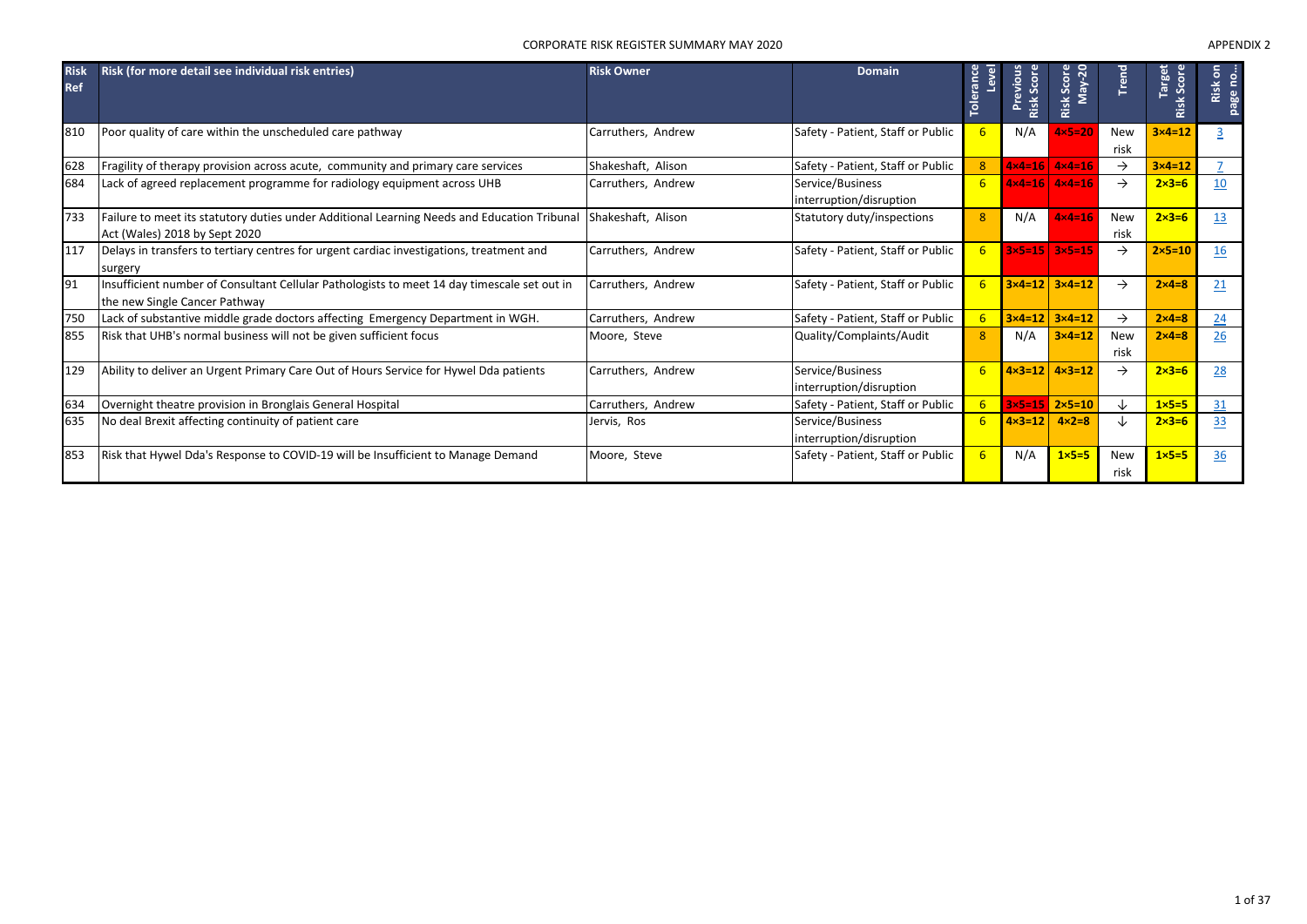# **Assurance Key:**

| 3 Lines of Defence (Assurance)                                                       |                              |                                                                        |  |  |  |  |  |  |
|--------------------------------------------------------------------------------------|------------------------------|------------------------------------------------------------------------|--|--|--|--|--|--|
| Business Management Tends to be detailed assurance but lack independence<br>1st Line |                              |                                                                        |  |  |  |  |  |  |
|                                                                                      | 2nd Line Corporate Oversight | Less detailed but slightly more independent                            |  |  |  |  |  |  |
|                                                                                      |                              | 3rd Line Independent Assurance Often less detail but truly independent |  |  |  |  |  |  |

| <b>Key - Assurance Required</b>         | NB Assurance Map will tell you if |  |  |  |
|-----------------------------------------|-----------------------------------|--|--|--|
| Detailed review of relevant information | you have sufficient sources of    |  |  |  |
| Medium level review                     | assurance not what those sources  |  |  |  |
| Cursory or narrow scope of review       | are telling you                   |  |  |  |

| <b>Key - Control RAG rating</b> |                                                                                                           |
|---------------------------------|-----------------------------------------------------------------------------------------------------------|
| LOW                             | Significant concerns over the adequacy/effectiveness of the controls in place in proportion to the risks  |
| <b>MEDIUM</b>                   | Some areas of concern over the adequacy/effectiveness of the controls in place in proportion to the risks |
| <b>HIGH</b>                     | Controls in place assessed as adequate/effective and in proportion to the risk                            |
| <b>INSUFFICIENT</b>             | Insufficient information at present to judge the adequacy/effectiveness of the controls                   |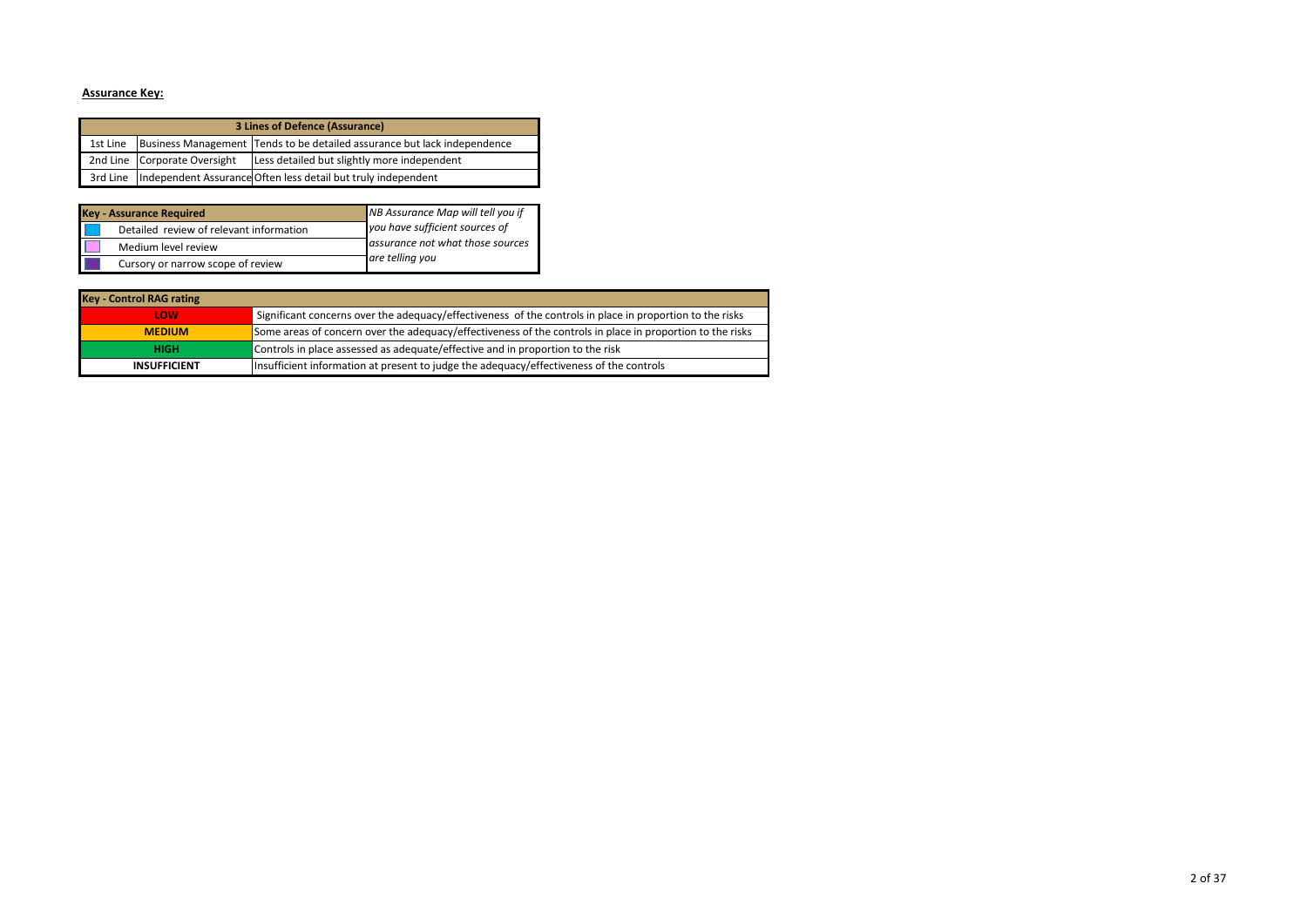<span id="page-2-0"></span>

| Quality, Safety and Experience Assurance Date of Next<br>Aug-20<br>Lead Committee:<br><b>Review:</b><br><b>Committee</b> | <b>Strategic</b> | The Health Board objectives for 2020/21 to be confirmed. | <b>Executive Director Owner:</b> | Carruthers, Andrew | <b>Date of Review:</b> | Jun-20 |
|--------------------------------------------------------------------------------------------------------------------------|------------------|----------------------------------------------------------|----------------------------------|--------------------|------------------------|--------|
|                                                                                                                          | Objective:       |                                                          |                                  |                    |                        |        |
|                                                                                                                          |                  |                                                          |                                  |                    |                        |        |
|                                                                                                                          |                  |                                                          |                                  |                    |                        |        |

| <b>Risk ID:</b> | 810 | <b>Principal Risk</b> There is a risk of avoidable harm to patients and poor quality of care within |
|-----------------|-----|-----------------------------------------------------------------------------------------------------|
|                 |     | <b>Description:</b> the unscheduled care pathway. This is caused by ambulance delays for            |
|                 |     | patients waiting at home for an ambulance (as a result of ambulances being                          |
|                 |     | delayed outside hospitals), overcrowding within Emergency Departments                               |
|                 |     | (EDs) from poor patient flow, inability to adequately staff EDs and surge                           |
|                 |     | facilities to cope with demand, and deconditioning of patients who are                              |
|                 |     | spending too long in an acute hospital setting. This could lead to an                               |
|                 |     | impact/affect on patients who will experience significant clinical                                  |
|                 |     | deterioration, delays to diagnostics and treatment, and poorer outcomes,                            |
|                 |     | increased incidents of a serious nature, inability to recruit and retain clinical                   |
|                 |     | staff, adverse publicity/reduction in stakeholder confidence and increased                          |
|                 |     | scrutiny from regulators.                                                                           |
|                 |     |                                                                                                     |
|                 |     |                                                                                                     |
|                 |     |                                                                                                     |

**Does this risk link to any Directorate (operational) risks?** Trend: Trend: Trend:



#### **Rationale for CURRENT Risk Score: Rationale for TARGET Risk Score:**

The current risk has significantly reduced during the COVID period, potentially influenced by reduced demand for emergency care at our ED facilities. Ambulance delays have reduced to their lowest recorder level since July 2017. Where delays occur at the present time, these predominantly relate to the challenges of ensuring patients with known / suspected COVID symptoms are cared for in the most appropriate environment for their (and other patients') needs. The risk is not completely resolved as pressure on non-COVID GREEN capacity continues on some sites and the situation remains under review.

Across the UK there is a significant challenge across the unscheduled care system. The target score of 12 is based on the planned work to help prevent the return of extreme pressures in the post COVID-19 period.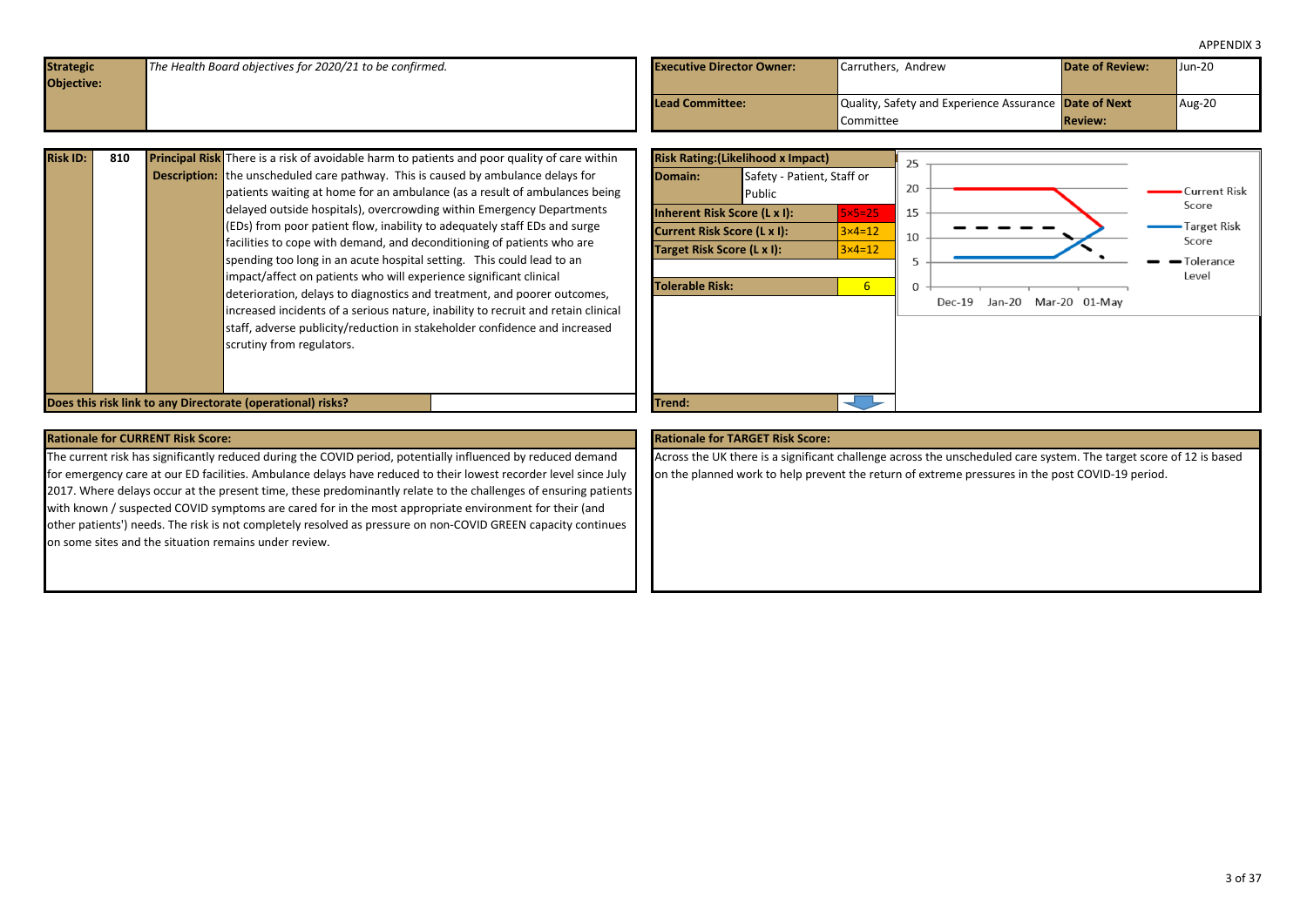| <b>Key CONTROLS Currently in Place:</b>                                                                                                                                                                                                                                                                                                                                                                                                                                                                                                                                 | <b>Gaps in CONTROLS</b>                                                                                                                                                                                                                                                                                                                                                         |                                                                                                                                                                                                                                                |                       |                          |                                                                                                                                                                                                                                                                             |  |  |  |  |
|-------------------------------------------------------------------------------------------------------------------------------------------------------------------------------------------------------------------------------------------------------------------------------------------------------------------------------------------------------------------------------------------------------------------------------------------------------------------------------------------------------------------------------------------------------------------------|---------------------------------------------------------------------------------------------------------------------------------------------------------------------------------------------------------------------------------------------------------------------------------------------------------------------------------------------------------------------------------|------------------------------------------------------------------------------------------------------------------------------------------------------------------------------------------------------------------------------------------------|-----------------------|--------------------------|-----------------------------------------------------------------------------------------------------------------------------------------------------------------------------------------------------------------------------------------------------------------------------|--|--|--|--|
| (The existing controls and processes in place to manage the risk)                                                                                                                                                                                                                                                                                                                                                                                                                                                                                                       | <b>Identified Gaps in Controls: (Where</b><br>one or more of the key controls on<br>effective, or we do not have evidence<br>that the controls are working)                                                                                                                                                                                                                     | How and when the Gap in control be<br>addressed<br>which the organisation is relying is not Further action necessary to address the<br>controls gaps                                                                                           | By Who                | <b>By When</b>           | <b>Progress</b>                                                                                                                                                                                                                                                             |  |  |  |  |
| # Comprehensive daily management systems in place to manage<br>unscheduled care risks on daily basis including multiple daily multi-site<br>calls in times of escalation.<br># Reviews of patients admitted to surged areas to ensure patient acuity<br>and dependency is monitored and controlled.<br># Surge beds continue as per escalation and risk assessment of site<br>demand and acuity. A daily review of the use of surge beds via patient<br>flow meetings to facilitate step down of beds.                                                                  | Lack of available inpatient beds to<br>meet ED admissions<br>Delays in discharge of medically fit<br>patients<br>Consistent approach to<br>implementation of Red2Greed and                                                                                                                                                                                                      | Redesign of services in unscheduled care<br>through Transforming Clinical Services<br>Programme.                                                                                                                                               | Kloer, Dr Philip      | 31/03/2028               | A Healthier Mid and West Wales:<br>Health and Care Strategy was<br>approved by the Board in Nov18.<br>Since approval, significant work has<br>been undertaken to plan for the<br>delivery phase.                                                                            |  |  |  |  |
| # Discharge lounge takes patients who are being discharged.<br># The staffing position continues to be monitored on a daily basis in<br>accordance with safe staffing principles.<br># Regular reviews of long stay patients over 7 days at weekly meetings                                                                                                                                                                                                                                                                                                             | <b>SAFER patient bundles</b><br>Lack of agreement of discharge<br>standards with partners                                                                                                                                                                                                                                                                                       | Clusters through their IMTPs will consider<br>system wide changes that support the<br>provision of seamless care to patients                                                                                                                   | Paterson, Jill        | 31/03/2022               | Defined plans will be developed as<br>part of the planning process for<br>2021/22.                                                                                                                                                                                          |  |  |  |  |
| across all hospital sites.<br># Discharge planning is a core part of the inpatient documentation & is<br>commenced prior to admission in the A&E Department once the decision<br>to admit is made & included in ward rounds.<br># Regular training on discharge planning and complex care management<br>is provided to ward based staff through Community Discharge Liaison                                                                                                                                                                                             | Workforce issues create an ongoing<br>demand/capacity imbalance.<br>Inability to improve current<br>unscheduled care system due to high<br>reliance on temporary staff.<br>Inability to manage within current<br>unscheduled care capacity continues<br>to cause problems for elective<br>programmes of work.<br>Resilience of out of hours remains a<br>significant challenge. | Implementation Plan to be developed and<br>delivered by UHB following the review on<br>'Amber' ambulance 999 calls                                                                                                                             | Bishop, Alison        | 31/03/2021               | The USC system plan will encompass<br>any actions to be delivered in<br>partnership with primary care and<br>WAST colleagues.                                                                                                                                               |  |  |  |  |
| teams, Social services and the Long Term Care Team support.<br># Delivery plans in place supported by daily, weekly and monthly<br>monitoring arrangements.<br># Escalation plans for acute and community hospitals.<br># Annualised delivery plans aligned to Transforming Clinical Services.<br># Annual winter plans developed to manage increased activity.<br># Joint workplan with Welsh Ambulance Services NHS Trust.<br>#111 implemented across Hywel Dda.<br># Transformation fund bids in relation to crisis response being<br>implemented across the system. |                                                                                                                                                                                                                                                                                                                                                                                 | Development and delivery of Unscheduled<br>Care Programme including frailty plan, older<br>people plan, Red2Green, SAFER bundles, PJ<br>paralysis, last 1000 days.                                                                             | Carruthers,<br>Andrew | 31/03/2021               | Work progressing and is on target.<br>USC System plans have been<br>developed on a county level, next<br>steps are peer review and agreement<br>of outcome measures. Work is also<br>underway with fortnightly meetings<br>to review unscheduled care<br>improvement plans. |  |  |  |  |
|                                                                                                                                                                                                                                                                                                                                                                                                                                                                                                                                                                         |                                                                                                                                                                                                                                                                                                                                                                                 | Develop winter plans for 2020/21.                                                                                                                                                                                                              | Carruthers,<br>Andrew | 30/11/2020               | To be developed and presented to<br>Board for approval in Nov20.                                                                                                                                                                                                            |  |  |  |  |
|                                                                                                                                                                                                                                                                                                                                                                                                                                                                                                                                                                         |                                                                                                                                                                                                                                                                                                                                                                                 | A refreshed approach based on the 4<br>nationally agreed 'Discharge to<br>Assess/Recover' (D2RA) pathways to be<br>developed and approved with each local<br>authority and will be implemented as part of<br>the Unscheduled Care 3 year plan. | Carruthers,<br>Andrew | 30/11/2019<br>31/03/2023 | Agreed approach with Local<br>Authorities at Winter Summit in<br>Dec19.                                                                                                                                                                                                     |  |  |  |  |
|                                                                                                                                                                                                                                                                                                                                                                                                                                                                                                                                                                         |                                                                                                                                                                                                                                                                                                                                                                                 |                                                                                                                                                                                                                                                |                       |                          |                                                                                                                                                                                                                                                                             |  |  |  |  |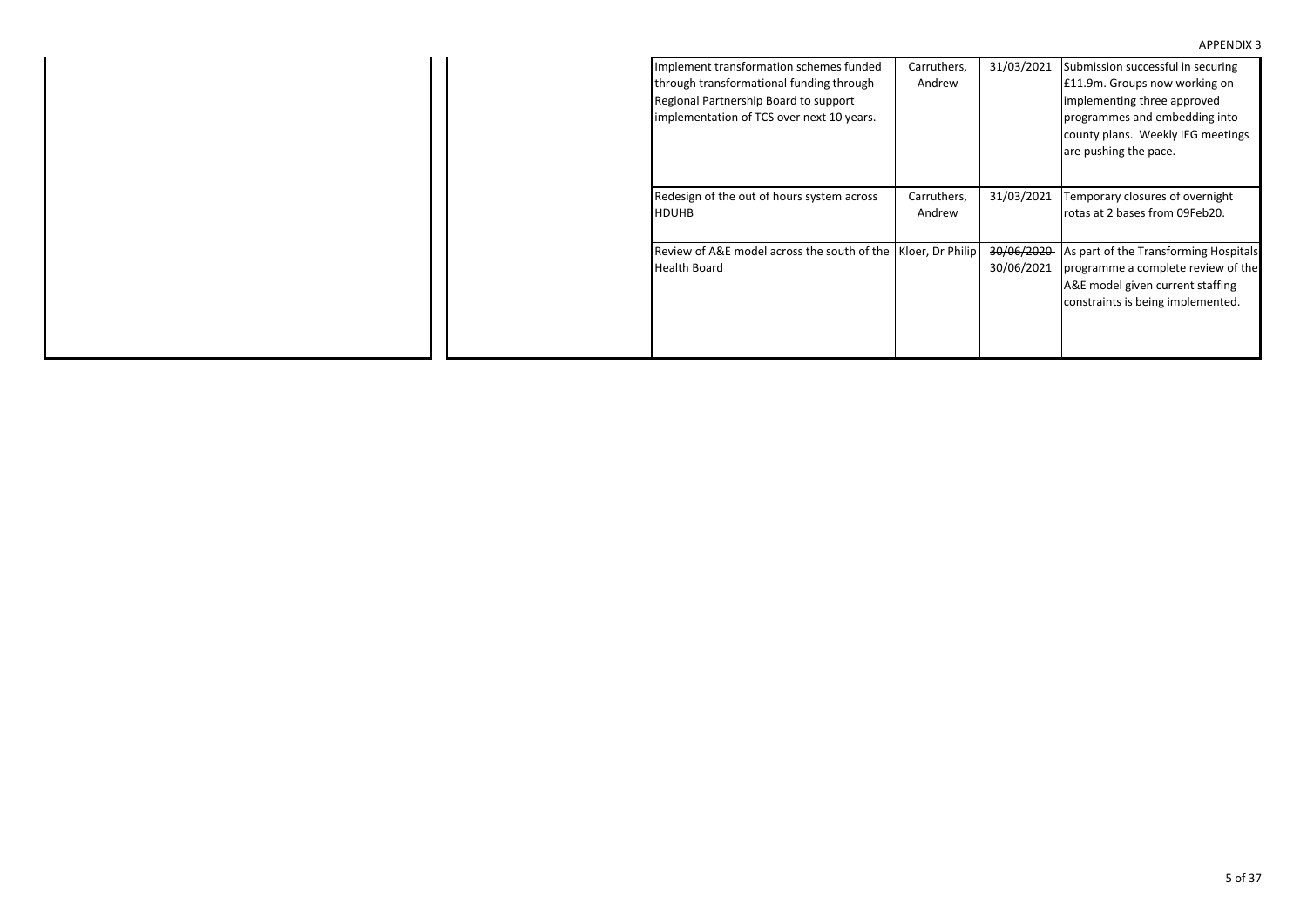| <b>ASSURANCE MAP</b>                                                               |                                                                                                                 |                                                          | <b>Control RAG</b>                                             | <b>Latest Papers</b>                                                             |                                                                                       | <b>Gaps in ASSURANCES</b> |                                                                                                                                        |               |                |                 |
|------------------------------------------------------------------------------------|-----------------------------------------------------------------------------------------------------------------|----------------------------------------------------------|----------------------------------------------------------------|----------------------------------------------------------------------------------|---------------------------------------------------------------------------------------|---------------------------|----------------------------------------------------------------------------------------------------------------------------------------|---------------|----------------|-----------------|
| Performance<br><b>Indicators</b>                                                   | <b>Sources of ASSURANCE</b>                                                                                     | <b>Type of</b><br><b>Assurance</b><br>(1st, 2nd,<br>3rd) | <b>Required</b><br><b>Assurance</b><br><b>Current</b><br>Level | <b>Rating (what</b><br>the assurance<br>is telling you<br>about your<br>controls | (Committee &<br>date)                                                                 | in Assurance:             | <b>Identified Gaps How are the Gaps in</b><br><b>ASSURANCE will be</b><br>addressed<br>Further action necessary to<br>address the gaps | <b>By Who</b> | <b>By When</b> | <b>Progress</b> |
| Performance<br>indicators for Tier<br>1 targets.<br>A suite of<br>unscheduled care | Medically optimised and<br>ready to transfer patients<br>are reported 3 times daily<br>on situation reports     | 1st                                                      |                                                                |                                                                                  | What's the<br>hold up?<br>Discharging<br>patients in<br>Wales - Wales<br>Audit Office |                           |                                                                                                                                        |               |                |                 |
| developed to<br>measure the<br>system                                              | metrics have been Daily performance data<br>overseen by service<br>management                                   | 1st                                                      |                                                                |                                                                                  | Toolkit<br>Assurance<br>Report - ARAC -<br>Oct19                                      |                           |                                                                                                                                        |               |                |                 |
| performance.                                                                       | Delivery Plans overseen by<br><b>Unscheduled Care</b><br>Improvement Programme                                  | 2nd                                                      |                                                                |                                                                                  | IPAR - Board &<br>BPPAC (bi-<br>monthly)<br>Winter plan                               |                           |                                                                                                                                        |               |                |                 |
|                                                                                    | Bi-annual reports to PPPAC<br>on progress on delivery<br>plans and outcomes (and to<br>Board via update report) | 2nd                                                      |                                                                |                                                                                  | 2019-20 -<br>Finance<br>Committee and<br>Board - Nov19                                |                           |                                                                                                                                        |               |                |                 |
|                                                                                    | <b>Executive Performance</b><br>Reviews                                                                         | 2nd                                                      |                                                                |                                                                                  |                                                                                       |                           |                                                                                                                                        |               |                |                 |
|                                                                                    | <b>IPAR Performance Report to</b><br>PPPAC & Board                                                              | 2nd                                                      |                                                                |                                                                                  |                                                                                       |                           |                                                                                                                                        |               |                |                 |
|                                                                                    | WAST IA Report Handover<br>of Care                                                                              | 3rd                                                      |                                                                |                                                                                  |                                                                                       |                           |                                                                                                                                        |               |                |                 |
|                                                                                    | 11 x Delivery Unit Reviews<br>into Unscheduled Care                                                             | 3rd                                                      |                                                                |                                                                                  |                                                                                       |                           |                                                                                                                                        |               |                |                 |
|                                                                                    | Delivery Unit Report on<br>Complex Discharge                                                                    | 3rd                                                      |                                                                |                                                                                  |                                                                                       |                           |                                                                                                                                        |               |                |                 |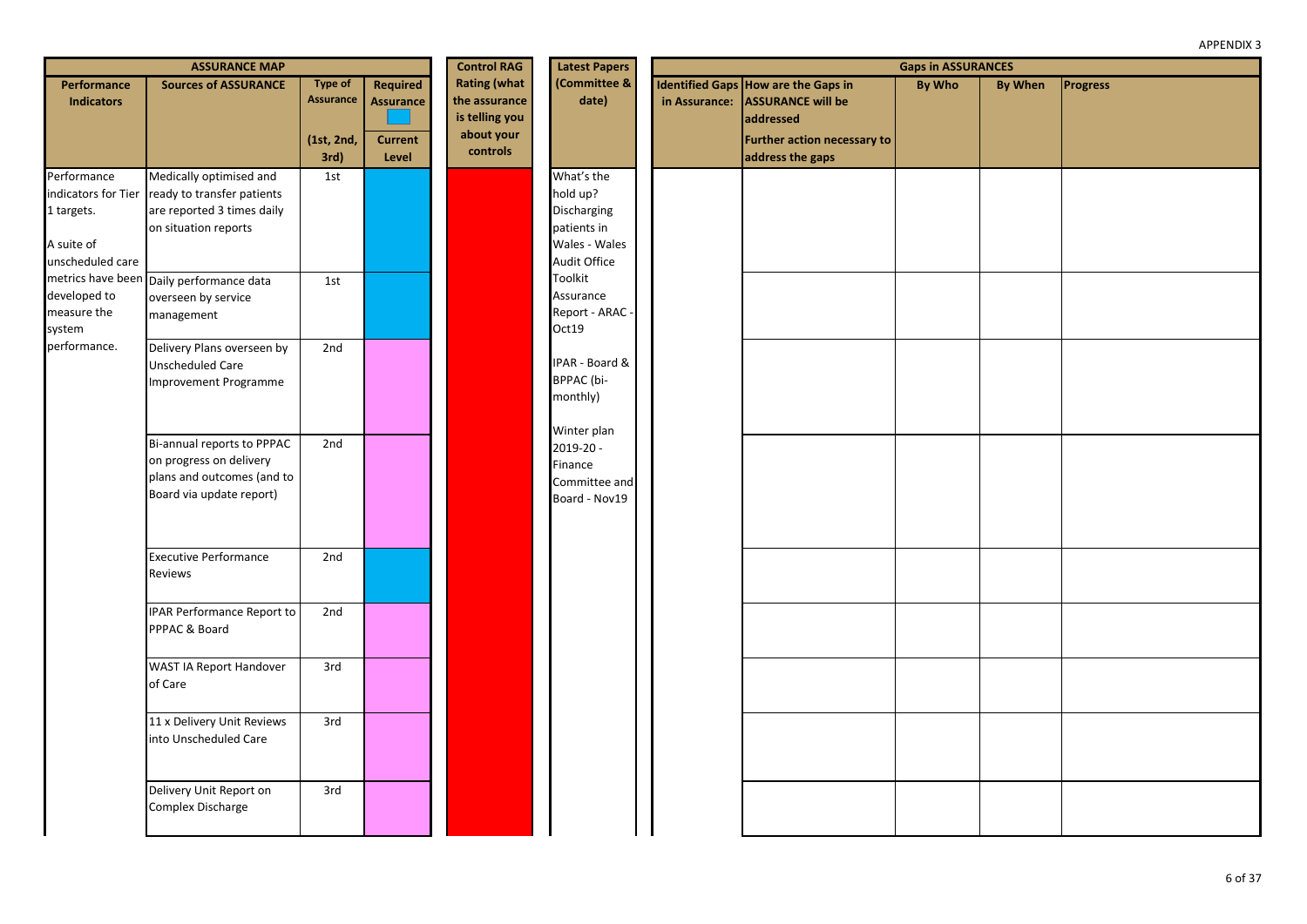<span id="page-6-0"></span>

| <b>Strategic</b><br><b>Objective:</b> |     | The Health Board objectives for 2020/21 to be confirmed.                                                                                                                                               | <b>Executive Director Owner:</b>                     |                            | Shakeshaft, Alison |                                                       | <b>Date of Review:</b> | Jun-20           |
|---------------------------------------|-----|--------------------------------------------------------------------------------------------------------------------------------------------------------------------------------------------------------|------------------------------------------------------|----------------------------|--------------------|-------------------------------------------------------|------------------------|------------------|
|                                       |     |                                                                                                                                                                                                        | Lead Committee:                                      |                            | <b>Committee</b>   | Quality, Safety and Experience Assurance Date of Next | <b>Review:</b>         | Jul-20           |
| <b>Risk ID:</b>                       | 628 | <b>Principal Risk</b> There is a risk that patients in need of therapy services do not receive them or<br><b>Description:</b> do not receive the required level of them. This is caused by gaps in the | <b>Risk Rating: (Likelihood x Impact)</b><br>Domain: | Safety - Patient, Staff or |                    |                                                       |                        | Company's Direkt |

|  | <b>Description:</b> do not receive the required level of them. This is caused by gaps in the |
|--|----------------------------------------------------------------------------------------------|
|  | therapy service provision across acute, community and primary care settings                  |
|  | from historical under-resourcing, exacerbated by recurrent savings targets,                  |
|  | vacancies and recruitment/retention issues due to national shortages. There                  |
|  | is the additional challenge that Covid19 has placed upon workforce models                    |
|  | due to staff shielding, redeployment and physical distancing. This could lead                |
|  | to an impact/affect on patient outcomes, longer recovery times, increased                    |
|  | length of stay, a reduction in performance against 14 week waiting time and                  |
|  | non-compliance with clinical guidance, with a potential adverse impact on                    |
|  | patient safety/harm.                                                                         |
|  |                                                                                              |
|  |                                                                                              |
|  |                                                                                              |



# **Rationale for CURRENT Risk Score: Rationale for TARGET Risk Score:**

There are significant gaps in the therapy service provision across acute, community and primary care, the reasons for this are described in the cause section. Impact to service provision by Covid 19 will add an additional challenge to workforce models. Across all therapy services, current demand does not align to current capacity and whilst this is being managed as far as possible by the controls in place, it is not sustainable.

The target risk score has been assessed as 12 as although priority areas have been agreed and progressed, the risk will not be completely addressed in the coming year. A sustainable therapy workforce solution aligned to the Health and Care Strategy has been agreed. The following high impact/workforce priority areas have been identified within the Annual Plan for focus during 2020/21: older people (incorporating frailty, dementia and stroke); improving self-management (including pulmonary rehabilitation and diabetes); therapists as first point of contact in primary care (including musculoskeletal, older people and irritable bowel syndrome); Major Trauma Plan. An additional requirement will be the delivery of the Covid 19 Rehabilitation Framework. A sustainable solution is also required to maintain the 14 week waiting time target. These areas of development will require practical, prudent and incremental workforce solutions to improve patient care, outcomes and experience, and sustainable funding models will be required through whole-system review and shifting of resource from elsewhere in the health and care system.

| <b>Key CONTROLS Currently in Place:</b>                           | <b>Gaps in CONTROLS</b>                                                       |                                                                                  |               |                |                 |  |  |  |
|-------------------------------------------------------------------|-------------------------------------------------------------------------------|----------------------------------------------------------------------------------|---------------|----------------|-----------------|--|--|--|
| (The existing controls and processes in place to manage the risk) | <b>Identified Gaps in Controls: (Where How and when the Gap in control be</b> |                                                                                  | <b>By Who</b> | <b>By When</b> | <b>Progress</b> |  |  |  |
|                                                                   | one or more of the key controls on                                            | laddressed                                                                       |               |                |                 |  |  |  |
|                                                                   |                                                                               | which the organisation is relying is not Further action necessary to address the |               |                |                 |  |  |  |
|                                                                   | effective, or we do not have evidence controls gaps                           |                                                                                  |               |                |                 |  |  |  |
|                                                                   | that the controls are working)                                                |                                                                                  |               |                |                 |  |  |  |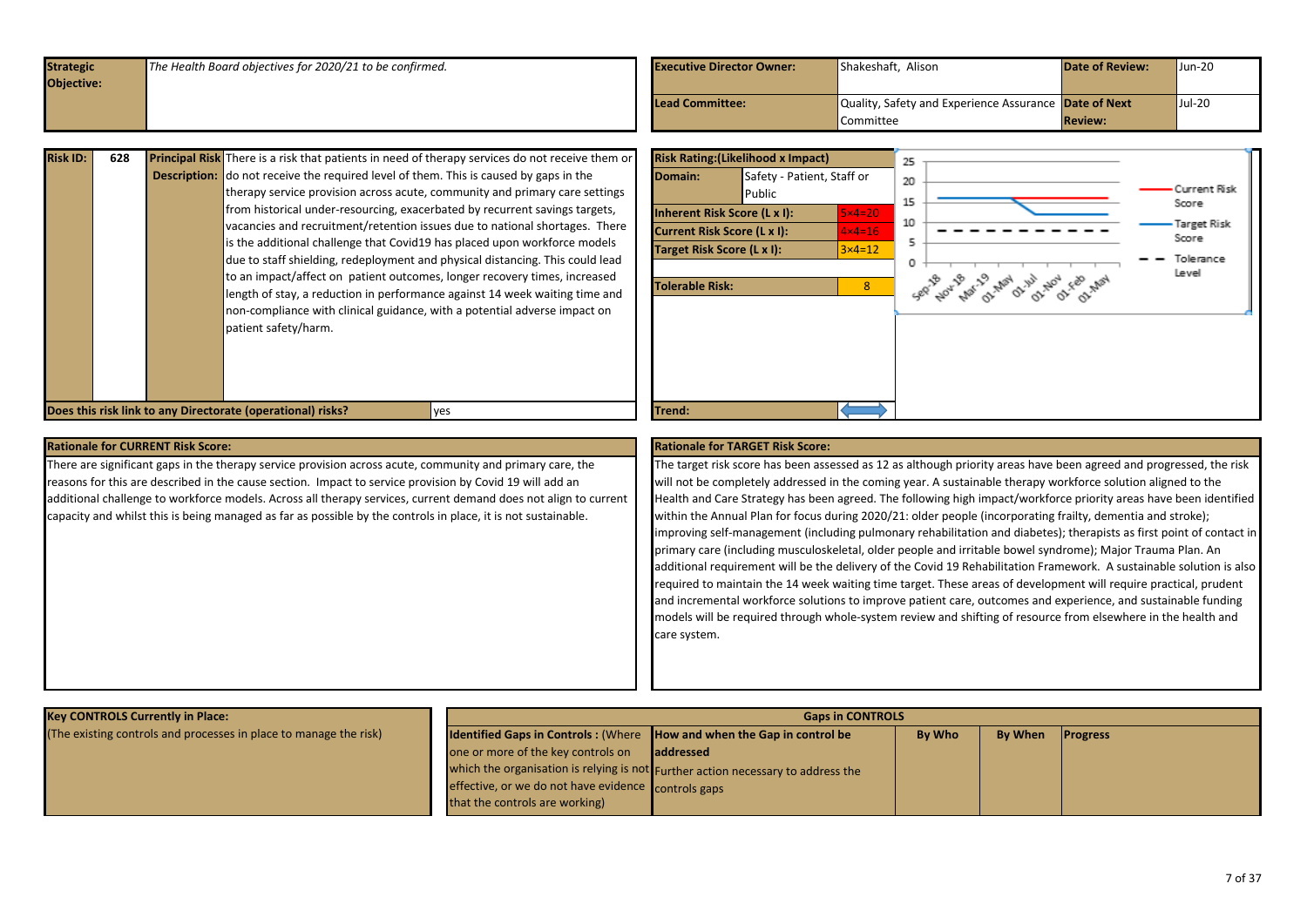| # Individual service risks identified and discussed at a range of for a; i.e.<br>QSEAC, OQSESC, Performance Reviews and Therapy Forum.<br># Priority areas agreed in the 2020/2021 Annual Plan, to increase<br>capacity in these areas.<br># Locum staff utilised where appropriate, funded from within core<br>budget (2 vacancies fund 1 Locum)<br># Short-term contracts/additional hours within budget used to cover<br>maternity leave.<br># Training of support staff to safely deliver delegated tasks.<br># Over-recruitment of Newly Qualified Staff were appropriate and<br>approved by the Director to mange foreseeable future decrease in<br>staffing levels.<br># Local solutions include review of each vacant post to make them<br>attractive, including skill mix review, early advertisements for new<br>graduates.<br># Prioritisation of patients is undertaken through triage and risk<br>assessment by therapy service, using virtual and digital technology where<br>possible.<br># Continued training of the Malcomess Care Aims Framework for MDT/<br>Therapy Services. | Inability to secure funding for all<br>developments identified in 20/21<br>annual plan.<br>Shortage of qualified staff nationally<br>and rurality of HDdUHB limits<br>applications to some posts.<br>Unplanned service development<br>opportunities.<br>Lack of cohesive approach to<br>workforce planning across all therapy<br>services. | Developing robust plans to evidence<br>improved patient outcomes and experience<br>through reprovision of resource from<br>elsewhere in the health and care system<br>aligned with strategic direction of the HB.<br>This is a significant, long term piece of work,<br>which will need to run alongside strategic<br>development through the Health and Care<br>Strategy. This will include skill mix review<br>such as new HCSW, re-development of<br>existing roles and Advanced Practice roles.<br>Restart of service delivery following Covid 19<br>will also create additional demand across the<br>traditional areas in addition to the<br>rehabilitation needs associated with Covid<br>19. | Reed, Lance           | 31/03/2021 | Plans under development. Funding<br>already secured for developments in<br>pulmonary rehab, dementia,<br>lymphoedema and to support some<br>increase in front door/acute therapy<br>input including plans to address<br>malnutrition. Continued operational<br>and strategic engagement with<br>DoTHS, Director of Operations, HoS,<br>County Directors and GMs to address<br>Covid 19 response and to service<br>developments that would release<br>resource and savings from the wider<br>health and care system through<br>increased therapy provision,<br>including areas of pathway re-design.<br>WG Funding for Therapy Assistant<br>Practitioner HCSW role to support<br>workforce model changes. |
|--------------------------------------------------------------------------------------------------------------------------------------------------------------------------------------------------------------------------------------------------------------------------------------------------------------------------------------------------------------------------------------------------------------------------------------------------------------------------------------------------------------------------------------------------------------------------------------------------------------------------------------------------------------------------------------------------------------------------------------------------------------------------------------------------------------------------------------------------------------------------------------------------------------------------------------------------------------------------------------------------------------------------------------------------------------------------------------------------|--------------------------------------------------------------------------------------------------------------------------------------------------------------------------------------------------------------------------------------------------------------------------------------------------------------------------------------------|-----------------------------------------------------------------------------------------------------------------------------------------------------------------------------------------------------------------------------------------------------------------------------------------------------------------------------------------------------------------------------------------------------------------------------------------------------------------------------------------------------------------------------------------------------------------------------------------------------------------------------------------------------------------------------------------------------|-----------------------|------------|----------------------------------------------------------------------------------------------------------------------------------------------------------------------------------------------------------------------------------------------------------------------------------------------------------------------------------------------------------------------------------------------------------------------------------------------------------------------------------------------------------------------------------------------------------------------------------------------------------------------------------------------------------------------------------------------------------|
|                                                                                                                                                                                                                                                                                                                                                                                                                                                                                                                                                                                                                                                                                                                                                                                                                                                                                                                                                                                                                                                                                                  |                                                                                                                                                                                                                                                                                                                                            | Ensure process for robust workforce planning<br>is in place to inform HEIW in respect to future<br>graduate numbers required by the<br>UHB/Region, which are aligned to the Health<br>and Care Strategy workforce plan.                                                                                                                                                                                                                                                                                                                                                                                                                                                                             | Shakeshaft,<br>Alison | Completed  | Long-term piece of work informed by<br>action above on an annual basis.<br>Lead in time of 3 years to benefit<br>from graduate programme.                                                                                                                                                                                                                                                                                                                                                                                                                                                                                                                                                                |
|                                                                                                                                                                                                                                                                                                                                                                                                                                                                                                                                                                                                                                                                                                                                                                                                                                                                                                                                                                                                                                                                                                  |                                                                                                                                                                                                                                                                                                                                            | Pursue opportunities to attract local people<br>into therapy careers in the HB, eg 'grow your<br>own' schemes, apprenticeship programmes,<br>development of career pathways from HCSW<br>to graduate, development of local graduate<br>training programme.                                                                                                                                                                                                                                                                                                                                                                                                                                          | Reed, Lance           | 31/03/2021 | Commitment given to extend<br>apprenticeship scheme to AHPs,<br>agreed from 2020. Variety of HCSW<br>training modules for level 3 and 4<br>developed and being implemented.<br>HEIW review to commission local<br>training provision for Physio &<br><b>Occupational Therapy</b><br>Undergraduate Training locally.                                                                                                                                                                                                                                                                                                                                                                                      |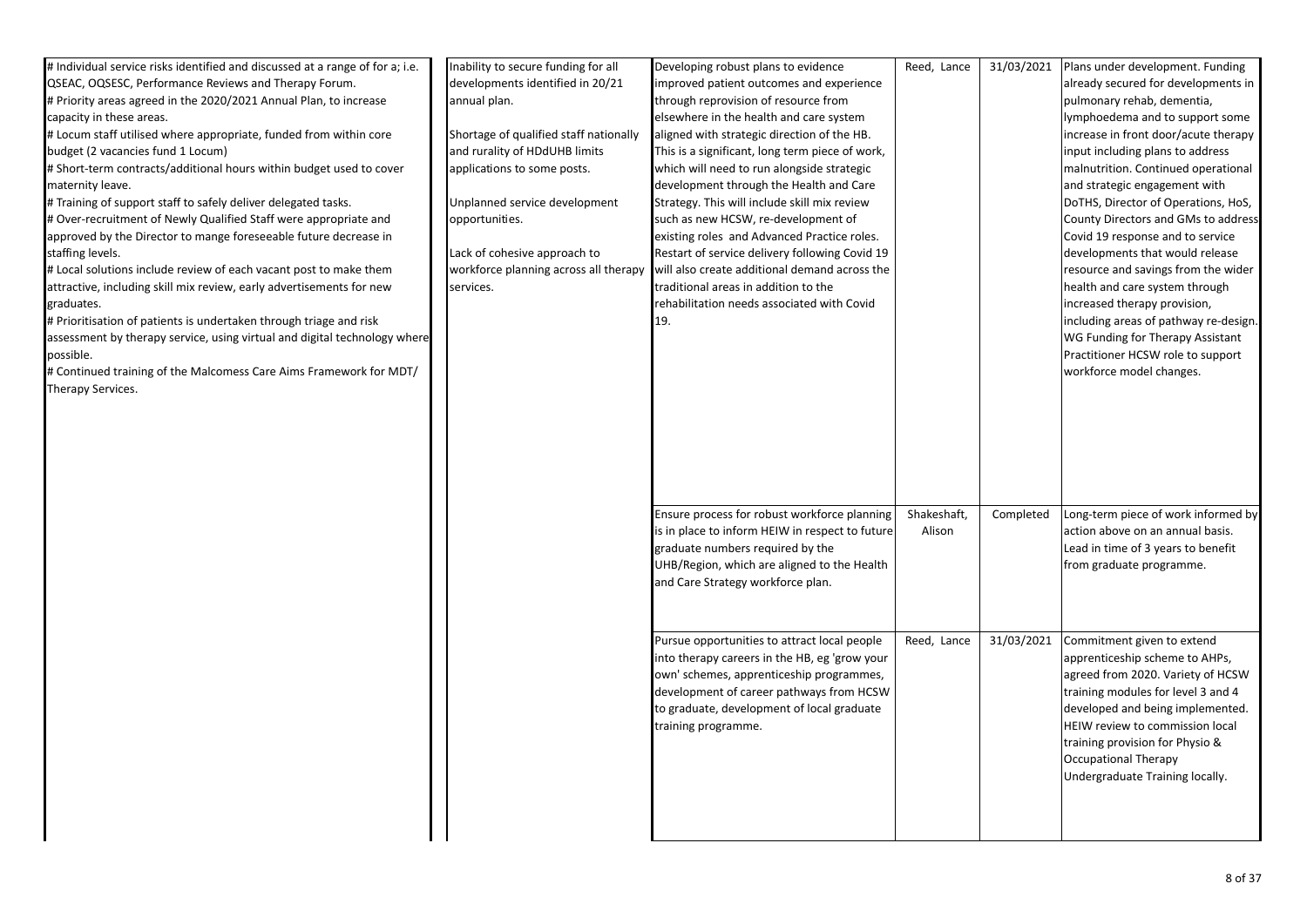| Develop robust workforce plans that align to | Shakeshaft, | 31/03/2021 | Plan being developed as part of     |
|----------------------------------------------|-------------|------------|-------------------------------------|
| stroke, major trauma, neurology and Covid19  | Alison      |            | Therapy 3 Year Plan 2021/23 to      |
| rehabilitation service needs to maximise     |             |            | include extended and 7 day working. |
| workforce opportunities.                     |             |            |                                     |
|                                              |             |            |                                     |

|                                                                                                                 | <b>ASSURANCE MAP</b>                                                                                                                 |                                                   |                                                         | <b>Control RAG</b>                                                               | <b>Latest Papers</b>  | <b>Gaps in ASSURANCES</b>                                                             |                                                                                                                                                      |        |         |                 |  |
|-----------------------------------------------------------------------------------------------------------------|--------------------------------------------------------------------------------------------------------------------------------------|---------------------------------------------------|---------------------------------------------------------|----------------------------------------------------------------------------------|-----------------------|---------------------------------------------------------------------------------------|------------------------------------------------------------------------------------------------------------------------------------------------------|--------|---------|-----------------|--|
| Performance<br><b>Indicators</b>                                                                                | <b>Sources of ASSURANCE</b>                                                                                                          | <b>Type of</b><br>Assurance<br>(1st, 2nd,<br>3rd) | Required<br><b>Assurance</b><br><b>Current</b><br>Level | <b>Rating (what</b><br>the assurance<br>is telling you<br>about your<br>controls | (Committee &<br>date) |                                                                                       | <b>Identified Gaps How are the Gaps in</b><br>in Assurance: ASSURANCE will be<br>addressed<br><b>Further action necessary to</b><br>address the gaps | By Who | By When | <b>Progress</b> |  |
| Maintenance of<br>14 week waiting<br>times for therapy<br>services.<br>Clearance of                             | Management monitoring of<br>breaches of 14 week waiting<br>times                                                                     | 1st                                               |                                                         |                                                                                  |                       | Reporting<br>improved<br>compliance with<br>the Dementia<br>Action Plan,<br>including |                                                                                                                                                      |        |         |                 |  |
| backlog for<br>pulmonary<br>rehabilitation,<br>with 100%<br>achievement of 14<br>week maximum<br>wait by Dec21. | Exceptions to achieving 14<br>week waiting times reported<br>via IPAR to BPPAC                                                       | 2nd                                               |                                                         |                                                                                  |                       | increased<br>diagnostic rates.                                                        |                                                                                                                                                      |        |         |                 |  |
| Improved<br>compliance with<br>minimum<br>standards for<br>stroke therapy<br>care by Q2<br>2021/22 (Dec21).     | Monitored nationally via<br>SSNAP and monitored via<br>Stroke Steering Group &<br>RCP Annual Report with<br>recommendations produced | 2nd                                               |                                                         |                                                                                  |                       |                                                                                       |                                                                                                                                                      |        |         |                 |  |
| Improved staffing<br>ratios for priority<br>areas by Dec21.                                                     | External Peer Reviews,<br>Delivery Unit Reviews &<br>national audits, eg Diabetes<br>paediatric audit - action<br>plans developed    | 3rd                                               |                                                         |                                                                                  |                       |                                                                                       |                                                                                                                                                      |        |         |                 |  |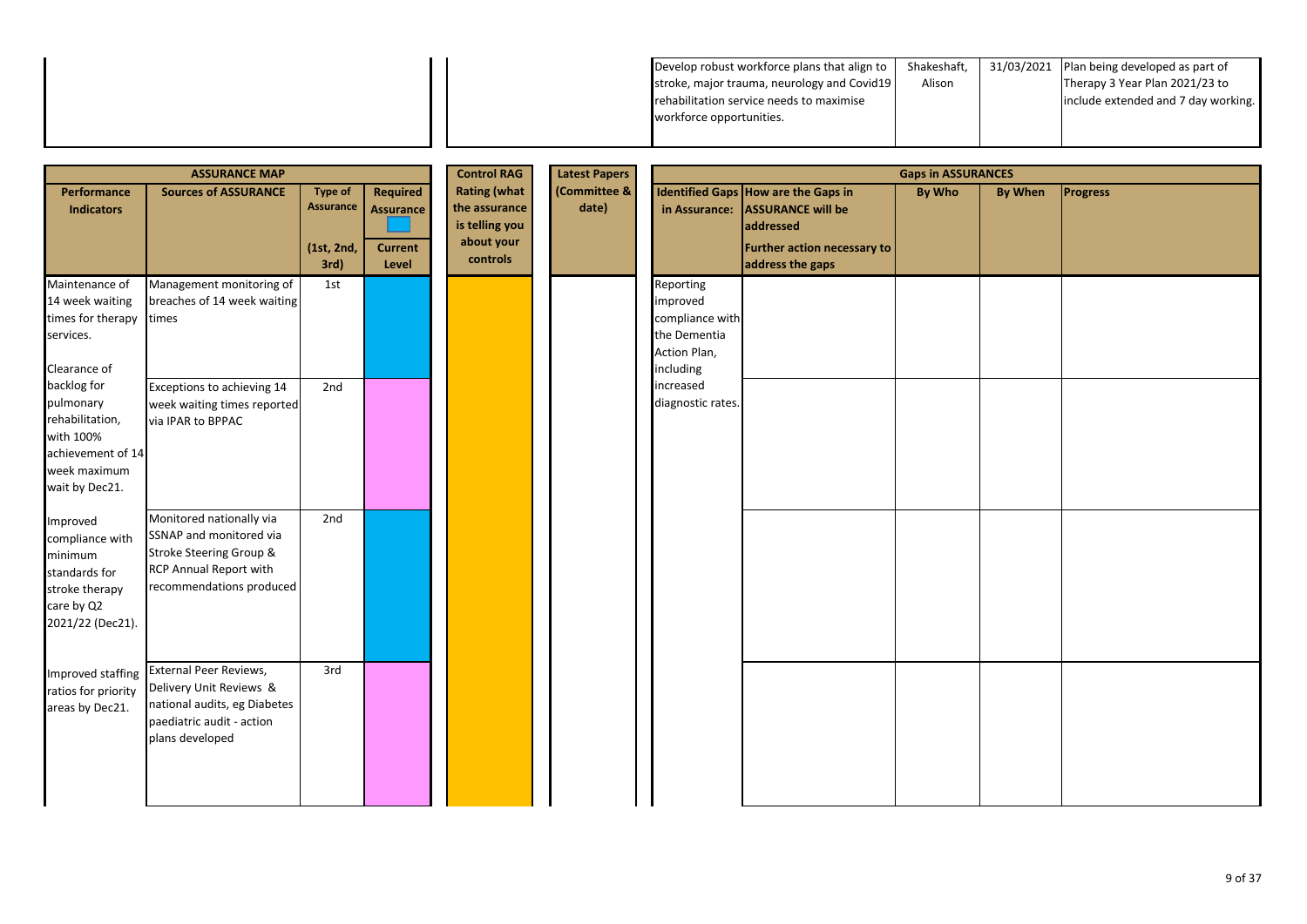<span id="page-9-0"></span>

| <b>Strategic</b> | The Health Board objectives for 2020/21 to be confirmed. | <b>Executive Director Owner:</b> | Carruthers, Andrew                                    | <b>Date of Review:</b> | $Mav-20$ |
|------------------|----------------------------------------------------------|----------------------------------|-------------------------------------------------------|------------------------|----------|
| Objective:       |                                                          |                                  |                                                       |                        |          |
|                  |                                                          | Lead Committee:                  | Quality, Safety and Experience Assurance Date of Next |                        | $Jun-20$ |
|                  |                                                          |                                  | <b>Committee</b>                                      | <b>Review:</b>         |          |
|                  |                                                          |                                  |                                                       |                        |          |

| <b>Risk ID:</b> | 684 |                     | <b>Principal Risk</b> There is a risk radiology service provision from breakdown of key radiology                                                           | <b>Risk Rating: (Likelihoo</b> |       |
|-----------------|-----|---------------------|-------------------------------------------------------------------------------------------------------------------------------------------------------------|--------------------------------|-------|
|                 |     | <b>Description:</b> | Imaging equipment (specifically MRI in WGH and BGH, fluoroscopy room in                                                                                     | Domain:                        | Servi |
|                 |     |                     | GGH, insufficient CT capacity UHB-wide and the general rooms in PPH This is                                                                                 |                                | inter |
|                 |     |                     | caused by equipment not being replaced in line with RCR (Royal College of                                                                                   | <b>Inherent Risk Score (L</b>  |       |
|                 |     |                     | Radiographers) and other guidelines.                                                                                                                        | <b>Current Risk Score (L)</b>  |       |
|                 |     |                     | This could lead to an impact/affect on patient flows resulting from delays in<br>diagnosis and treatments, delays in discharges, increased waiting times on | <b>Target Risk Score (Lx</b>   |       |
|                 |     |                     | cancer pathways, increased staffing costs to minimise the impact on patients<br>when breakdowns occur and increased number of breaches over 8 weeks due     | Tolerable Risk:                |       |
|                 |     |                     | to increased downtime.                                                                                                                                      |                                |       |
|                 |     |                     |                                                                                                                                                             |                                |       |
|                 |     |                     |                                                                                                                                                             |                                |       |
|                 |     |                     | Does this risk link to any Directorate (operational) risks?<br>644                                                                                          | Trend:                         |       |



The UHB's stock of imaging equipment routinely breaks down causing disruption to diagnostic imaging services across all sites which has a significant impact on the UHB's ability to meet its RTT target and impact to patients can include delays in diagnosis and treatment. Presently equipment downtime can be up to a week which can put significant pressures on all diagnostic services. Whilst activity has decreased due to COVID, scanning of COVID patients requires more time than non-COVID patients, which will become an issue as requests for diagnostics for non-COVID patients increase as other services resume. Commissioning of agreed equipment has also been delayed as a result of COVID and this remains dependent external factors.

# **Rationale for TARGET Risk Score:**

With more modern equipment, breakdowns will be less likely and less significant in terms of downtime together with a reduced impact on the diagnostic services at the remaining hospital sites. Improved business continuity plans will also help reduce the impact of equipment breakdown across the UHB.

| <b>Key CONTROLS Currently in Place:</b>                           |                                                                               | <b>Gaps in CONTROLS</b>                                                          |               |                |                 |  |  |  |  |  |
|-------------------------------------------------------------------|-------------------------------------------------------------------------------|----------------------------------------------------------------------------------|---------------|----------------|-----------------|--|--|--|--|--|
| (The existing controls and processes in place to manage the risk) | <b>Identified Gaps in Controls: (Where How and when the Gap in control be</b> |                                                                                  | <b>By Who</b> | <b>By When</b> | <b>Progress</b> |  |  |  |  |  |
|                                                                   | one or more of the key controls on                                            | laddressed                                                                       |               |                |                 |  |  |  |  |  |
|                                                                   |                                                                               | which the organisation is relying is not Further action necessary to address the |               |                |                 |  |  |  |  |  |
|                                                                   | effective, or we do not have evidence controls gaps                           |                                                                                  |               |                |                 |  |  |  |  |  |
|                                                                   | that the controls are working)                                                |                                                                                  |               |                |                 |  |  |  |  |  |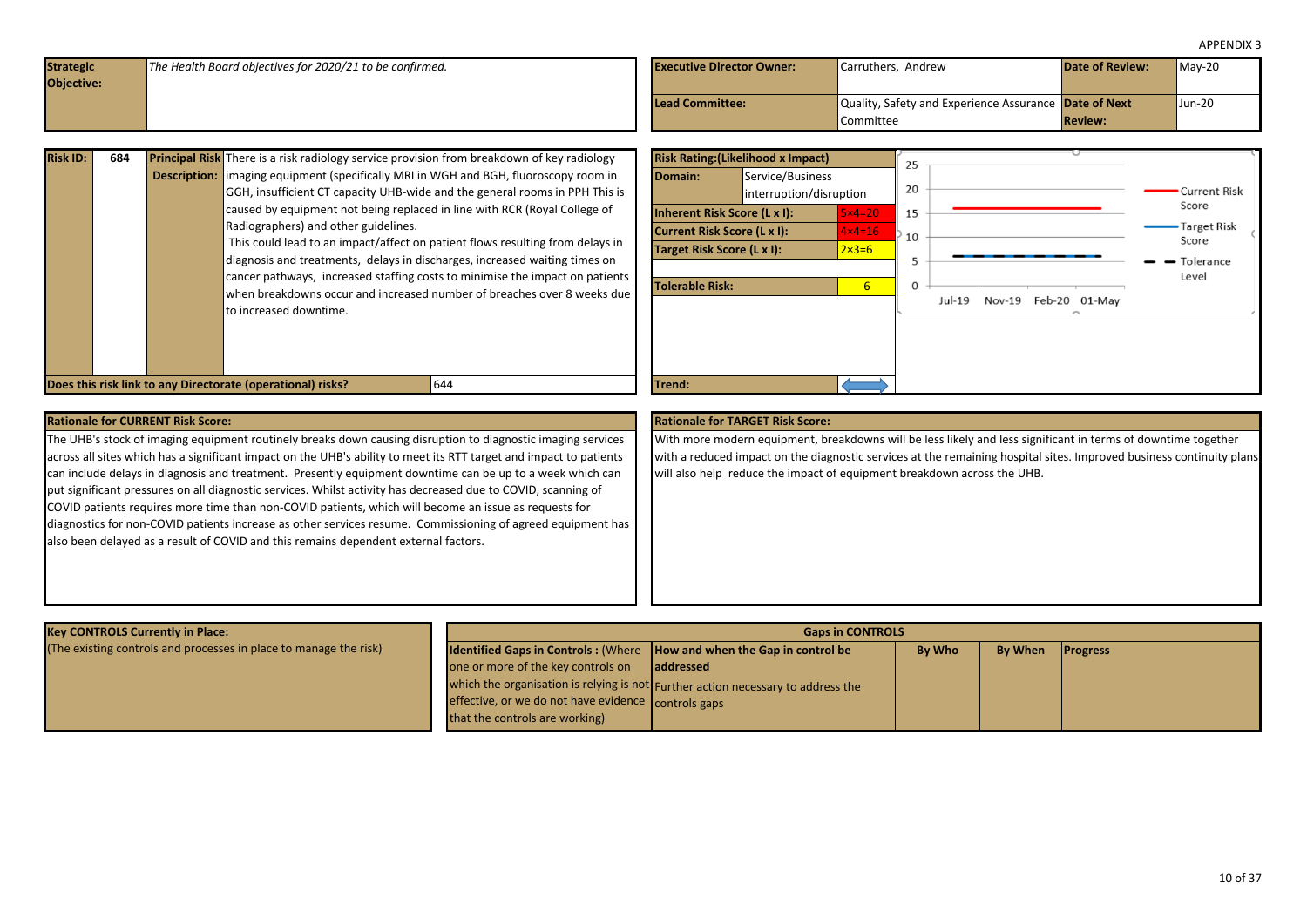| # Service maintenance contracts in place and regularly reviewed to<br>ensure value for money is maintained.<br># The difficult to source spares can be obtained through bespoke<br>manufacture but this invariably results in inherent delays in returning<br>equipment to service.<br># Regular quality assurance checks (eg daily checks).<br># Use of other equipment/transfer of patients across UHB during times<br>of breakdown.<br># Ability to change working arrangements following breakdowns to<br>minimise impact to patients.<br># Site business continuity plans in place.<br># Disaster recovery plan in place.<br># CT Scanner including fluoroscopy room and WGH MRI included on all<br>Wales Capital Programme (AWCP)(not yet agreed) and AWCP secured for | Limitation of spare parts for some<br>older equipment leading to extended<br>outages.<br>Increased use of site contingency<br>plans puts pressures on patient flows,<br>discharges, diagnosis at other sites.<br>Delayed commissioning of new MRI<br>Scanner in WGH and Fluoroscopy<br>Room in GGH due COVID-19. | Review and strengthen site business<br>continuity plans with individual site leads to<br>ensure robust response to breakdown.     | Evans,<br>Amanda | Completed                              | Site leads in process of developing<br>up-to-date and robust business<br>continuity plans which will<br>operationalise procedures following<br>breakdowns. Site leads have met<br>with the business continuity team to<br>agree on the process of updating<br>plans. Due to operational pressures<br>this needs further time to fully<br>complete. |
|------------------------------------------------------------------------------------------------------------------------------------------------------------------------------------------------------------------------------------------------------------------------------------------------------------------------------------------------------------------------------------------------------------------------------------------------------------------------------------------------------------------------------------------------------------------------------------------------------------------------------------------------------------------------------------------------------------------------------------------------------------------------------|------------------------------------------------------------------------------------------------------------------------------------------------------------------------------------------------------------------------------------------------------------------------------------------------------------------|-----------------------------------------------------------------------------------------------------------------------------------|------------------|----------------------------------------|----------------------------------------------------------------------------------------------------------------------------------------------------------------------------------------------------------------------------------------------------------------------------------------------------------------------------------------------------|
| replacing the BGH MRI.<br># Replacement programme has been re-profiled by risk, usage and is<br>influenced by service reports. Some funding has been secured from<br>AWCP for some replacements but does not cover all outdated<br>equipment nor the future requirements.<br># Escalation process in place for service disruptions/breakdowns.                                                                                                                                                                                                                                                                                                                                                                                                                               |                                                                                                                                                                                                                                                                                                                  | Work with planning colleagues about<br>sourcing capital funding through DCP and<br>AWCP.                                          | Evans,<br>Amanda | 30/06/2019<br>01/04/2020<br>31/12/2020 | Funding for one scanner has been<br>agreed with plans submitted to WG<br>for the replacement of four CT<br>scanners that are approaching end of<br>life.                                                                                                                                                                                           |
|                                                                                                                                                                                                                                                                                                                                                                                                                                                                                                                                                                                                                                                                                                                                                                              |                                                                                                                                                                                                                                                                                                                  | Develop plan in line WG Operating<br>Framework for Q1 to deal with COVID and<br>non-COVID patient flows and potential<br>backlog. | Evans,<br>Amanda | 31/05/2020                             | Submit to Bronze Acute Group by<br>18/05/20.                                                                                                                                                                                                                                                                                                       |
|                                                                                                                                                                                                                                                                                                                                                                                                                                                                                                                                                                                                                                                                                                                                                                              |                                                                                                                                                                                                                                                                                                                  | Monthly project meeting to discuss<br>commissioning of agreed equipment with<br>estates, planning and manufacturers               | Evans,<br>Amanda | 31/12/2020                             | Commissioning equipment is<br>dependent on lockdown measures in<br>and outside of UK and contractor<br>availability to undertake work.                                                                                                                                                                                                             |

|                   | <b>ASSURANCE MAP</b>        |                    |                         | <b>Control RAG</b>     | <b>Latest Papers</b>   | <b>Gaps in ASSURANCES</b>                                                                 |  |  |  |  |
|-------------------|-----------------------------|--------------------|-------------------------|------------------------|------------------------|-------------------------------------------------------------------------------------------|--|--|--|--|
| Performance       | <b>Sources of ASSURANCE</b> | Type of            | Required                | <b>Rating (what</b>    | <b>Committee &amp;</b> | <b>Identified Gaps How are the Gaps in</b><br><b>By Who</b><br>By When<br><b>Progress</b> |  |  |  |  |
| <b>Indicators</b> |                             |                    | Assurance Assurance     | the assurance          | date)                  | in Assurance: ASSURANCE will be                                                           |  |  |  |  |
|                   |                             |                    |                         | is telling you         |                        | <b>laddressed</b>                                                                         |  |  |  |  |
|                   |                             | (1st, 2nd,<br>3rd) | <b>Current</b><br>Level | about your<br>controls |                        | <b>Further action necessary to</b><br>address the gaps                                    |  |  |  |  |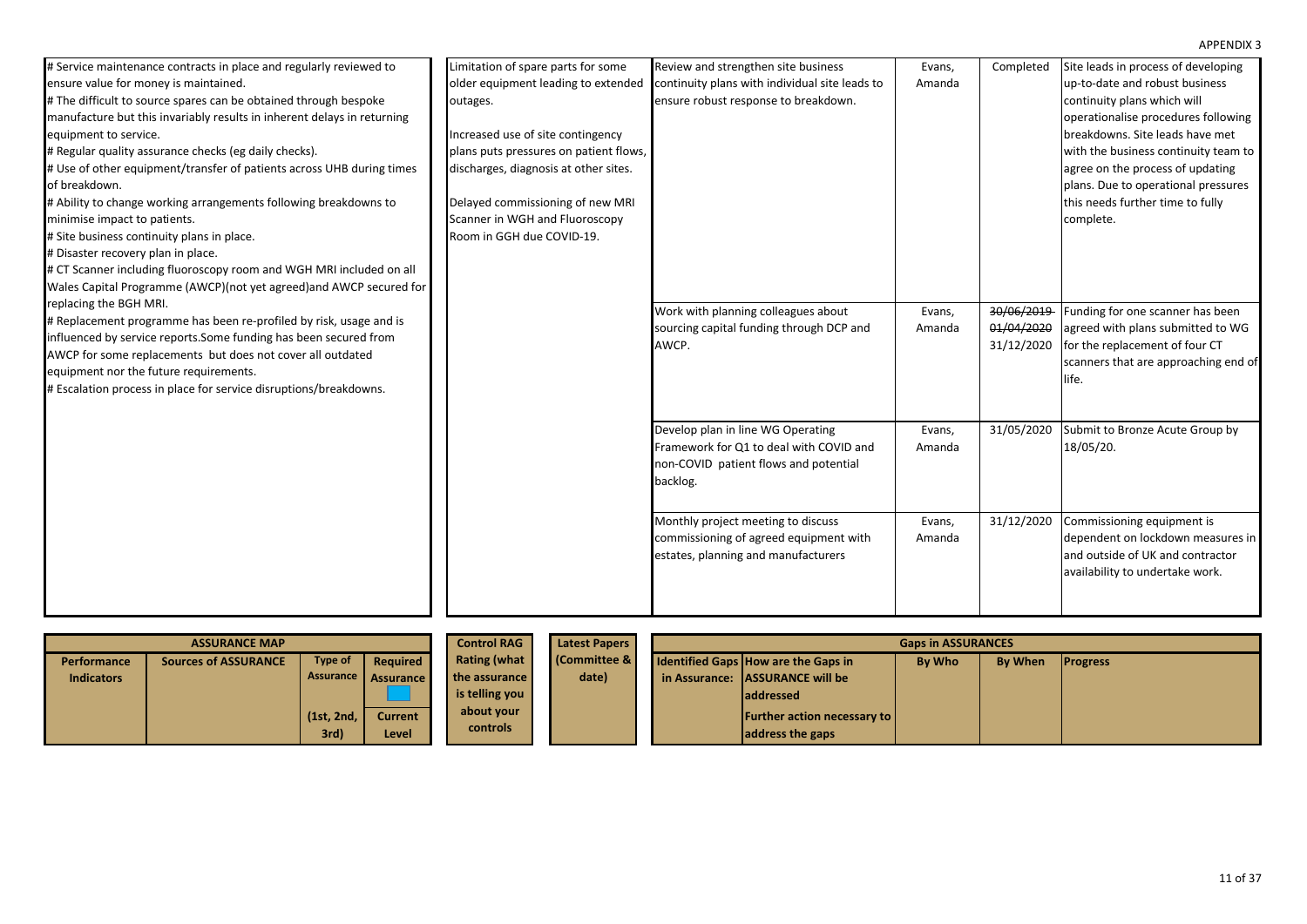| Reduction of<br>waiting times to<br>under 6 weeks by overtime costs<br>Mar22.<br>Reduction in<br>overtime costs to<br>nil by Mar22. | Monthly reports on<br>equipment downtime and                                | 1st |  | Radiology<br>Equipment<br>SBAR -<br><b>Executive Team</b><br>- Mar19<br>Further<br>updates CEIMT<br>February 2020 | Lack of process<br>of formal post<br>breakdown<br>review. | Formalise post breakdown<br>review process to ensure<br>lessons are learnt and<br>improvements implemented<br>following the most<br>impactful breakdowns. | Evans,<br>Amanda | Completed | RSM has discussed with site leads<br>and further work is underway.<br>Equipment and risk information is<br>included in regular site lead meetings<br>Performance reviews include<br>downtime<br>Administrator coordinating issues |
|-------------------------------------------------------------------------------------------------------------------------------------|-----------------------------------------------------------------------------|-----|--|-------------------------------------------------------------------------------------------------------------------|-----------------------------------------------------------|-----------------------------------------------------------------------------------------------------------------------------------------------------------|------------------|-----------|-----------------------------------------------------------------------------------------------------------------------------------------------------------------------------------------------------------------------------------|
|                                                                                                                                     | IPAR report overseen by<br>PPPAC and Board bi-<br>monthly                   | 2nd |  |                                                                                                                   |                                                           |                                                                                                                                                           |                  |           | and response                                                                                                                                                                                                                      |
|                                                                                                                                     | <b>Internal Review of Radiology</b><br>Service Report (Reasonable<br>Rating | 3rd |  |                                                                                                                   |                                                           |                                                                                                                                                           |                  |           |                                                                                                                                                                                                                                   |
|                                                                                                                                     | WAO Review of Radiology -<br>Apr17                                          | 3rd |  |                                                                                                                   |                                                           |                                                                                                                                                           |                  |           |                                                                                                                                                                                                                                   |
|                                                                                                                                     | <b>External Review of</b><br>Radiology - Jul18                              | 3rd |  |                                                                                                                   |                                                           |                                                                                                                                                           |                  |           |                                                                                                                                                                                                                                   |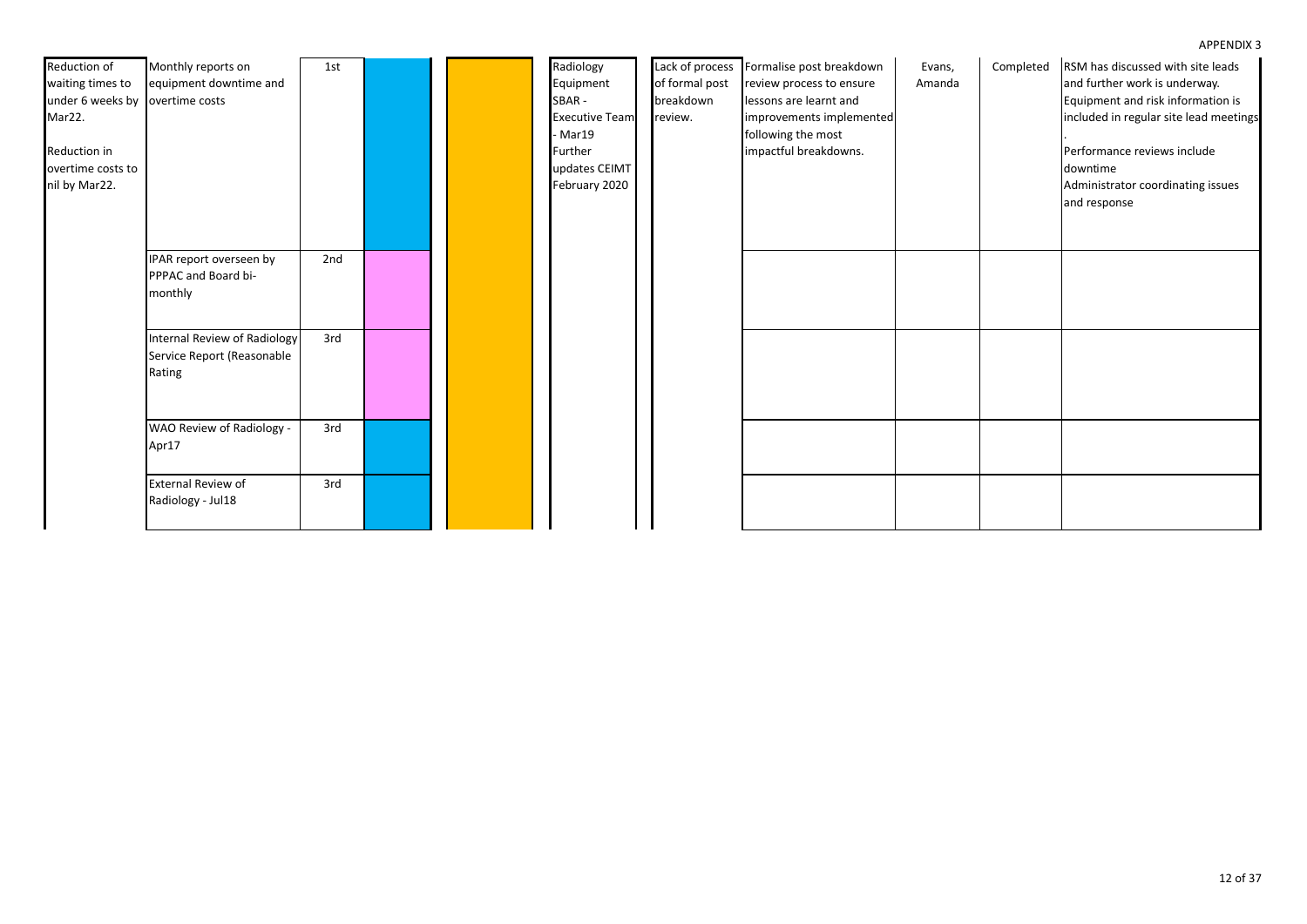<span id="page-12-0"></span>

| <b>Strategic</b><br><b>Objective:</b> |     |                                                                                | The Health Board objectives for 2020/21 to be confirmed.                                                                                                                                                                                                                                                                                                                                                                                                                                                                                                                                                                                         |                                                                                                                 | <b>Executive Director Owner:</b>                                                                                                                                            | Shakeshaft, Alison                                                                         |                                                                                                                                                                                                                                                                                                                                                                                                                                                                  | <b>Date of Review:</b> | <b>May-20</b> |
|---------------------------------------|-----|--------------------------------------------------------------------------------|--------------------------------------------------------------------------------------------------------------------------------------------------------------------------------------------------------------------------------------------------------------------------------------------------------------------------------------------------------------------------------------------------------------------------------------------------------------------------------------------------------------------------------------------------------------------------------------------------------------------------------------------------|-----------------------------------------------------------------------------------------------------------------|-----------------------------------------------------------------------------------------------------------------------------------------------------------------------------|--------------------------------------------------------------------------------------------|------------------------------------------------------------------------------------------------------------------------------------------------------------------------------------------------------------------------------------------------------------------------------------------------------------------------------------------------------------------------------------------------------------------------------------------------------------------|------------------------|---------------|
|                                       |     |                                                                                |                                                                                                                                                                                                                                                                                                                                                                                                                                                                                                                                                                                                                                                  |                                                                                                                 | <b>Lead Committee:</b>                                                                                                                                                      | Committee                                                                                  | Quality, Safety and Experience Assurance Date of Next                                                                                                                                                                                                                                                                                                                                                                                                            | <b>Review:</b>         | Jun-20        |
| <b>Risk ID:</b>                       | 733 |                                                                                | <b>Principal Risk</b> There is a risk of the Health Board not meeting fully its statutory duties under<br><b>Description:</b> the Additional Learning Needs and Education Tribunal Act (Wales) 2018 by 1st<br>September 2021. This is caused by a deficit in Information Management<br>requirements to inform performance reporting and assurance, lack of<br>service/department systems and processes, lack of staff awareness and<br>understanding of the relevance of ALNET Act upon their practice, inability to<br>fully meet requirements in relation to Welsh Medium provision and dispute<br>of reputation and possible judicial review. | resolution. This could lead to an impact/affect on complaints and tribunals, loss                               | <b>Risk Rating: (Likelihood x Impact)</b><br>Domain:<br>Inherent Risk Score (L x I):<br>Current Risk Score (L x I):<br>Target Risk Score (L x I):<br><b>Tolerable Risk:</b> | Statutory duty/inspections<br>$5\times 4=20$<br>$4 \times 4 = 16$<br>$2 \times 3 = 6$<br>8 | No trend information available.                                                                                                                                                                                                                                                                                                                                                                                                                                  |                        |               |
|                                       |     |                                                                                | Does this risk link to any Directorate (operational) risks?                                                                                                                                                                                                                                                                                                                                                                                                                                                                                                                                                                                      |                                                                                                                 | Trend:                                                                                                                                                                      | N/A                                                                                        |                                                                                                                                                                                                                                                                                                                                                                                                                                                                  |                        |               |
|                                       |     | <b>Rationale for CURRENT Risk Score:</b><br>priority for the Welsh Government. | The ALNET Act (Wales) 2018 places new statutory duties on the Health Board. The full impact of these new<br>statutory duties on individual services/departments/directorates is not fully understood as yet.<br>which means that the focus as well as resources are moved away from preparing for the implementation of the<br>ALNET Act, despite the backdrop that the implementation of the ALNET Act on 1st September 2021 remains a                                                                                                                                                                                                          | Due to the COVID-19 pandemic the focus of the organisation is to formulate and enact a response to the pandemic | <b>Rationale for TARGET Risk Score:</b>                                                                                                                                     |                                                                                            | The focus of the actions is to prepare all relevant services/departments/directorates so that they can fulfil their<br>duties under the Act or support the organisation in fulfilling its duties under the Act. However, the impact of the<br>implementation of the Act will only become fully clear over time. Lessons will be learned from the<br>implementation which will inform further actions which may reduce the target score to below tolerance level. |                        |               |

| <b>Key CONTROLS Currently in Place:</b>                           |                                                                            | <b>Gaps in CONTROLS</b>                                                              |               |         |                 |  |  |  |  |  |  |
|-------------------------------------------------------------------|----------------------------------------------------------------------------|--------------------------------------------------------------------------------------|---------------|---------|-----------------|--|--|--|--|--|--|
| (The existing controls and processes in place to manage the risk) | Identified Gaps in Controls: (Where one How and when the Gap in control be |                                                                                      | <b>By Who</b> | By When | <b>Progress</b> |  |  |  |  |  |  |
|                                                                   | or more of the key controls on which the addressed                         |                                                                                      |               |         |                 |  |  |  |  |  |  |
|                                                                   |                                                                            | organisation is relying is not effective, or Further action necessary to address the |               |         |                 |  |  |  |  |  |  |
|                                                                   | we do not have evidence that the                                           | controls gaps                                                                        |               |         |                 |  |  |  |  |  |  |
|                                                                   | controls are working)                                                      |                                                                                      |               |         |                 |  |  |  |  |  |  |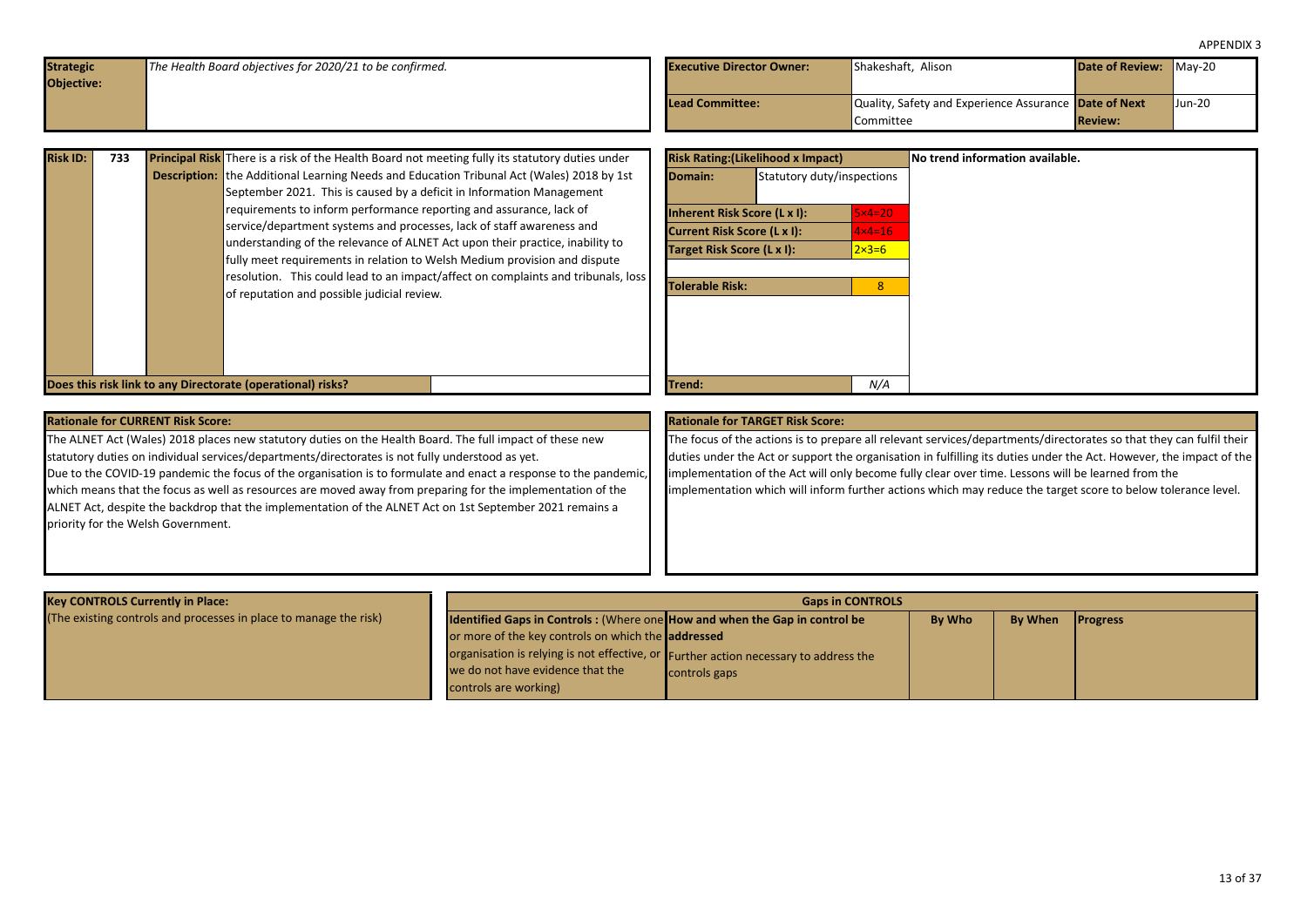| # DECLO (Designated Education Clinical Lead Officer) appointed (one of    | *A deficit in information management     | Implement ALN Implementation Plan, which  | Vanderlinden | 31/08/2020 | Relevant actions being       |
|---------------------------------------------------------------------------|------------------------------------------|-------------------------------------------|--------------|------------|------------------------------|
| the 4 new statutory duties)                                               | requirements to inform performance       | includes actions to address the assurance | Natalie      |            | progressed and are on track. |
| # DECLO member of the All Wales DECLO Group                               | reporting.                               | gaps                                      |              |            |                              |
| # DECLO member of Regional ALN Transformation Leadership Group.           | *A lack of service/                      |                                           |              |            |                              |
| # Hywel Dda ALN Implementation Group established.                         | department/directorate systems and       |                                           |              |            |                              |
| # Hywel Dda Readiness Survey completed.                                   | processes to ensure adherence with the   |                                           |              |            |                              |
| # Hywel Dda ALN Implementation Plan in situ.                              | statutory requirements of the ALNET Act  |                                           |              |            |                              |
| # Hywel Dda represented at the relevant regional ALN work streams.        |                                          |                                           |              |            |                              |
| # Local systems in place to capture SEN, which may be transferable to     | *A lack of staff awareness and           |                                           |              |            |                              |
| ALN.                                                                      | understanding of the relevance of ALNET  |                                           |              |            |                              |
| # Strong local, operational working relationships with Local Authority    | Act upon their practice.                 |                                           |              |            |                              |
| Education Services, Social Services, Schools and Further Education        | *Inability to fully meet requirements in |                                           |              |            |                              |
| Institutions.                                                             | relation to Welsh Medium provision and   |                                           |              |            |                              |
| # Successful grant application to fund fixed term Business Support to     | dispute resolution.                      |                                           |              |            |                              |
| assist with the implementation of the ALN Implementation Plan.            | *Project Support Officer (started        |                                           |              |            |                              |
| # Project Support Manager - ALN appointed for 12 months.                  | 09/12/2020) been deployed on             |                                           |              |            |                              |
| # Information raising session at OD Session of the Board and at Executive | 24/03/2020 in support of COVID-19.       |                                           |              |            |                              |
| Team.                                                                     | *ALN Implementation Group stood down     |                                           |              |            |                              |
|                                                                           | in support of Covid-19                   |                                           |              |            |                              |
|                                                                           | *Reduced capacity within                 |                                           |              |            |                              |
|                                                                           | Services/Departments/Directorates to     |                                           |              |            |                              |
|                                                                           | focus on readiness for implementation    |                                           |              |            |                              |
|                                                                           | due to current focus on Covid-19.        |                                           |              |            |                              |
|                                                                           |                                          |                                           |              |            |                              |
|                                                                           |                                          |                                           |              |            |                              |
|                                                                           |                                          |                                           |              |            |                              |
|                                                                           |                                          |                                           |              |            |                              |
|                                                                           |                                          |                                           |              |            |                              |
|                                                                           |                                          |                                           |              |            |                              |

|                   | <b>ASSURANCE MAP</b>        |            |                  | <b>Control RAG</b>  | <b>Latest Papers</b>   |                           |                                      | <b>Gaps in ASSURANCES</b> |            |                 |
|-------------------|-----------------------------|------------|------------------|---------------------|------------------------|---------------------------|--------------------------------------|---------------------------|------------|-----------------|
| Performance       | <b>Sources of ASSURANCE</b> | Type of    | Required         | <b>Rating (what</b> | (Committee &           |                           | Identified Gaps How are the Gaps in  | By Who                    | By When    | <b>Progress</b> |
| <b>Indicators</b> |                             | Assurance  | <b>Assurance</b> | the assurance       | date)                  |                           | in Assurance: ASSURANCE will be      |                           |            |                 |
|                   |                             |            |                  | is telling you      |                        |                           | <b>laddressed</b>                    |                           |            |                 |
|                   |                             | (1st, 2nd, | <b>Current</b>   | about your          |                        |                           | <b>Further action necessary to  </b> |                           |            |                 |
|                   |                             | 3rd)       | Level            | controls            |                        |                           | address the gaps                     |                           |            |                 |
|                   | Hywel Dda ALN               | 1st        |                  |                     | <b>Executive Team,</b> | Performance               | Confirm key performance              | Vanderlinden              | 31/08/2020 | Underway.       |
|                   | Implementation Group        |            |                  |                     | <b>ALN Act</b>         | and governance indicators |                                      | Natalie                   |            |                 |
|                   | monitor the progress        |            |                  |                     | Implementation -       | arrangements              |                                      |                           |            |                 |
|                   | against the actions within  |            |                  |                     | Sep19                  | currently not in          |                                      |                           |            |                 |
|                   | the implementation plan     |            |                  |                     |                        | place to provide          |                                      |                           |            |                 |
|                   |                             |            |                  |                     |                        | the necessary             |                                      |                           |            |                 |
|                   |                             |            |                  |                     |                        | assurance that            |                                      |                           |            |                 |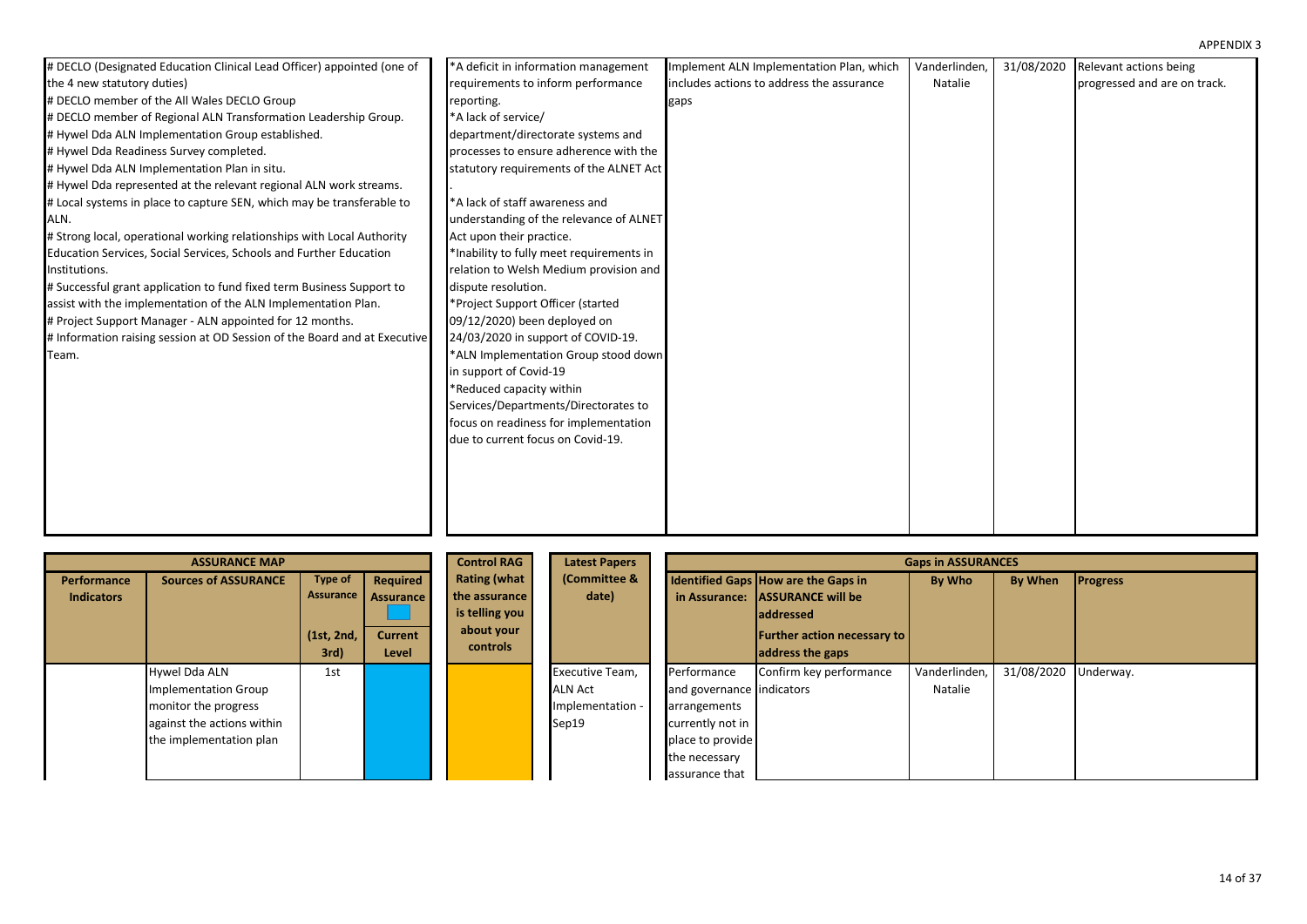| <b>APPENDIX 3</b> |  |
|-------------------|--|
|-------------------|--|

| <b>Regional ALN</b>         | 1st |  |  |
|-----------------------------|-----|--|--|
| <b>Transformation Group</b> |     |  |  |
| monitor progress made       |     |  |  |
| against the actions within  |     |  |  |
| the ALN Health work stream  |     |  |  |
| plan                        |     |  |  |
|                             |     |  |  |
|                             |     |  |  |
|                             |     |  |  |
|                             |     |  |  |
|                             |     |  |  |
|                             |     |  |  |
|                             |     |  |  |
|                             |     |  |  |
|                             |     |  |  |
|                             |     |  |  |

| 1st |  |  | fulfils its duties<br>under the Act. | the organisation Confirm key performance<br>reporting arrangements      | Vanderlinden,<br>Natalie | 31/08/2020 | Underway  |
|-----|--|--|--------------------------------------|-------------------------------------------------------------------------|--------------------------|------------|-----------|
|     |  |  |                                      | Confirm key quality, safety<br>and experience indicators                | Vanderlinden,<br>Natalie | 31/08/2020 | Underway. |
|     |  |  |                                      | Confirm key quality, safety<br>and experience assurance<br>arrangements | Vanderlinden,<br>Natalie | 31/08/2020 | Underway  |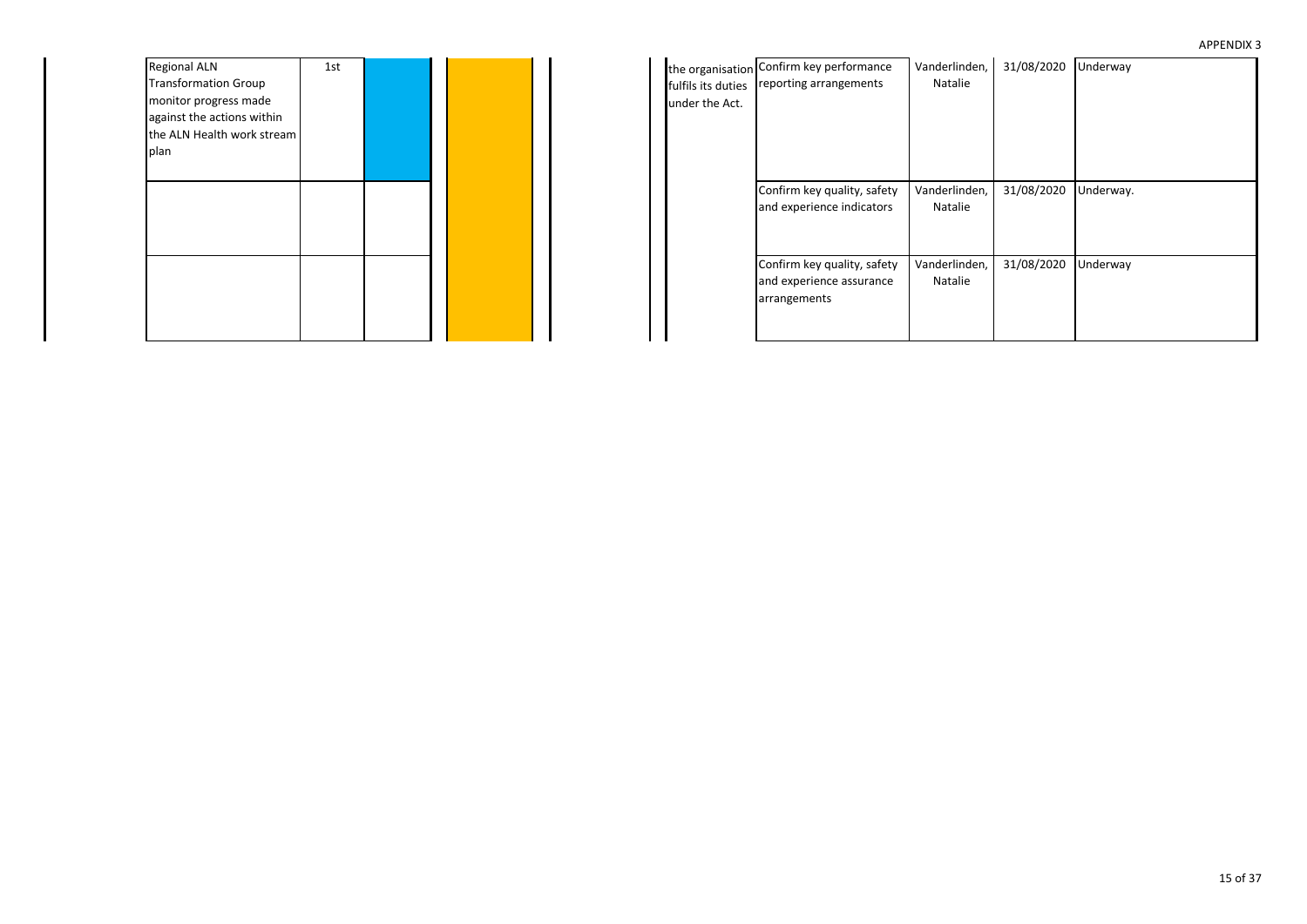<span id="page-15-0"></span>

| <b>Strategic</b><br>Objective: | The Health Board objectives for 2020/21 to be confirmed. | <b>Executive Director Owner:</b> | Carruthers, Andrew                                    | <b>Date of Review:</b> | $Feb-20$ |
|--------------------------------|----------------------------------------------------------|----------------------------------|-------------------------------------------------------|------------------------|----------|
|                                |                                                          |                                  |                                                       |                        |          |
|                                |                                                          | <b>Lead Committee:</b>           | Quality, Safety and Experience Assurance Date of Next |                        | $Mar-19$ |
|                                |                                                          |                                  | <b>Committee</b>                                      | <b>Review:</b>         |          |

| <b>Risk ID:</b> | 117 | Principal Risk There is a risk avoidable patient harm or death and serious deterioration in                                                                  |  |                 |                              | <b>Risk Rating: (Likelihood x Impact)</b> |                |
|-----------------|-----|--------------------------------------------------------------------------------------------------------------------------------------------------------------|--|-----------------|------------------------------|-------------------------------------------|----------------|
|                 |     | <b>Description:</b> clinical condition, with patients having poorer outcomes. This is caused by the                                                          |  |                 | Domain:                      | Safety - Patient, Staff or                |                |
|                 |     | delay in transfers to tertiary centre for those requiring urgent cardiac                                                                                     |  |                 |                              | Public                                    |                |
|                 |     | investigations, treatment and surgery. This could lead to an impact/affect on                                                                                |  |                 | Inherent Risk Score (L x I): |                                           | $5\times 5=25$ |
|                 |     | delayed treatments leading to significant adverse clinical outcomes for                                                                                      |  |                 | Current Risk Score (L x I):  |                                           | $3\times 5=15$ |
|                 |     | patients, increased length of stay, increased risk of exposure hospital acquired<br>infection/risks, impaired patient flow into appropriate tertiary cardiac |  |                 | Target Risk Score (L x I):   |                                           | $2\times 5=10$ |
|                 |     | pathways with secondary care CCU and cardiology beds exceeding capacity                                                                                      |  |                 |                              |                                           |                |
|                 |     | and inhibiting flow from A&E/Acute Assessment wards.                                                                                                         |  | Tolerable Risk: |                              |                                           | 6              |
|                 |     |                                                                                                                                                              |  |                 |                              |                                           |                |
|                 |     |                                                                                                                                                              |  |                 |                              |                                           |                |
|                 |     |                                                                                                                                                              |  |                 |                              |                                           |                |
|                 |     | Does this risk link to any Directorate (operational) risks?                                                                                                  |  |                 | Trend:                       |                                           |                |



The UHB is still experiencing delays in transferring patients to Swansea Bay UHB (SBUHB) tertiary service for a range of cardiac investigations, treatments and surgery. The historic risk specifically associated with transfer delays for N-STEMI patients (NICE: 'within 72 hours') has reduced since development of the NSTEMI Treat & Repatriate service. However, patients waiting for other reasons, such as cardio-thoracic surgery, permanent pacemaker implantations and electrophysiology studies continue to wait prolonged periods for transfer to the tertiary service.

#### **Rationale for TARGET Risk Score:**

The target score was reduced to 10 in March 2019 on account of the Anticipated benefits of the Regional N-STEMI 'Treat & Repat' arrangement. The service initiated in January 2019 saw a reduction in transfer wait from an average of 10.7 to 3 days by April 2019. Between April and July 2019 waiting times increased to an average of approximately 5.8 days and is reflected in the increased current risk score of 15. Update on February 2020 waiting time position currently awaited from SBUHB.

| <b>Key CONTROLS Currently in Place:</b>                           |                                                                                      | <b>Gaps in CONTROLS</b>                                                          |               |         |                 |  |  |  |  |
|-------------------------------------------------------------------|--------------------------------------------------------------------------------------|----------------------------------------------------------------------------------|---------------|---------|-----------------|--|--|--|--|
| (The existing controls and processes in place to manage the risk) | <b>Identified Gaps in Controls:</b> (Where <b>How and when the Gap in control be</b> |                                                                                  | <b>By Who</b> | By When | <b>Progress</b> |  |  |  |  |
|                                                                   | one or more of the key controls on                                                   | laddressed                                                                       |               |         |                 |  |  |  |  |
|                                                                   |                                                                                      | which the organisation is relying is not Further action necessary to address the |               |         |                 |  |  |  |  |
|                                                                   | effective, or we do not have evidence controls gaps                                  |                                                                                  |               |         |                 |  |  |  |  |
|                                                                   | that the controls are working)                                                       |                                                                                  |               |         |                 |  |  |  |  |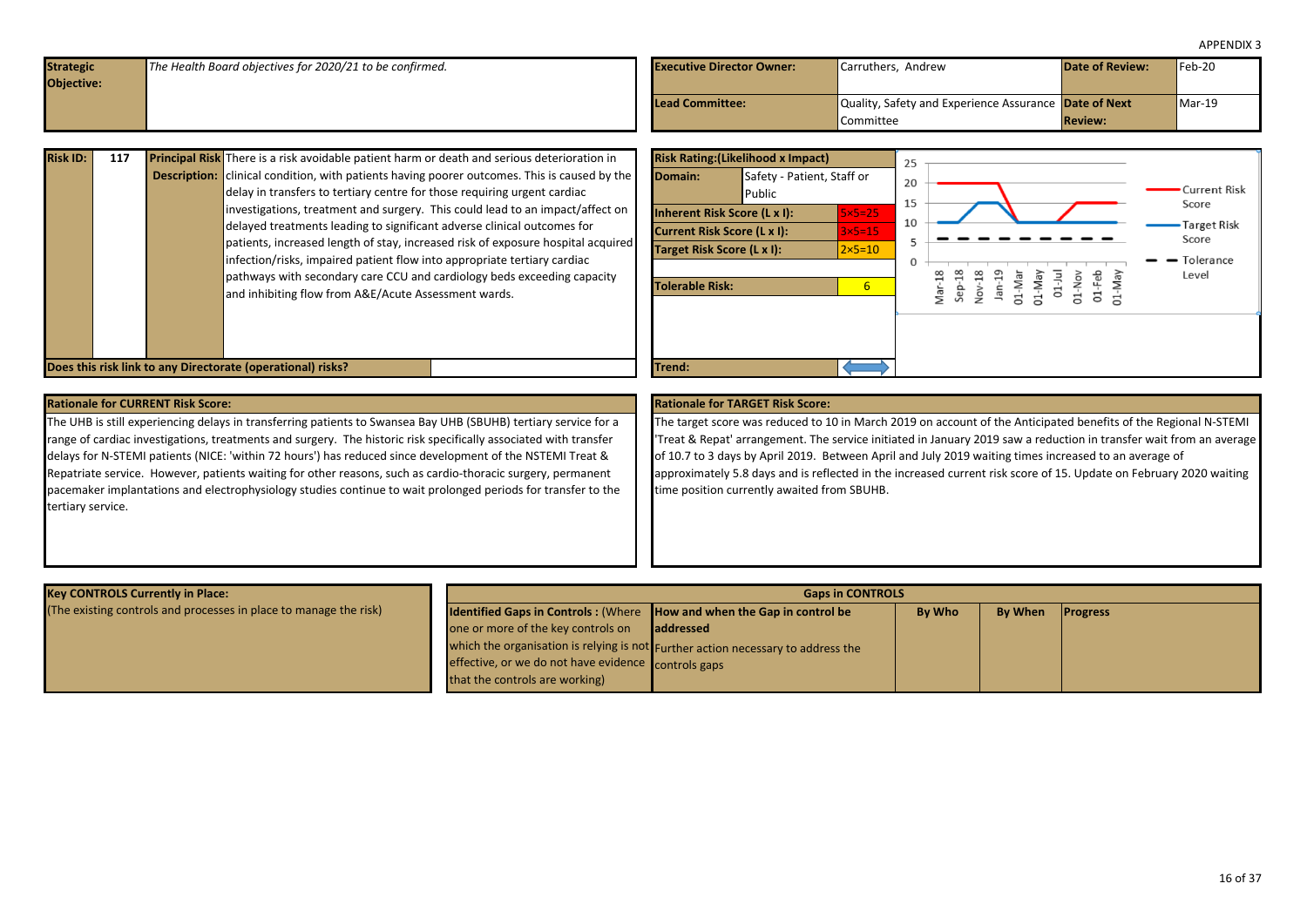#### Smith, Paul 31/01/2019 30/04/2020 Carruthers, Andrew 30/09/2019 31/12/2020 Smith, Paul Completed # All patients are risk scored by cardiac team at SBUHB on receipt of patient referral from HDUHB. # Medical and nursing staff review patients daily and update the Sharepoint referral database as appropriate to communicate and escalate changes in level of risk/priority for patients awaiting transfer. # Bi-monthly operational meeting with Swansea Bay UHB (SBUHB) to monitor activity/patient flow and address associated risks/issues. # Weekday telephone call between SBUHB Cardiology Coordinator and all 4 hospital Coronary Care Units (CCUs) to review patients awaiting transfer, in particular the progress on identified work-up actions. # NSTEMI Treat & Repatriate service in place since January 2019 providing 6 ring-fenced beds at PPH supporting timelier transfer for BGH and WGH patients to SBUHB for angiography/coronary revascularisation. # Cardiology SDM engaged with Regional planning in support of improvements in coronary angiography capacity across South West Wales. # Cardiology SDM engaged with ARCH/Regional planning in support of improvements in pacing capacity across South West Wales. Lack of capacity in tertiary centre to manage a range of specialised cardiac investigations, treatments and surgery. Lack of available data and business intelligence to support daily monitoring/escalation of waiting times across all sites for the full range of cardiac investigations, treatments and surgery. Lack of cardiac catheter capacity in HDUHB to reduce reliance on tertiary centre angiography. Lack of theatre / pacing capacity in HDUHB to reduce reliance on tertiary centre pacing. Lack of CT Coronary Angiography capacity in HDUHB to reduce reliance on in-house and SBUHB angiography. Develop business case to outline and evidence the benefits of increasing in-house coronary angiography capacity in 2020/21 as part of a broader plan to reduce reliance on tertiary service angiography. Cardiology SDM is engaged with JRPDF concerning this development. SDM/Clinical Lead currently prioritising development of CT Coronary Angiography in support of reducing reliance on conventional inhouse and tertiary care coronary angiography. SDM currently working with Commissioning Manager to review scope and potential to repatriate an element of elective angiography activity (LTA) from SBUHB. Develop long term regional plan. **Development and Carruthers, | 30/09/2019** Decision taken not to establish a regional Cardiac Network/ Collaborative. Development of long term regional plan now being overseen by Joint Regional Planning and Delivery Forum and Committee and ARCH workstreams. SDM/Clinical Lead are engaged with these workstreams. Develop business case to support the longterm sustainability of the N-STEMI 'Treat & Repat' service, in particular for the following cost elements: • the transportation costs to ensure early transfer of patients to Morriston for same day cardiac catheter treatment and same day repatriation to HDdUHB; and • Consultant co-ordination/advice on the HDdUHB patients referred to the regional centre, t Long-term funding now in place for PPH N-STEMI 'Treat & Repat' service this service is now established and this action is now complete.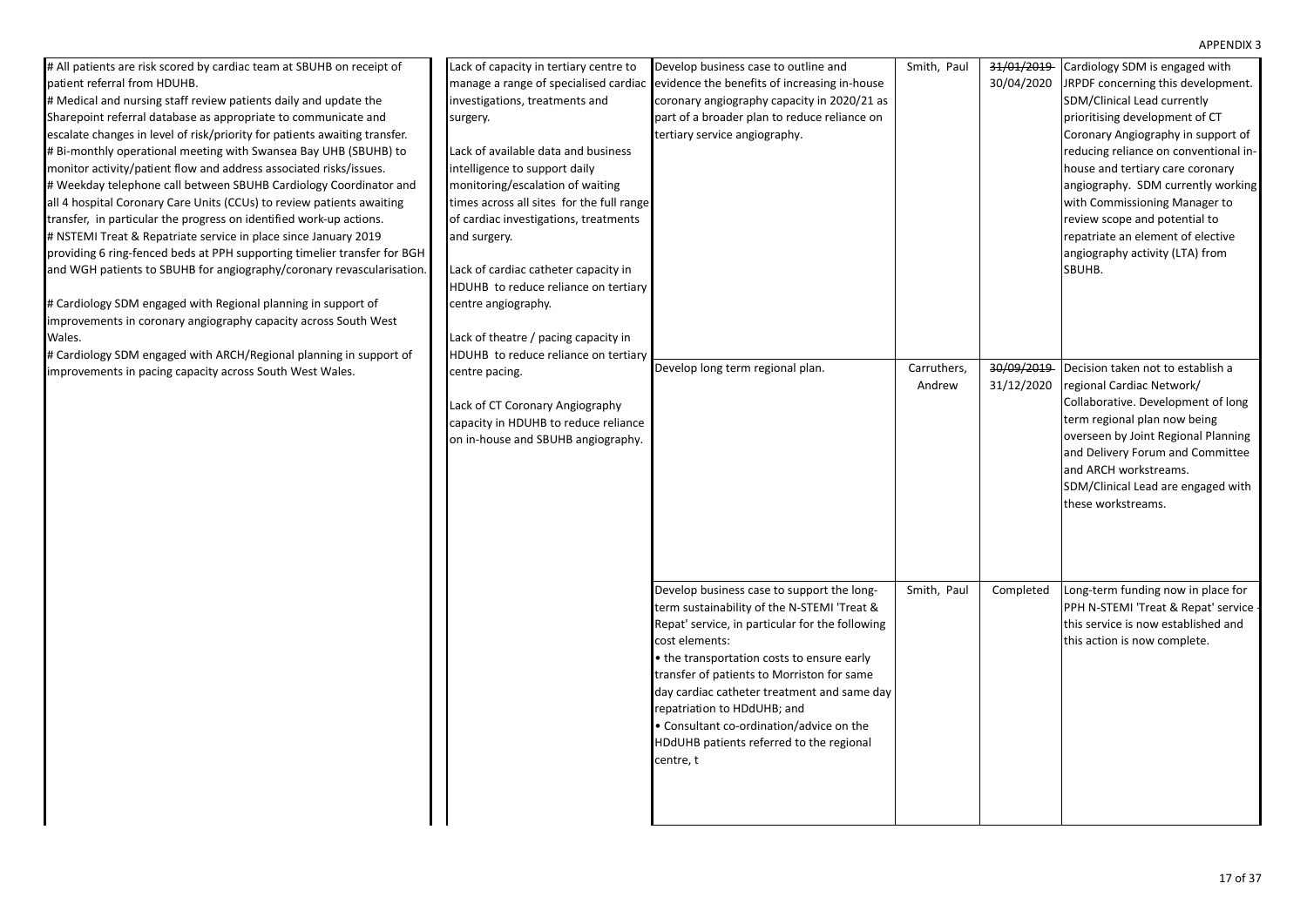| Address issues identified regarding needed    | Smith, Paul | Completed | Current controls working well.            |
|-----------------------------------------------|-------------|-----------|-------------------------------------------|
| improvements to referral processes as         |             |           | SharePoint system and daily               |
| reported in August JRPDC paper:               |             |           | weekday coordination calls between        |
| • the internal communication and transfer     |             |           | Morriston Hospital and 4 HDUHB            |
| processes within HDdUHB are a critical part   |             |           | hospital sites working well.              |
| of the success of the treat and repatriate    |             |           |                                           |
| pathway; and                                  |             |           |                                           |
| • Secondary care Cardiology referrals now     |             |           |                                           |
| have Consultant to Consultant discussion      |             |           |                                           |
| ahead of the electronic referral being made.  |             |           |                                           |
|                                               |             |           |                                           |
|                                               |             |           |                                           |
|                                               |             |           |                                           |
|                                               |             |           |                                           |
| Develop more robust reporting of data and     | Smith, Paul | Completed | Currently piloting system at GGH for      |
| business intelligence to support daily        |             |           | roll-out across all 4 hospital sites. In- |
| monitoring/escalation of waiting times across |             |           | house system monitored by                 |
| all sites for the full range of cardiac       |             |           | Cardiology SDM works well in              |
| investigations, treatments and surgery.       |             |           | supporting escalation of prolonged        |
|                                               |             |           | waits to Morriston Cardiac Centre.        |
|                                               |             |           |                                           |
|                                               |             |           |                                           |
|                                               |             |           |                                           |
|                                               |             |           |                                           |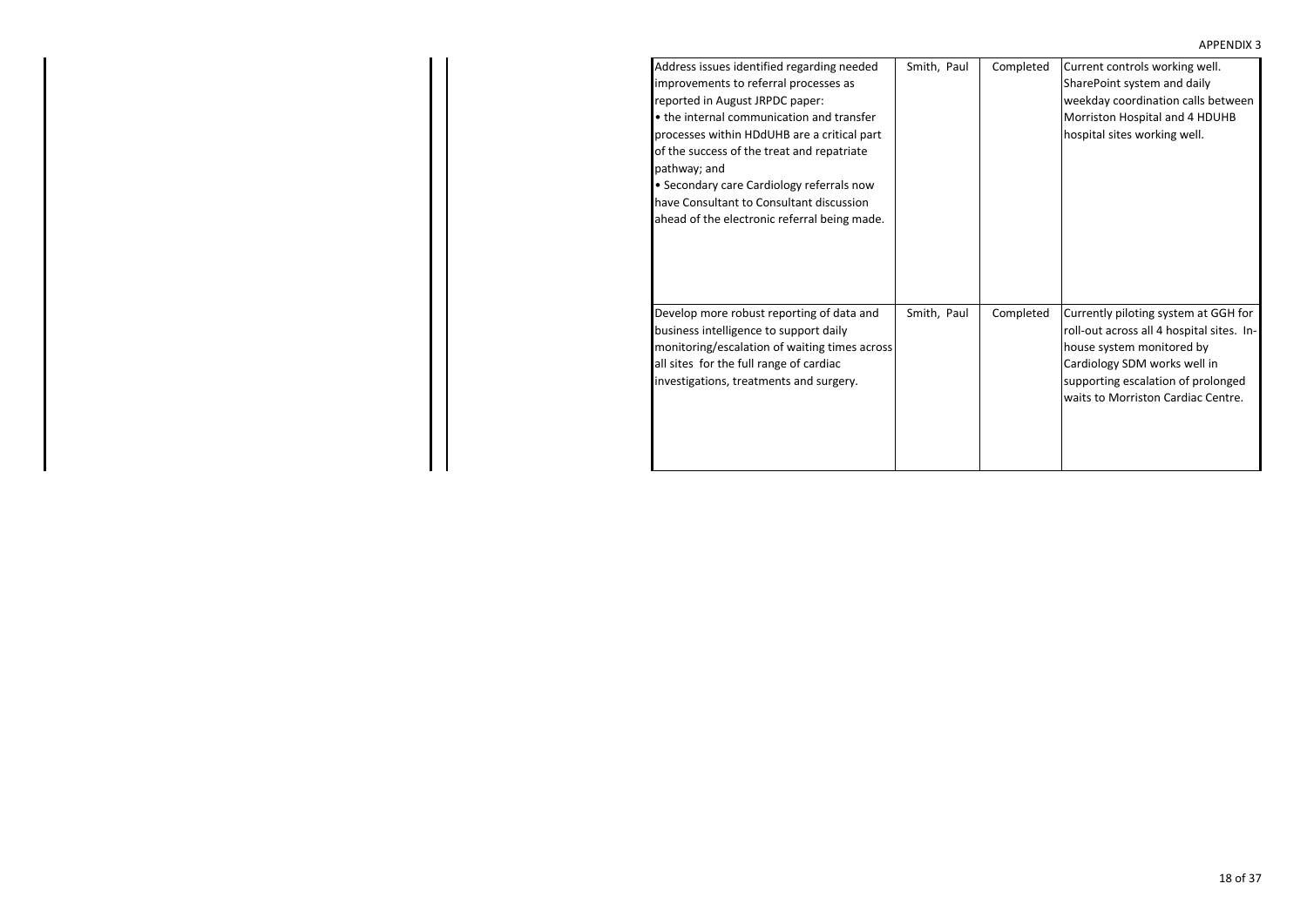|  | Develop business case to outline and<br>evidence benefits of increasing in-house<br>pacing capacity in 2019/20 as part of a<br>broader plan to repatriate the pacing LTA<br>from SBUHB. | Smith, Paul | 31/10/2019<br>30/04/2020 | Pacing SBAR (Aug '19) approved by<br>Execs in Sept '19 supporting<br>repatriating Simple Bradycardia<br>Pacing (LTA) from SBUHB. Initial<br>plan to phased repatriation from<br>October/November 2019 impeded<br>by HDUHBs pacing<br>operational/capacity pressures (loss<br>of 50% capacity at GGH site; loss of<br>33% Health-board-wide).<br>SDM/Clinical Lead currently working<br>to return service capacity to baseline<br>and accelerate plans around activity<br>repatriation. HDUHB Pacing Group<br>meets bi-weekly to review local<br>development plan progress.<br>SDM/Clinical Lead engaging with<br>ARCH Brady Pacing Sub Group. |
|--|-----------------------------------------------------------------------------------------------------------------------------------------------------------------------------------------|-------------|--------------------------|-----------------------------------------------------------------------------------------------------------------------------------------------------------------------------------------------------------------------------------------------------------------------------------------------------------------------------------------------------------------------------------------------------------------------------------------------------------------------------------------------------------------------------------------------------------------------------------------------------------------------------------------------|
|--|-----------------------------------------------------------------------------------------------------------------------------------------------------------------------------------------|-------------|--------------------------|-----------------------------------------------------------------------------------------------------------------------------------------------------------------------------------------------------------------------------------------------------------------------------------------------------------------------------------------------------------------------------------------------------------------------------------------------------------------------------------------------------------------------------------------------------------------------------------------------------------------------------------------------|

|                   | <b>ASSURANCE MAP</b>        | <b>Control RAG</b> | <b>Latest Papers</b> | <b>Gaps in ASSURANCES</b> |                        |  |                                            |        |         |                 |
|-------------------|-----------------------------|--------------------|----------------------|---------------------------|------------------------|--|--------------------------------------------|--------|---------|-----------------|
| Performance       | <b>Sources of ASSURANCE</b> | Type of            | Required             | <b>Rating (what</b>       | <b>Committee &amp;</b> |  | <b>Identified Gaps How are the Gaps in</b> | By Who | By When | <b>Progress</b> |
| <b>Indicators</b> |                             |                    | Assurance Assurance  | the assurance             | date)                  |  | in Assurance: LASSURANCE will be           |        |         |                 |
|                   |                             |                    |                      | is telling you            |                        |  | <b>laddressed</b>                          |        |         |                 |
|                   |                             | (1st, 2nd,         | <b>Current</b>       | about your                |                        |  | <b>Further action necessary to</b>         |        |         |                 |
|                   |                             | 3rd)               | Level                | <b>controls</b>           |                        |  | address the gaps                           |        |         |                 |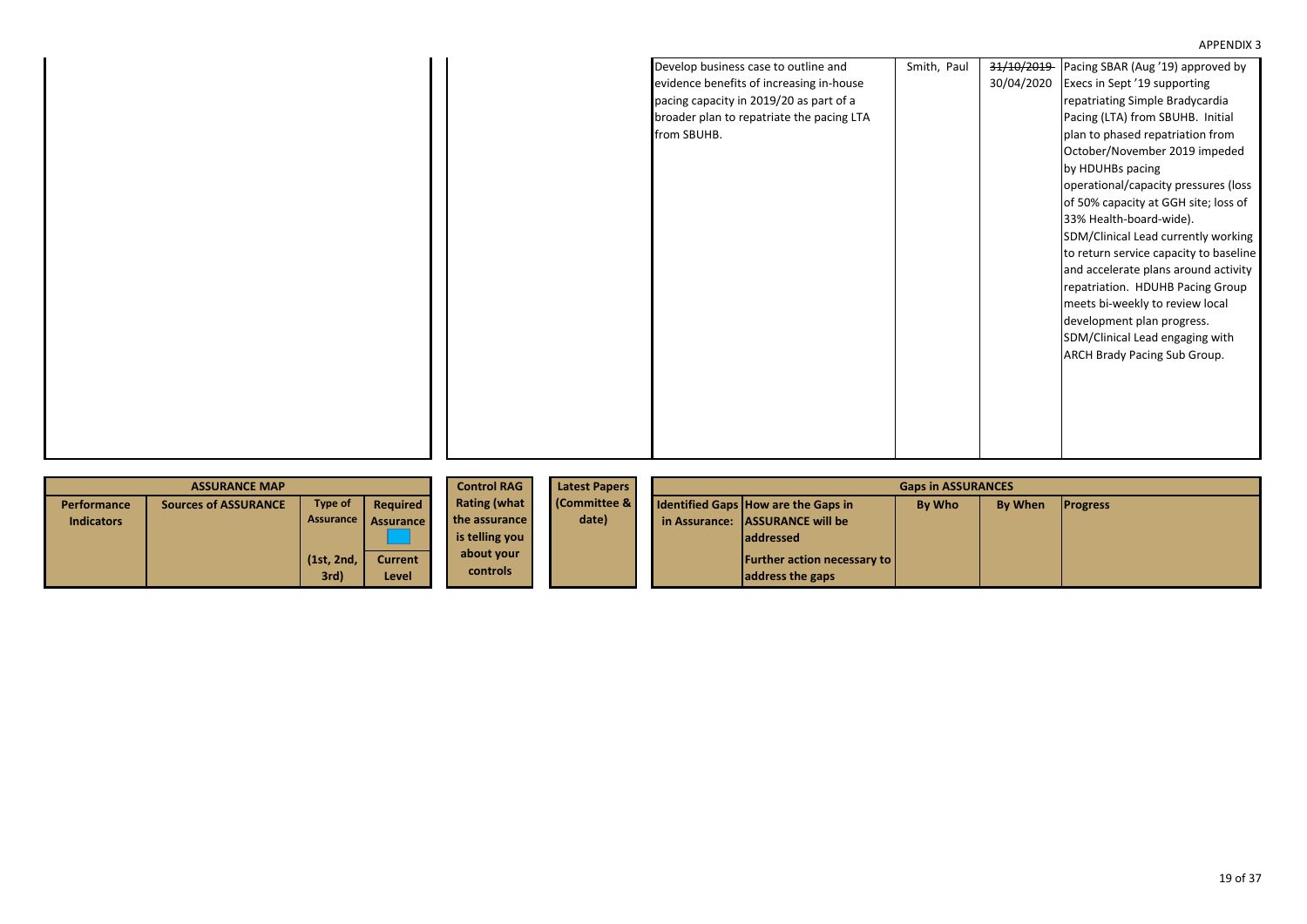| Performance<br>1 targets. | Daily/weekly/monthly/<br>indicators for Tier   monitoring arrangements by<br>management                                                                  | 1st |  | Lack of<br>Board and<br>Committees. | Review reporting<br>oversight at the arrangements of emergency<br>and elective waits. | Carruthers,<br>Andrew | 01/10/2018<br>30/04/2020 | Discussions continue with SBUHB for<br>information on cardiac patients (on<br>all pathways) to be provided to Hywel<br>Dda for inclusion in the IPAR. Whilst<br>access has been agreed to SBUHB's<br>cardiac activity, there are still issues<br>with accessing the system which<br>have raised with SBUHB. once this is<br>resolved, a routine report can be<br>developed to allow the reporting of<br>time taken from referral in HDUHB<br>to treatment in SBUHB. |
|---------------------------|----------------------------------------------------------------------------------------------------------------------------------------------------------|-----|--|-------------------------------------|---------------------------------------------------------------------------------------|-----------------------|--------------------------|---------------------------------------------------------------------------------------------------------------------------------------------------------------------------------------------------------------------------------------------------------------------------------------------------------------------------------------------------------------------------------------------------------------------------------------------------------------------|
|                           | Audit of N-STEMI referral<br>undertaken by Clinical Lead<br>show average wait of 5.8<br>days - currently being<br>reviewed for February 2020<br>position | 1st |  |                                     |                                                                                       |                       |                          |                                                                                                                                                                                                                                                                                                                                                                                                                                                                     |
|                           | <b>Executive Performance</b><br>Reviews                                                                                                                  | 2nd |  |                                     |                                                                                       |                       |                          |                                                                                                                                                                                                                                                                                                                                                                                                                                                                     |
|                           | <b>IPAR Performance Report to</b><br><b>BPPAC &amp; Board</b>                                                                                            | 2nd |  |                                     |                                                                                       |                       |                          |                                                                                                                                                                                                                                                                                                                                                                                                                                                                     |
|                           | Monthly oversight by WG                                                                                                                                  | 3rd |  |                                     |                                                                                       |                       |                          |                                                                                                                                                                                                                                                                                                                                                                                                                                                                     |

 $\sim$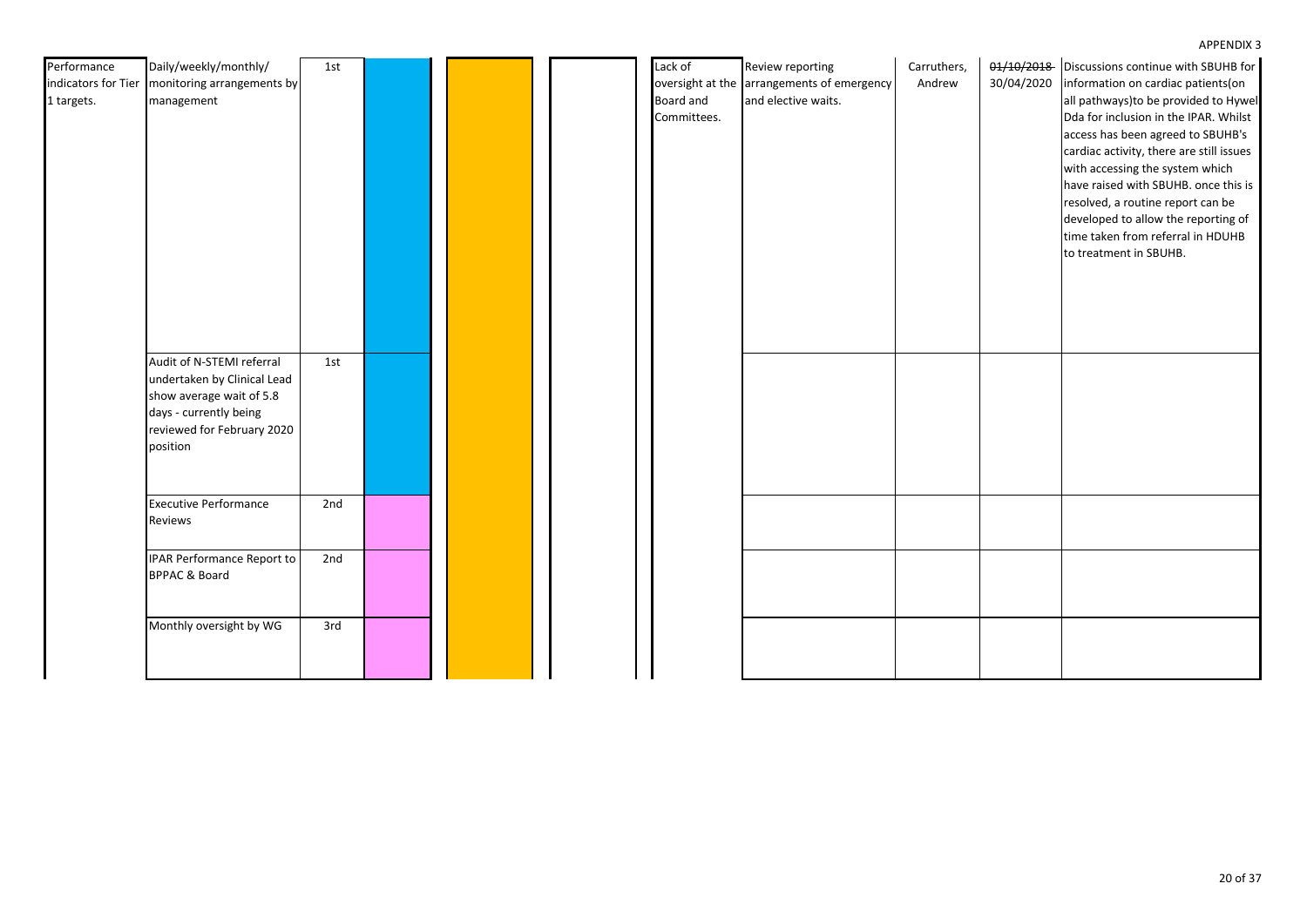<span id="page-20-0"></span>

| Jul-20<br>Quality, Safety and Experience Assurance Date of Next<br>Lead Committee:<br><b>Review:</b><br><b>Committee</b> | <b>Strategic</b> | The Health Board objectives for 2020/21 to be confirmed. | <b>Executive Director Owner:</b> | Carruthers, Andrew | <b>Date of Review:</b> | $Mav-20$ |
|--------------------------------------------------------------------------------------------------------------------------|------------------|----------------------------------------------------------|----------------------------------|--------------------|------------------------|----------|
|                                                                                                                          | Objective:       |                                                          |                                  |                    |                        |          |
|                                                                                                                          |                  |                                                          |                                  |                    |                        |          |
|                                                                                                                          |                  |                                                          |                                  |                    |                        |          |

| <b>Risk ID:</b> | 91 | <b>Principal Risk</b> There is a risk of avoidable clinical deterioration of cancer patients waiting for | <b>Risk Rating: (Like</b> |
|-----------------|----|----------------------------------------------------------------------------------------------------------|---------------------------|
|                 |    | <b>Description:</b> diagnosis. This is caused by a significant number of vacant Consultant cellular      | Domain:                   |
|                 |    | pathologist posts(currently 3.0WTE vacant positions out of 9.0WTE                                        |                           |
|                 |    | establishment) to enable the timely analysis of tissue samples where there is                            | <b>Inherent Risk Sco</b>  |
|                 |    | suspected cancer within the 14 day timescale set out within the new Single                               | <b>Current Risk Sco</b>   |
|                 |    | Cancer Pathway. This could lead to an impact/affect on patients having                                   | <b>Target Risk Score</b>  |
|                 |    | poorer outcomes from delays in the commencement of treatment, reliance on                                |                           |
|                 |    | locums, delays to decision-making at MDTs (multidisciplinary Team),                                      | <b>Tolerable Risk:</b>    |
|                 |    | increased complaints and claims and increased scrutiny from Welsh                                        |                           |
|                 |    | Government.                                                                                              |                           |
|                 |    |                                                                                                          |                           |
|                 |    |                                                                                                          |                           |
|                 |    | Does this risk link to any Directorate (operational) risks?<br>96                                        | Trend:                    |



There is a national recruitment issue in relation to consultant cellular pathologists. There is a current gap of 3.0WTE Consultant cellular pathologist posts (out of 9.0WTE established posts) in Hywel Dda which significantly impacts the UHB's ability to meet timescales set out in the new single cancer pathway. The vacancy budget is being used to fund additional sessions and ILOL claims by the current substantive staff, however this is not sufficient to meet required timescales or enable the service to attend MDTs to review cancer cases. The service is also unable to source agency consultant cellular pathologist locums within the All Wales Framework due to the current price cap.

#### **Rationale for TARGET Risk Score:**

The service is actively trying to recruit into the remaining vacant posts. The service currently have 3 substantive and 3 NHS locums, 2 of which require CESR, with 3 vacancies remaining. Whilst this does not fully address the shortfall, it will provide capacity for cellular pathologist consultant representation at MDTs to review cancer cases. The long term plan is to develop a regional cellular pathology and immunology service with Swansea Bay UHB and Public Health Wales. A strategic outline case (SOC) has been submitted through ARCH to Welsh Government with a response awaited, however this is likely to be delayed as a result of COVID-19.

| <b>Key CONTROLS Currently in Place:</b>                           | <b>Gaps in CONTROLS</b>                                                              |                                                                                  |               |                |                 |  |  |  |
|-------------------------------------------------------------------|--------------------------------------------------------------------------------------|----------------------------------------------------------------------------------|---------------|----------------|-----------------|--|--|--|
| (The existing controls and processes in place to manage the risk) | <b>Identified Gaps in Controls:</b> (Where <b>How and when the Gap in control be</b> |                                                                                  | <b>By Who</b> | <b>By When</b> | <b>Progress</b> |  |  |  |
|                                                                   | one or more of the key controls on                                                   | <b>laddressed</b>                                                                |               |                |                 |  |  |  |
|                                                                   |                                                                                      | which the organisation is relying is not Further action necessary to address the |               |                |                 |  |  |  |
|                                                                   | effective, or we do not have evidence controls gaps                                  |                                                                                  |               |                |                 |  |  |  |
|                                                                   | that the controls are working)                                                       |                                                                                  |               |                |                 |  |  |  |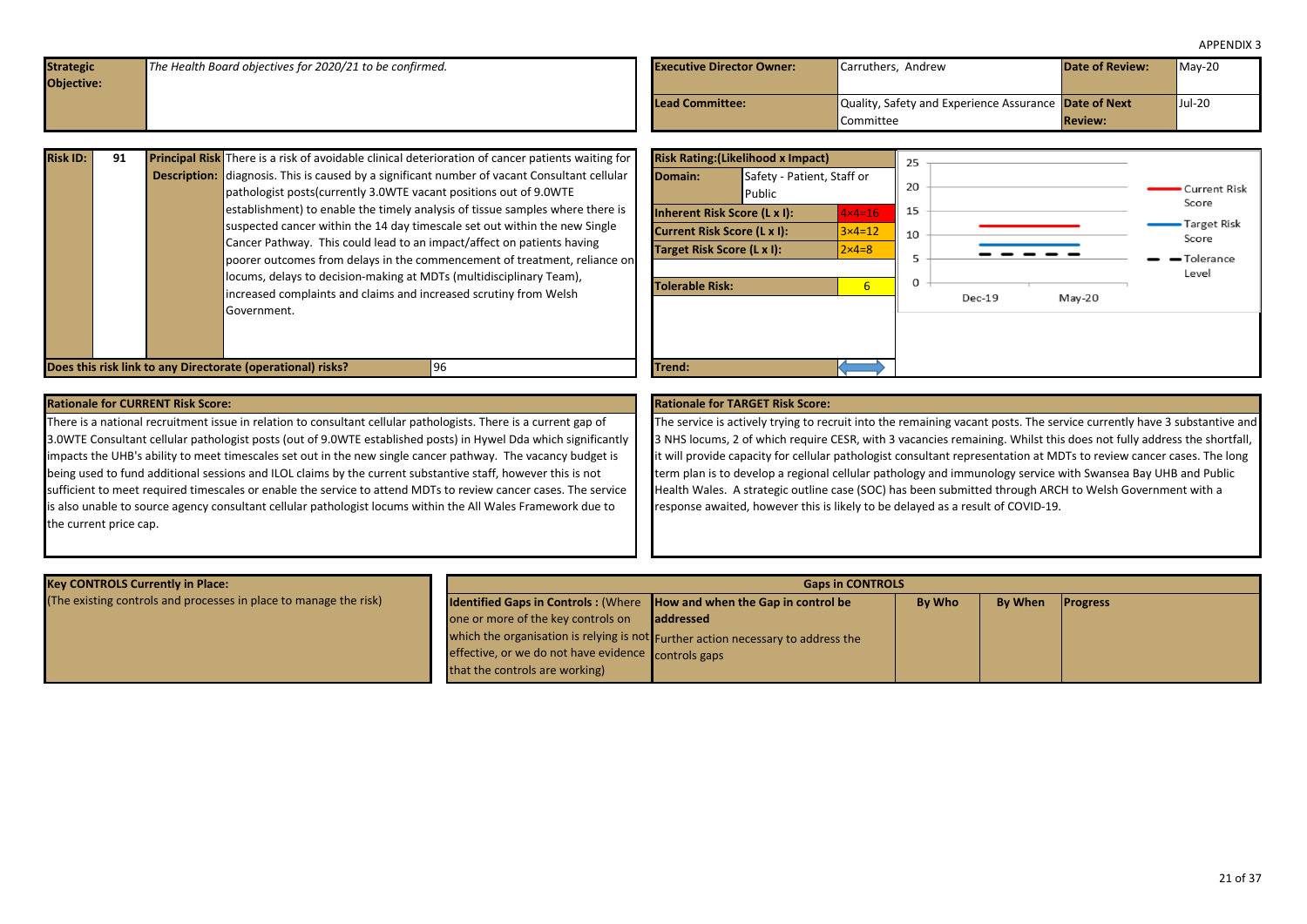| Consultant Cellular Pathologists centralised to Glangwili General Hospital<br>(GGH) site.                                                         | National shortage of available<br>consultant cellular pathologists.                                 | Full implementation of digital pathology<br>solutions to enable scanning of tissue                              | Stiens, Andrea | 31/03/2021<br>(TBC)                    | Phase 2 of project has developed<br>and tested the Hub and spoke                                                                                                                                                                                           |
|---------------------------------------------------------------------------------------------------------------------------------------------------|-----------------------------------------------------------------------------------------------------|-----------------------------------------------------------------------------------------------------------------|----------------|----------------------------------------|------------------------------------------------------------------------------------------------------------------------------------------------------------------------------------------------------------------------------------------------------------|
| Tissue processing centralised to GGH site.                                                                                                        | Inability to secure locum consultant<br>cellular pathologists within All Wales                      | samples to help reduce delays in analysis.                                                                      |                |                                        | concept - this phase closed in Nov<br>2019. Phase 3 has just started with a<br>business case that will support                                                                                                                                             |
| Consultant Cellular Pathologists are undertaking additional sessions to<br>maintain workload in house to ensure turn around times are maintained. | Framework.                                                                                          |                                                                                                                 |                |                                        | national scale up, infrastructure and<br>data storage solution currently being                                                                                                                                                                             |
|                                                                                                                                                   | Inability to develop new staffing                                                                   |                                                                                                                 |                |                                        | developed. Date of completion for                                                                                                                                                                                                                          |
| Additional 6 sessions provided by current 3.0WTE substantive<br>consultants.                                                                      | model whilst significantly<br>understaffed(and 2 consultants<br>working from home due to COVID-19). |                                                                                                                 |                |                                        | Phase 3 will depend on approval and<br>funding from WG.                                                                                                                                                                                                    |
| Prioritisation of suspected cancer cases over routine tissue samples.                                                                             |                                                                                                     |                                                                                                                 |                |                                        |                                                                                                                                                                                                                                                            |
| Actively working with medical staffing to recruit to vacant posts.                                                                                |                                                                                                     |                                                                                                                 |                |                                        |                                                                                                                                                                                                                                                            |
|                                                                                                                                                   |                                                                                                     | Implementation of regional service through<br>the ARCH project.                                                 | Stiens, Andrea | 31/03/2024<br>30/09/2020               | Strategic Outline Case (SOC)<br>approved by Hywel Dda UHB,<br>Swansea Bay UHB and Public Health<br>Wales, has been submitted to Welsh<br>Government (WG) for scrutiny and<br>the UHB is awaiting WG approval.<br>This will be delayed due to COVID-<br>19. |
|                                                                                                                                                   |                                                                                                     | Commence the modernisation of the<br>technical workforce through recruitment of<br>staff trained in dissection. | Stiens, Andrea | 31/12/2019<br>31/03/2020<br>31/03/2021 | Progress may be limited until<br>regional model is adopted. This will<br>be delayed due to COVID-19.                                                                                                                                                       |

|                                         | <b>ASSURANCE MAP</b>                                             |                                            |                                                         | <b>Control RAG</b>                                                               | <b>Latest Papers</b>                                                   |                                                   |                                                                                                                                                        | <b>Gaps in ASSURANCES</b> |                |                                                                                                                       |
|-----------------------------------------|------------------------------------------------------------------|--------------------------------------------|---------------------------------------------------------|----------------------------------------------------------------------------------|------------------------------------------------------------------------|---------------------------------------------------|--------------------------------------------------------------------------------------------------------------------------------------------------------|---------------------------|----------------|-----------------------------------------------------------------------------------------------------------------------|
| <b>Performance</b><br><b>Indicators</b> | <b>Sources of ASSURANCE</b>                                      | Type of<br>Assurance<br>(1st, 2nd,<br>3rd) | Required<br><b>Assurance</b><br><b>Current</b><br>Level | <b>Rating (what</b><br>the assurance<br>is telling you<br>about your<br>controls | <b>Committee &amp;</b><br>date)                                        |                                                   | Identified Gaps How are the Gaps in<br>in Assurance: ASSURANCE will be<br><b>laddressed</b><br><b>Further action necessary to</b><br>address the gaps  | By Who                    | <b>By When</b> | <b>Progress</b>                                                                                                       |
| None identified.                        | Review of KPIs at Monthly<br>Pathology Strategy Group<br>meeting | 1st                                        |                                                         |                                                                                  | QSEAC-Feb19<br>& Apr19 &<br>Feb20<br>(planned)<br>Op QSE SC -<br>May19 | Lack of<br>independent<br>assurance of<br>service | Submit application for pre-<br>assessment visit<br>accreditation (UK<br>Accreditation Scheme) re<br>compliance with ISO 15189<br>Laboratory Standards) | Stiens, Andrea            | 30/09/2020     | 31/03/2020 Rigorous accreditation process<br>requires a pre-assessment visit which<br>is unlikely to be before Sep20. |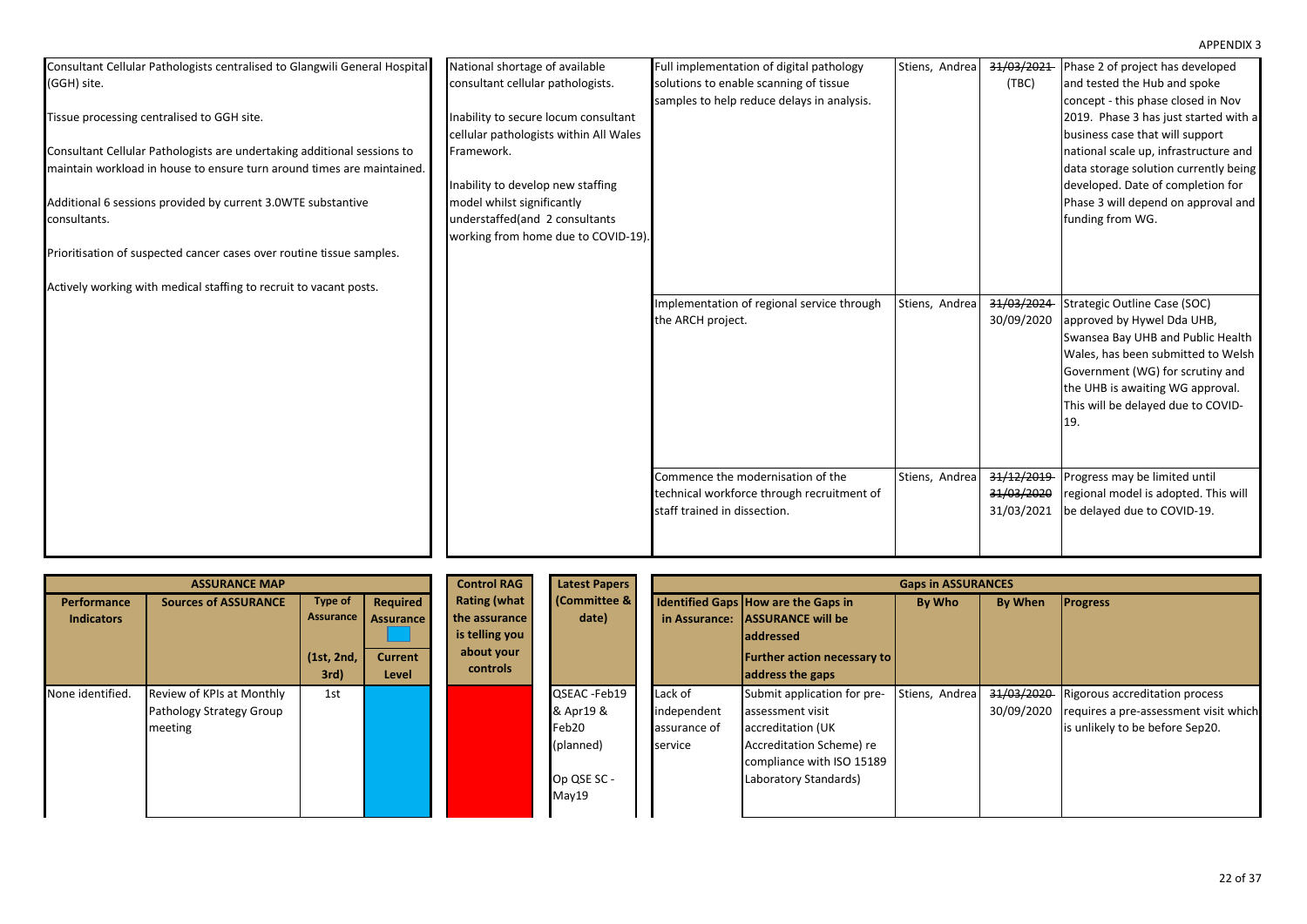| <b>External Quality</b>   | 1st |  |  |  |
|---------------------------|-----|--|--|--|
| Assessments by Consultant |     |  |  |  |
| Staff - issues picked up  |     |  |  |  |
| through supervision       |     |  |  |  |
|                           |     |  |  |  |
|                           |     |  |  |  |
|                           |     |  |  |  |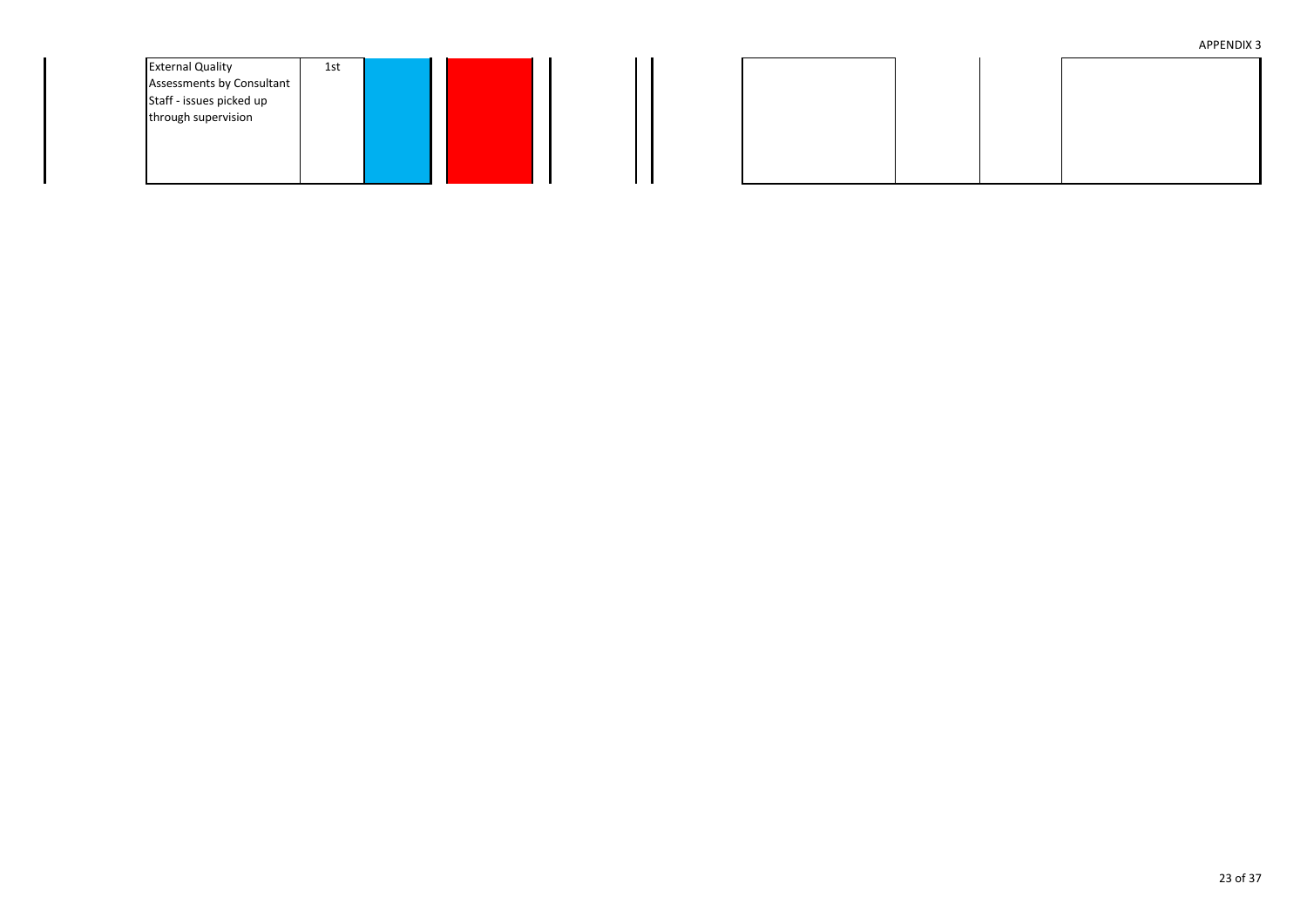<span id="page-23-0"></span>

| <b>Strategic</b> | The Health Board objectives for 2020/21 to be confirmed. | <b>Executive Director Owner:</b> | Carruthers, Andrew                                    | <b>Date of Review:</b> | $May-20$ |
|------------------|----------------------------------------------------------|----------------------------------|-------------------------------------------------------|------------------------|----------|
| Objective:       |                                                          |                                  |                                                       |                        |          |
|                  |                                                          | Lead Committee:                  | Quality, Safety and Experience Assurance Date of Next |                        | Jul-20   |
|                  |                                                          |                                  | Committee                                             | <b>Review:</b>         |          |
|                  |                                                          |                                  |                                                       |                        |          |

| <b>Risk ID:</b> | 750 | Principal Risk There is a risk unavoidable delays in the treatment of patients in Emergency | Risk |
|-----------------|-----|---------------------------------------------------------------------------------------------|------|
|                 |     | <b>Description:</b> Department (ED) at WGH. This is caused by a lack of substantive middles | Don  |
|                 |     | grade and high reliance on agency locum cover, which is not always available.               |      |
|                 |     | This could lead to an impact/affect on patient care through prolonged stays in              | Inhe |
|                 |     | ED and delays in transferring to specialty, delays in diagnosis and treatment,              | Curi |
|                 |     | poorer outcomes, and increased ambulance off load delays. Further impacts                   | Targ |
|                 |     | include inability to run a full rota and a decreased level of supervision of                |      |
|                 |     | junior doctors, as well as deterioration in Tier 1 performance for 4 hours                  | Tole |
|                 |     | waiting time in A&E, and increased pressure on WGH financial position                       |      |
|                 |     | through use of agency at an enhanced rate.                                                  |      |
|                 |     |                                                                                             |      |
|                 |     |                                                                                             |      |
|                 |     |                                                                                             |      |



WGH should have 7 middle grade doctors to fill rota. Despite improvement through locum staff being secured, middle grade rota remains under constant review and management as the department are fully reliant on temporary staff. The risk has however been reduced to 12 based on 5 long term agency/NHS locum/zero hours doctors being secured. Unfortunately, only 2 of these doctors work a full rota, including nights.

#### **Rationale for TARGET Risk Score:**

It is anticipated that the completion of the recruitment process of 4 middle grade posts will provide some stability to the department. The contingency plan, which is currently under development, will ensure that robust procedures are in place in the event that the middle grade rota cannot be filled.

| <b>Key CONTROLS Currently in Place:</b>                                                                                                                                                                                                                                                                                                                                                                                                                                     | <b>Gaps in CONTROLS</b>                                                                                                                                                   |                                                                                                                                      |                          |                                     |                                                                                                                                                                                                                                                    |  |  |
|-----------------------------------------------------------------------------------------------------------------------------------------------------------------------------------------------------------------------------------------------------------------------------------------------------------------------------------------------------------------------------------------------------------------------------------------------------------------------------|---------------------------------------------------------------------------------------------------------------------------------------------------------------------------|--------------------------------------------------------------------------------------------------------------------------------------|--------------------------|-------------------------------------|----------------------------------------------------------------------------------------------------------------------------------------------------------------------------------------------------------------------------------------------------|--|--|
| (The existing controls and processes in place to manage the risk)                                                                                                                                                                                                                                                                                                                                                                                                           | <b>Identified Gaps in Controls: (Where</b><br>one or more of the key controls on<br>effective, or we do not have evidence controls gaps<br>that the controls are working) | How and when the Gap in control be<br>laddressed<br>which the organisation is relying is not Further action necessary to address the | By Who                   | <b>By When</b>                      | <b>Progress</b>                                                                                                                                                                                                                                    |  |  |
| Daily review of team strengths by rota co-ordinators and service<br>manager unscheduled care. Issues identified escalated to GM and SDM.<br>Recruitment program on-going to fill gaps and recruit into vacant posts.<br>Medacs agency filling whenever possible with long term locums.<br>Continuous monitoring of the team strengths to ensure consultant and<br>senior support and supervision.<br>Links with other Health Board sites (HDUHB & SBUHB) to outline current | Contingency plan for when middle<br>grade shift is uncovered.<br>Inability to recruit middle grade<br>doctors at WGH.                                                     | Develop contingency plan to respond to<br>incidences when middle grade rotas cannot<br>be filled in WGH ED.                          | Cole-Williams,<br>Janice | <del>30/09/2019</del><br>07.11.2020 | Draft procedure under review. Plan A<br>drafted and circulated. Unable to<br>provide ED with ad hoc paediatric<br>middle grade or consultant cover<br>when ED middle grade position is<br>uncovered. Therefore, Plan B<br>currently being drafted. |  |  |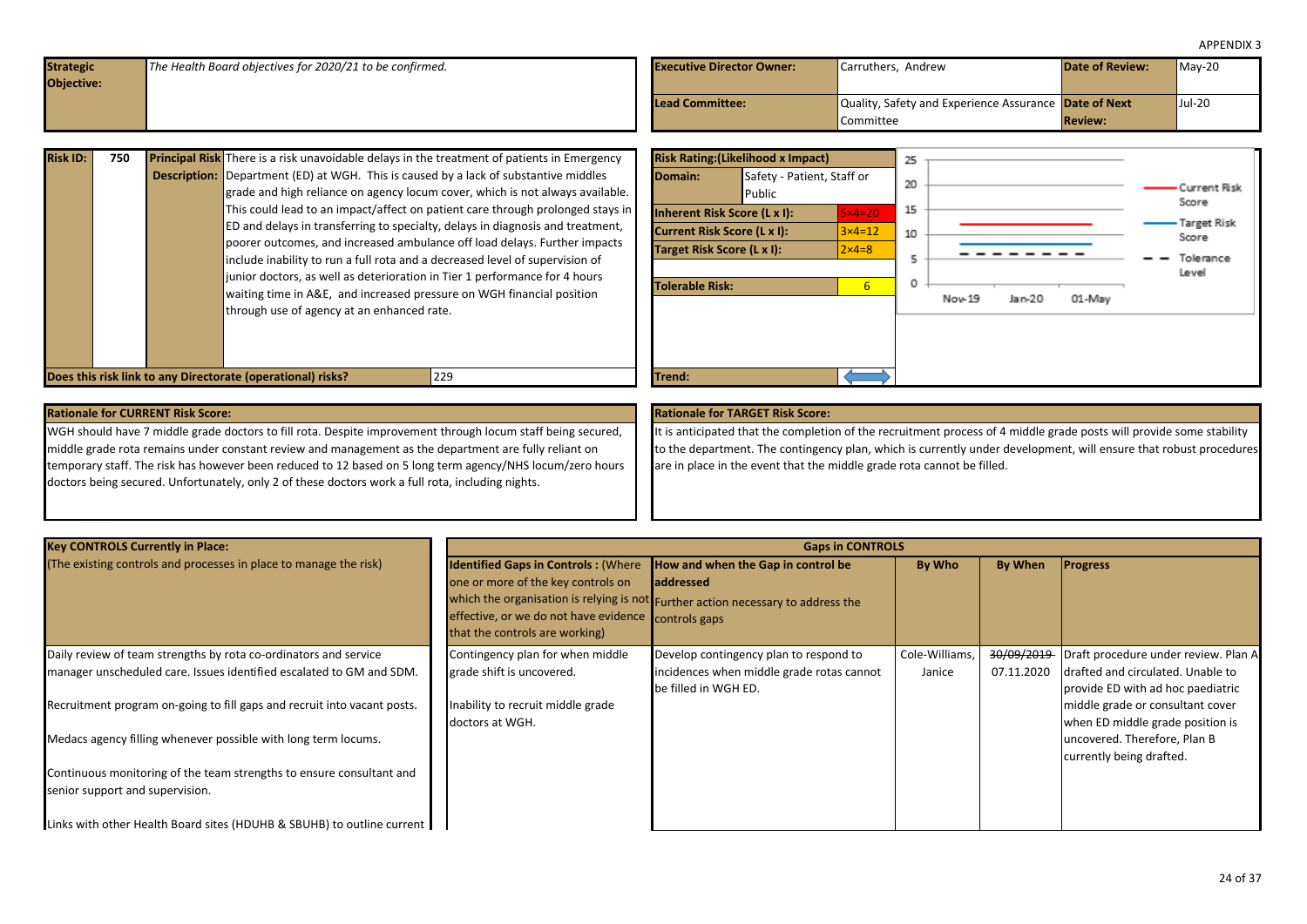| pressures and any opportunities to cross cover and to assess overall   |                     |                         | Complete the recruitment of 4 middle grade | Cole-Williams,            |            | $31/12/2019$ Posts out to advert |
|------------------------------------------------------------------------|---------------------|-------------------------|--------------------------------------------|---------------------------|------------|----------------------------------|
| medical staffing position across HDUHB                                 |                     |                         | doctors.                                   | Janice                    | 07/11/2020 |                                  |
| Weekly Urgent Response Group review rotas for the next six months.     |                     |                         |                                            |                           |            |                                  |
| 3 x long term locums in place (6 months).                              |                     |                         |                                            |                           |            |                                  |
| Escalation procedures in place.                                        |                     |                         |                                            |                           |            |                                  |
| March 2020 Middle grade rota merged with medical rota to strengthen    |                     |                         |                                            |                           |            |                                  |
| workforce across 2 EDs                                                 |                     |                         |                                            |                           |            |                                  |
|                                                                        |                     |                         |                                            |                           |            |                                  |
|                                                                        |                     |                         |                                            |                           |            |                                  |
|                                                                        |                     |                         |                                            |                           |            |                                  |
|                                                                        |                     |                         |                                            |                           |            |                                  |
|                                                                        |                     |                         |                                            |                           |            |                                  |
| <b>ASSURANCE MAP</b>                                                   | <b>Control RAG</b>  | <b>Latest Papers</b>    |                                            | <b>Gaps in ASSURANCES</b> |            |                                  |
| Type of $\ $<br><b>Sources of ASSURANCE</b><br>Required<br>Performance | <b>Rating (what</b> | <b>(Committee &amp;</b> | <b>Identified Gaps How are the Gaps in</b> | By Who                    | By When    | Progress                         |

|                                                                            | <b>ASSURANCE IVIAP</b>                                                                     |                                                   |                                                  | <b>CONTOL RAG</b>                                                                | Latest Papers                       |                  | <b>UADS IN ASSURANCES</b>                                                                                                |        |                |                 |
|----------------------------------------------------------------------------|--------------------------------------------------------------------------------------------|---------------------------------------------------|--------------------------------------------------|----------------------------------------------------------------------------------|-------------------------------------|------------------|--------------------------------------------------------------------------------------------------------------------------|--------|----------------|-----------------|
| Performance<br><b>Indicators</b>                                           | <b>Sources of ASSURANCE</b>                                                                | <b>Type of</b><br>Assurance<br>(1st, 2nd,<br>3rd) | Required<br>Assurance<br><b>Current</b><br>Level | <b>Rating (what</b><br>the assurance<br>is telling you<br>about your<br>controls | (Committee &<br>date)               | in Assurance:    | Identified Gaps How are the Gaps in<br>ASSURANCE will be<br>addressed<br>Further action necessary to<br>address the gaps | By Who | <b>By When</b> | <b>Progress</b> |
| A&E 4hr waiting<br>times (<95%)                                            | Daily review of rotas                                                                      | 1st                                               |                                                  |                                                                                  | * Executive<br>Committee -<br>Jul19 | None identified. |                                                                                                                          |        |                |                 |
| times (0 target)<br>Number of                                              | A&E 12hr waiting Daily review of incident<br>reports                                       | 1st                                               |                                                  |                                                                                  | * In-committee<br>Board - Jul19     |                  |                                                                                                                          |        |                |                 |
| ambulance<br>handovers over<br>one hour (0<br>target)<br>Incidents level 4 | Local governance meeting<br>monthly                                                        | 1st                                               |                                                  |                                                                                  |                                     |                  |                                                                                                                          |        |                |                 |
| or 5                                                                       | Tier 1 target performance<br>reviewed at Business<br>Planning and Performance<br>Committee | 2nd                                               |                                                  |                                                                                  |                                     |                  |                                                                                                                          |        |                |                 |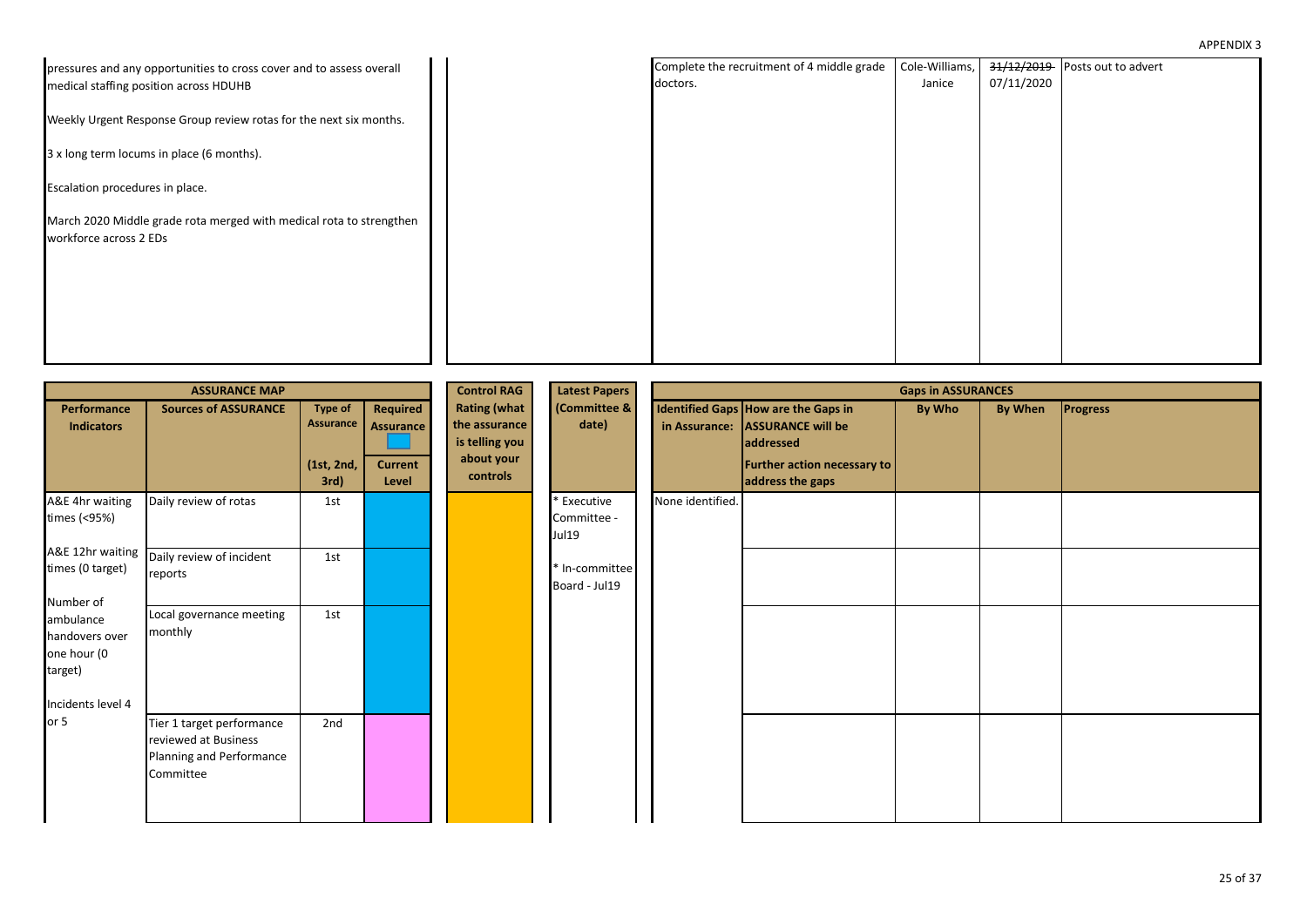<span id="page-25-0"></span>

| <b>Strategic</b> |     | The Health Board objectives for 2020/21 to be confirmed.                                          | <b>Executive Director Owner:</b>          | Moore. Steve                                          | <b>Date of Review:</b> | $Mav-20$ |
|------------------|-----|---------------------------------------------------------------------------------------------------|-------------------------------------------|-------------------------------------------------------|------------------------|----------|
| Objective:       |     |                                                                                                   |                                           |                                                       |                        |          |
|                  |     |                                                                                                   | Lead Committee:                           | Quality, Safety and Experience Assurance Date of Next |                        | Jun-20   |
|                  |     |                                                                                                   |                                           | Committee                                             | <b>Review:</b>         |          |
|                  |     |                                                                                                   |                                           |                                                       |                        |          |
| <b>Risk ID:</b>  | 855 | <b>Principal Risk</b> There is a risk that the UHB's normal business will not be given sufficient | <b>Risk Rating: (Likelihood x Impact)</b> | No trend information available.                       |                        |          |

| <b>Risk ID:</b> | 855 | <b>Principal Risk</b> There is a risk that the UHB's normal business will not be given sufficient |                                    | <b>Risk Rating: (Likelihood x Impact)</b> |                | <b>No trend information available.</b> |
|-----------------|-----|---------------------------------------------------------------------------------------------------|------------------------------------|-------------------------------------------|----------------|----------------------------------------|
|                 |     | <b>Description:</b> focus. This is caused by corporate and operational focus diverted to COVID-19 | Domain:                            | Quality/Complaints/Audit                  |                |                                        |
|                 |     | planning. This could lead to an impact/affect on poor patient outcomes and                        |                                    |                                           |                |                                        |
|                 |     | experience, increase in complaints, increased follow-ups, delays to treatment,                    | Inherent Risk Score (L x I):       |                                           | $5\times 4=20$ |                                        |
|                 |     | increase in financial deficit, increase scrutiny by regulators/inspectors.                        | <b>Current Risk Score (L x I):</b> |                                           | $3\times 4=12$ |                                        |
|                 |     |                                                                                                   | Target Risk Score (L x I):         |                                           | $2\times 4=8$  |                                        |
|                 |     |                                                                                                   |                                    |                                           |                |                                        |
|                 |     |                                                                                                   | <b>Tolerable Risk:</b>             |                                           |                |                                        |
|                 |     | Does this risk link to any Directorate (operational) risks?                                       | lTrend:                            |                                           | N/A            |                                        |

| <b>Rationale for CURRENT Risk Score:</b>                                                                         | <b>Rationale for TARGET Risk Score:</b>                                                                          |
|------------------------------------------------------------------------------------------------------------------|------------------------------------------------------------------------------------------------------------------|
| At this early stage of the pandemic, to prevent deterioration urgent patients and those needing cancer,          | Revised Planning Guidance Requirement issued by Tactical to Bronze will lead to a prioritised risk based plan to |
| Irheumatological and other services continue to receive care and processes are in place to maintain this. Impact | restart services that have been scaled back or suspended.                                                        |
| is based on the fact that harm will be done if the risk materialises.                                            |                                                                                                                  |
|                                                                                                                  |                                                                                                                  |

| <b>Key CONTROLS Currently in Place:</b>                                   |                                                                                                                                                             | <b>Gaps in CONTROLS</b>                                                                                                                                     |             |            |                                                                          |
|---------------------------------------------------------------------------|-------------------------------------------------------------------------------------------------------------------------------------------------------------|-------------------------------------------------------------------------------------------------------------------------------------------------------------|-------------|------------|--------------------------------------------------------------------------|
| (The existing controls and processes in place to manage the risk)         | <b>Identified Gaps in Controls: (Where</b><br>one or more of the key controls on<br>effective, or we do not have evidence<br>that the controls are working) | How and when the Gap in control be<br><b>addressed</b><br>which the organisation is relying is not Further action necessary to address the<br>controls gaps | By Who      | By When    | <b>Progress</b>                                                          |
| Ethics Panel established and asked to consider issues related to the care | Plan required to restart services.                                                                                                                          | A prioritised risk based plan to re-establish                                                                                                               | Carruthers, | Completed  | Gold Command Group approved the                                          |
| of non-COVID-19 patients.                                                 |                                                                                                                                                             | and maintain services for Quarter 1 has been<br>requested from Tactical by Gold Command.                                                                    | Andrew      |            | Operational Framework Quarter 1 at<br>its meeting on 18May20 noting this |
| Clinicians are making case by case risk based decisions for high          |                                                                                                                                                             |                                                                                                                                                             |             |            | was submitted in draft form to                                           |
| risk/vulnerable patients.                                                 |                                                                                                                                                             |                                                                                                                                                             |             |            | Welsh Government on the same<br>date. Board will be asked to approve     |
| All urgent and emergency work continuing at present.                      |                                                                                                                                                             |                                                                                                                                                             |             |            | plan on 28May20.                                                         |
| Werndale capacity being used for cancer services.                         |                                                                                                                                                             |                                                                                                                                                             |             |            |                                                                          |
| Revised Strategic Plan Requirement issued by Gold to Tactical on          |                                                                                                                                                             | Develop a quarterly approach to planning to                                                                                                                 | Carruthers, | 31/08/2020 | To be established through the                                            |
| 27/04/20 to include non-COVID planning.                                   |                                                                                                                                                             | maintain essential services and retain<br>flexibility and adaptability to changes in                                                                        | Andrew      |            | <b>Command and Control Structure</b>                                     |
| <b>Establish Transformation Steering Group.</b>                           |                                                                                                                                                             | community transmission rates of COVID-19.                                                                                                                   |             |            |                                                                          |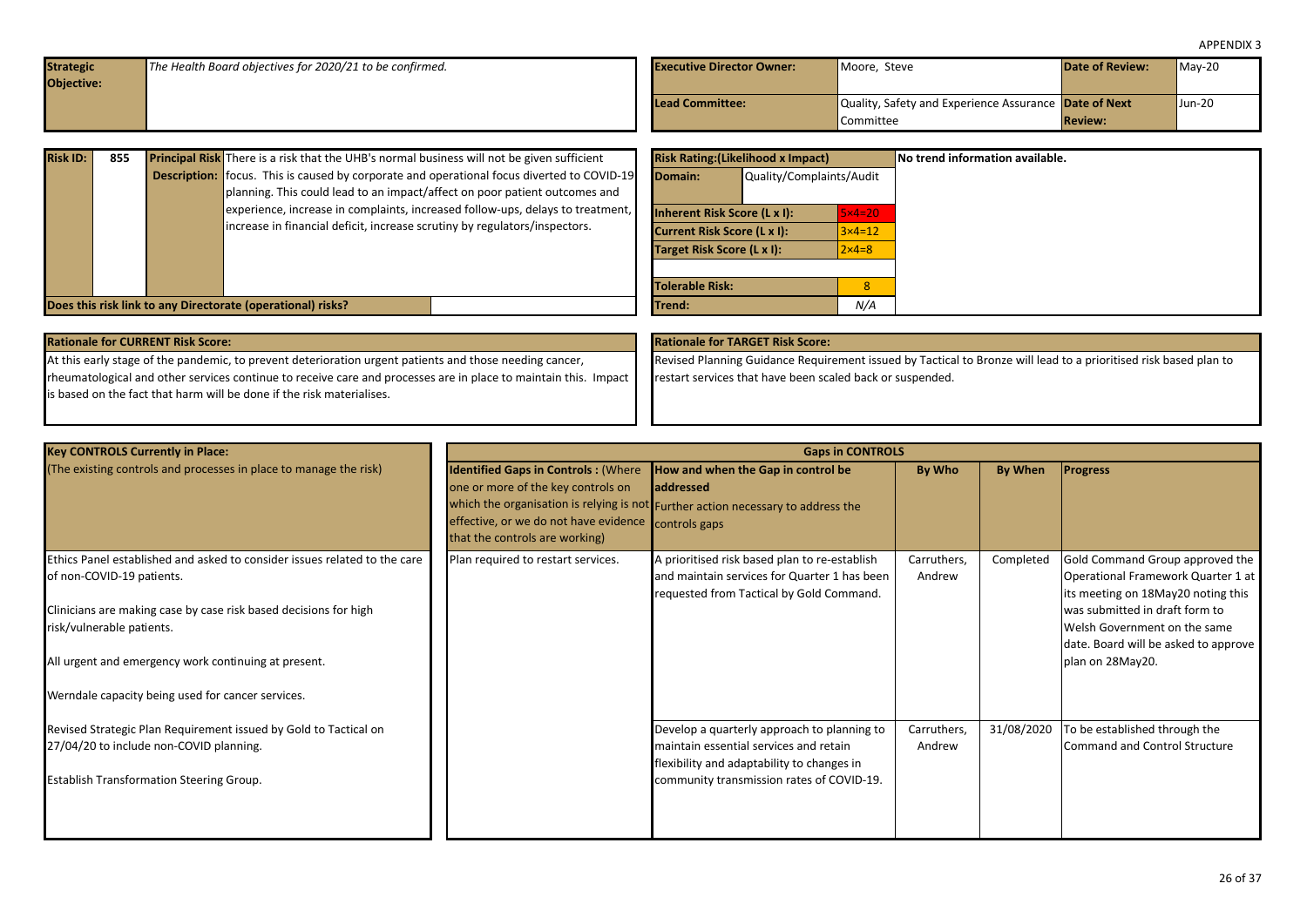| <b>APPENDIX 3</b> |  |
|-------------------|--|
|-------------------|--|

|                                  | <b>ASSURANCE MAP</b>                                                                                                             |                                                   |                                                         | <b>Control RAG</b>                                                               | <b>Latest Papers</b>                                                 |                                                                                                                        |                                                                                                                                 | <b>Gaps in ASSURANCES</b> |            |                 |
|----------------------------------|----------------------------------------------------------------------------------------------------------------------------------|---------------------------------------------------|---------------------------------------------------------|----------------------------------------------------------------------------------|----------------------------------------------------------------------|------------------------------------------------------------------------------------------------------------------------|---------------------------------------------------------------------------------------------------------------------------------|---------------------------|------------|-----------------|
| Performance<br><b>Indicators</b> | <b>Sources of ASSURANCE</b>                                                                                                      | <b>Type of</b><br>Assurance<br>(1st, 2nd,<br>3rd) | <b>Required</b><br>Assurance<br><b>Current</b><br>Level | <b>Rating (what</b><br>the assurance<br>is telling you<br>about your<br>controls | (Committee &<br>date)                                                | in Assurance:                                                                                                          | Identified Gaps How are the Gaps in<br><b>ASSURANCE will be</b><br>addressed<br>Further action necessary to<br>address the gaps | By Who                    | By When    | <b>Progress</b> |
| None identified.                 | <b>Command and Control</b><br>Structure developing and<br>approving plans to re-<br>establish and maintain<br>essential services | 2nd                                               |                                                         |                                                                                  | Responding to<br>the COVID-19<br>pandemic -<br>Board<br>(Apr20&May20 | measures.<br>Internal and<br><b>External Audit</b><br><b>Plans in 20/21</b><br>are being<br>reviewed to<br>incorporate | No performance Develop KPIs following<br>development and approval<br>of plan to restart services.                               | Carruthers,<br>Andrew     | 31/07/2020 | Work underway.  |
|                                  | Board oversight of revised<br>quarterly plans                                                                                    | 2nd                                               |                                                         |                                                                                  |                                                                      | review of<br>organisational<br>response to<br>COVID-19.                                                                |                                                                                                                                 |                           |            |                 |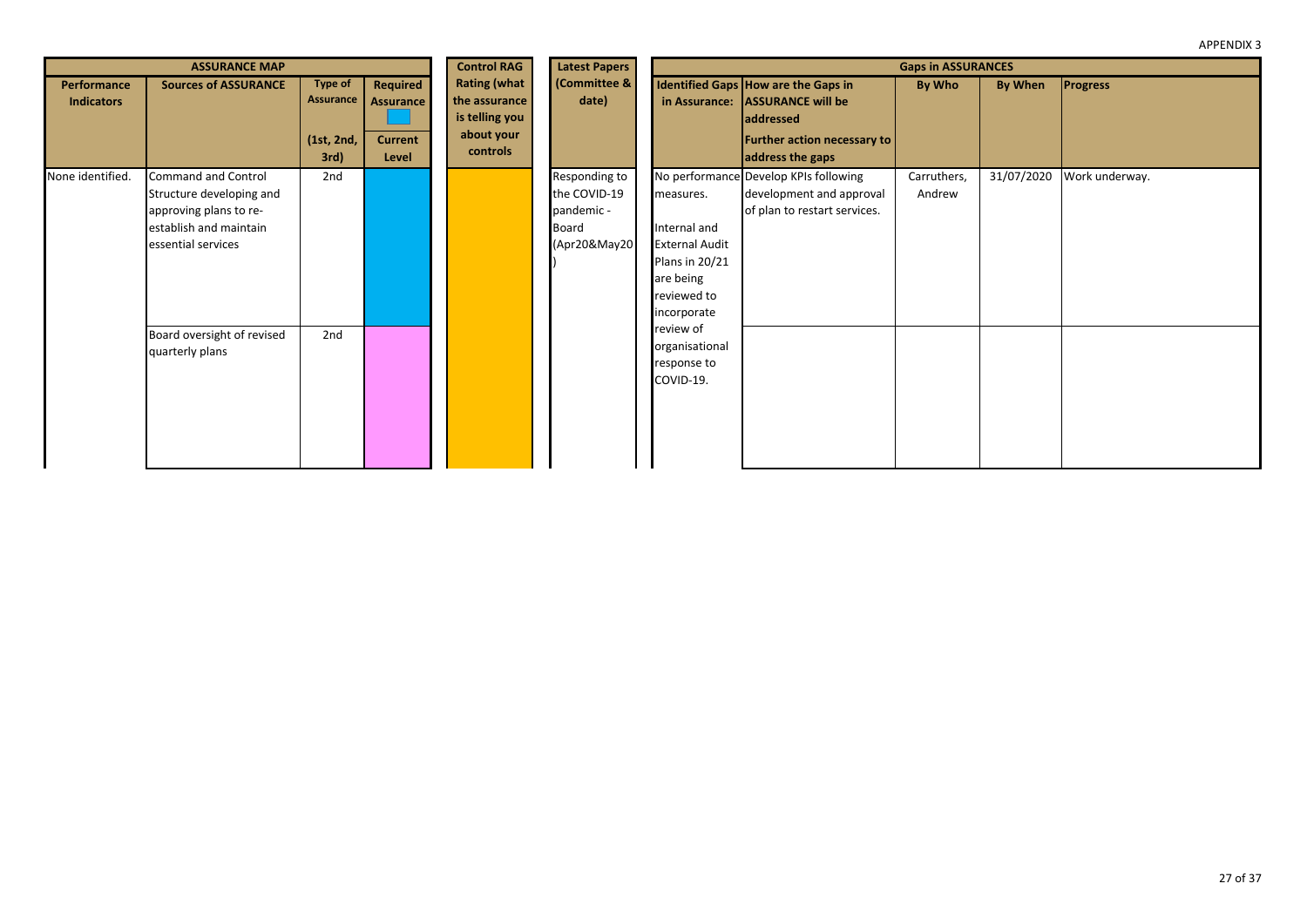<span id="page-27-0"></span>

| <b>Strategic</b> | The Health Board objectives for 2020/21 to be confirmed. | <b>Executive Director Owner:</b> | Carruthers, Andrew                                    | <b>Date of Review:</b> | $May-20$ |
|------------------|----------------------------------------------------------|----------------------------------|-------------------------------------------------------|------------------------|----------|
| Objective:       |                                                          |                                  |                                                       |                        |          |
|                  |                                                          | Lead Committee:                  | Quality, Safety and Experience Assurance Date of Next |                        | Jul-20   |
|                  |                                                          |                                  | Committee                                             | <b>Review:</b>         |          |

| <b>Risk ID:</b> | 129 | <b>Principal Risk</b> There is a risk disruption to business continuity of the Hywel Dda Out of Hours<br><b>Description:</b> (OOH) Service. This is caused by a lack of available of labour supply as GPs<br>near retirement age and pay rate differentials across Health Boards in Wales<br>impact the UHB's ability to recruit in the mid-long term. In the short term, any<br>lifting of COVID-19 lock down measures (all clinicians are currently working as<br>holidays and foreign working are temporarily unavailable to them) as well as<br>possible impacts on in-hours provision is likely to result in a fragile workforce<br>position once again. This could lead to an impact/affect on a detrimental<br>impact on patient experience and the unscheduled care pathway.<br>Does this risk link to any Directorate (operational) risks? | <b>Risk Rating: (Likelihood x Impact)</b><br>Domain:<br>Service/Business<br>interruption/disruption<br>Inherent Risk Score (L x I):<br>$5 \times 3 = 15$<br><b>Current Risk Score (L x I):</b><br>$4 \times 3 = 12$<br>Target Risk Score (L x I):<br>$2\times3=6$<br>$6^{\circ}$<br><b>Tolerable Risk:</b><br>Trend: | 25<br>20<br>Current Risk<br>15<br>Score<br>10<br>Target Risk<br>Score<br>Tolerance<br>Level<br>$\frac{8}{16}$<br>$\tilde{z}$<br>-Mar<br>-May<br>-1Ju |
|-----------------|-----|-----------------------------------------------------------------------------------------------------------------------------------------------------------------------------------------------------------------------------------------------------------------------------------------------------------------------------------------------------------------------------------------------------------------------------------------------------------------------------------------------------------------------------------------------------------------------------------------------------------------------------------------------------------------------------------------------------------------------------------------------------------------------------------------------------------------------------------------------------|----------------------------------------------------------------------------------------------------------------------------------------------------------------------------------------------------------------------------------------------------------------------------------------------------------------------|------------------------------------------------------------------------------------------------------------------------------------------------------|
|                 |     |                                                                                                                                                                                                                                                                                                                                                                                                                                                                                                                                                                                                                                                                                                                                                                                                                                                     |                                                                                                                                                                                                                                                                                                                      |                                                                                                                                                      |

Whilst the COVID pandemic combined with the temporary overnight service changes (reduction of 5 to 3 bases with a new OOH/MIU GP pathway in PPH) has brought some respite to the recent fragility, any lifting of lock down as well as possible impacts on in-hours provision is likely to result in a fragile workforce position once again. The rationale that was placed around the need for service improvement and modernisation should not be forgotten. Significant sickness levels amongst salaried GP workforce have been resolved however, in the event of a significant COVID outbreak, there are a number of staff who may become unavailable to work due to healthrelated vulnerabilities. The APP model continues to provide significant resilience (when available) in terms of supplementary resource. Discussions to assess potential for expansion of this model have now commenced but no decision has yet been reached. The risk score has reduced however the situation may deteriorate in the Autumn period.

#### **Rationale for TARGET Risk Score:**

Despite the improvement in current rota provision, the service remains at risk. Therefore, medium term actions are still required, especially in terms of Winter planning. As soon as the present situation allows, work to develop a long term plan for OOH Services must recommence in order to reduce this risk on a permanent basis so to ensure the out of hours service provision is not interrupted. The project management office has been supporting service leads in this area.

| <b>Key CONTROLS Currently in Place:</b>                           |                                                                               | <b>Gaps in CONTROLS</b>                                                          |               |                |                 |
|-------------------------------------------------------------------|-------------------------------------------------------------------------------|----------------------------------------------------------------------------------|---------------|----------------|-----------------|
| (The existing controls and processes in place to manage the risk) | <b>Identified Gaps in Controls: (Where How and when the Gap in control be</b> |                                                                                  | <b>By Who</b> | <b>By When</b> | <b>Progress</b> |
|                                                                   | one or more of the key controls on                                            | laddressed                                                                       |               |                |                 |
|                                                                   |                                                                               | which the organisation is relying is not Further action necessary to address the |               |                |                 |
|                                                                   | effective, or we do not have evidence controls gaps                           |                                                                                  |               |                |                 |
|                                                                   | that the controls are working)                                                |                                                                                  |               |                |                 |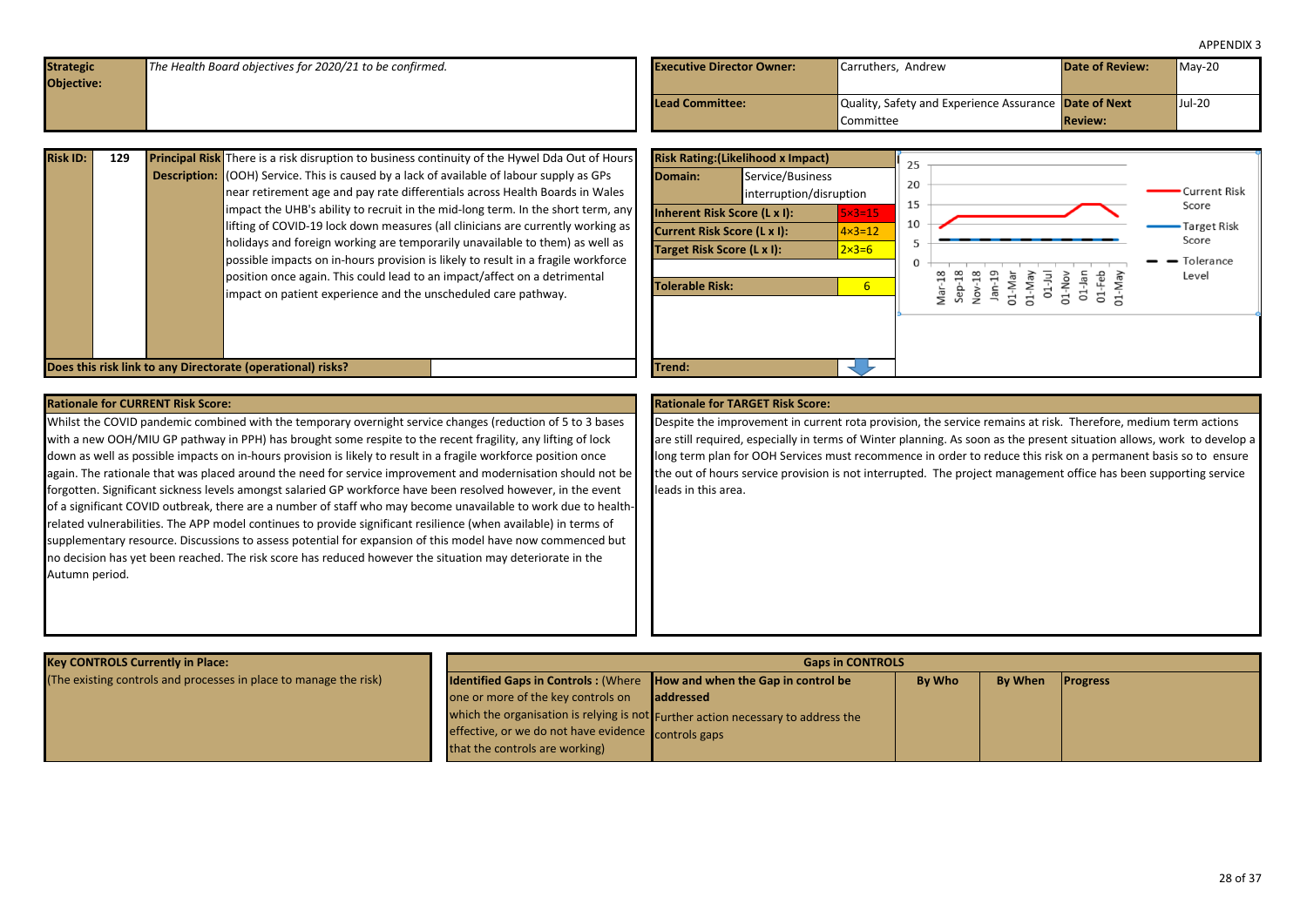#### Rees, Gareth 31/03/2020 Rees, Gareth Completed Davies, Nick 28/06/2019 31/03/2020 Davies, Nick 30/04/2020 Implement a change to the pathway in PPH Minor Injury Unit as authorised by Executive Team 06/11/19 ET approval gained following discussions with affected GP groups. Further engagement with affected staffing groups has been completed. New provisional dates agreed by engagement on 07/01/20. On target for rationalisation of night base cover from 09 March 2020 Investigate potential external alternatives to current workforce position. Specifically to assess the potential for outsourcing of clinical sessions to external agencies/ creation of a "chamber" approach. to support the provision of immediate resilience. This will include a need to review the introduction of similar schemes in the UK including one in Merthyr. # GP's rotas across the 3 counties are now managed centrally via the administration team based in Haverfordwest # Dedicated GP Advice sessions in place at times of high demand (mostly weekends). # Remote working telephone advice clinicians secured where required. # Additional remote working capacity has been secured to assist with clinicians who may be shielding/ isolating. # Ongoing workforce support from 111 programme team in addressing OOH fragilities in place. # Health Professional feedback form in use between clinicians, service management and 111 (WAST) leads. # WAST Advance Paramedic Practitioner (APP) resource continued. # Ongoing recruitment of clinicians has resulted in 14 appointments (sessional or bank basis) in the last 3 months. # Rationalisation of overnight bases in place since March 2020 appear successful in supporting wider service delivery in current model. # A new approach to engage with the GP network was held in terms of a workshop in Oct19 - further workshops to be held in 2020, but rearrangement is affected by COVID-19 restrictions. # Programme Management Office (PMO) project to assess service and workforce redesign is presently on hold due to the COVID-19 situation. The ability to influence workforce participation remains limited due to the lack of contractual agreements (reliance on sessional staff). At present the staffing availability has improved and by default the working environment is now more conducive to achieving good shift fill. However, as this current situation is likely due to the current COVID-19 situation, a need for formalised workforce plan and redesign is still required - support from PMO to achieve this has been obtained and a working group will reconvene as soon as conditions allow. The potential for the service to destabilise in relation to COVID-19 outbreak or easing of lock down (enabling staff to holiday or work abroad) is significant and is reflected in the revised risk score. Ensure Transforming Clinical Services Programme incorporates a long term, viable plan for OOH. Project Management Office (PMO) has convened a working group to develop short to medium term service development plan for inclusion in the IMTP 2019/22 to manage the current fragilities within the Out of Hours Service. As of January 2020 the development of a detailed redesign plan is underway but the timescale has yet to be identified. Feb 2020- this work is continuing to progress and work on medium term resolution has now commenced. Development of home working provision for GPs. Completed and evolving.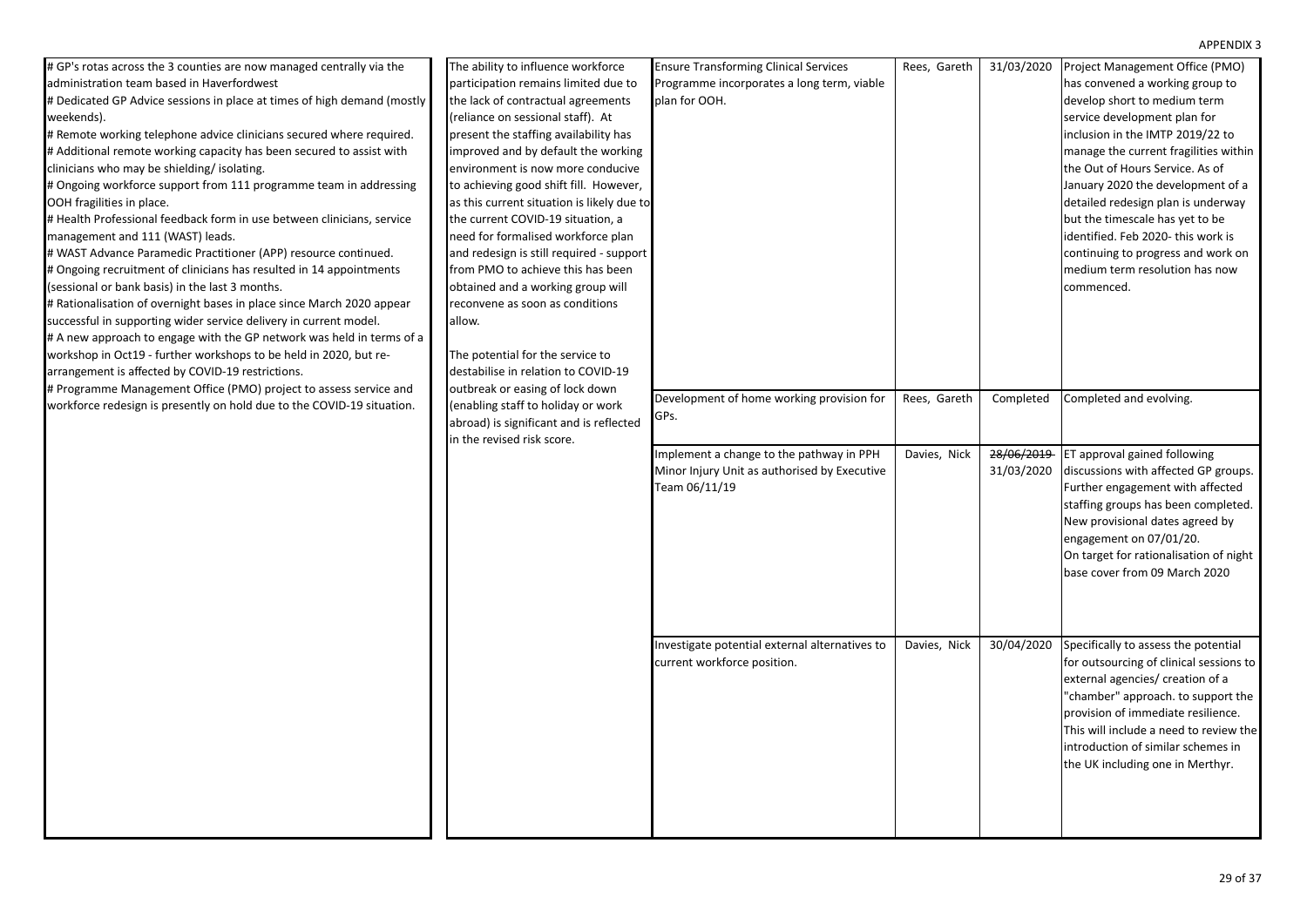|                                  | <b>ASSURANCE MAP</b>                               |                                                  |                                                | <b>Control RAG</b>                                                   | <b>Latest Papers</b>                                                                                                                                              |                                                     |                                                                                                                                                                                                     | <b>Gaps in ASSURANCES</b> |                |                                                                                                                                                                                          |
|----------------------------------|----------------------------------------------------|--------------------------------------------------|------------------------------------------------|----------------------------------------------------------------------|-------------------------------------------------------------------------------------------------------------------------------------------------------------------|-----------------------------------------------------|-----------------------------------------------------------------------------------------------------------------------------------------------------------------------------------------------------|---------------------------|----------------|------------------------------------------------------------------------------------------------------------------------------------------------------------------------------------------|
| Performance<br><b>Indicators</b> | <b>Sources of ASSURANCE</b>                        | <b>Type of</b><br><b>Assurance</b><br>(1st, 2nd, | Required<br><b>Assurance</b><br><b>Current</b> | <b>Rating (what</b><br>the assurance<br>is telling you<br>about your | (Committee &<br>date)                                                                                                                                             | in Assurance:                                       | Identified Gaps How are the Gaps in<br><b>ASSURANCE will be</b><br>addressed<br><b>Further action necessary to</b>                                                                                  | <b>By Who</b>             | <b>By When</b> | Progress                                                                                                                                                                                 |
|                                  |                                                    | 3rd)                                             | Level                                          | controls                                                             |                                                                                                                                                                   |                                                     | address the gaps                                                                                                                                                                                    |                           |                |                                                                                                                                                                                          |
|                                  | Weekly sitreps/Weekend<br>briefings for OOH        | 1st                                              |                                                |                                                                      | ET-Risk to<br><b>OOH business</b><br>continuity -<br>Sep19<br>QSEAC OOH<br>Update Sep19<br>ET-OOH<br>resilience -<br>Nov19<br><b>BPPAC - update</b><br>on the OOH | Lack of<br>meaningful<br>performance<br>indicators. | Assess NHS 111<br>performance metrics to<br>understand how they may<br>influence Hywel Dda OOHs<br>performance, and if a viable<br>alternative - which may<br>support improvement in<br>shift fill. | Davies, Nick              | 31/07/2020     | 15/5 Discussed with 111 programme<br>manager and agreed in principle to<br>assess. Matters have since been<br>delayed by COVID-19 planning but<br>will be revisited as soon as possible. |
|                                  | Monitoring of performance<br>against 111 standards | 1st                                              |                                                |                                                                      | Services peer<br>review paper<br>Dec19<br><b>BPPAC</b><br>Quarterly                                                                                               |                                                     |                                                                                                                                                                                                     |                           |                |                                                                                                                                                                                          |
|                                  | <b>Executive Performance</b><br><b>Reviews</b>     | 2nd                                              |                                                |                                                                      | monitoring<br>Nov19<br>QSEAC OOH<br>Update Feb20<br>ET-OOH                                                                                                        |                                                     |                                                                                                                                                                                                     |                           |                |                                                                                                                                                                                          |
|                                  | <b>BPPAC monitoring</b>                            | 2nd                                              |                                                |                                                                      | resilience Q3<br>monitoring<br>Jan20<br>QSEAC - Peer<br>review - Feb20<br>BPPAC - OOH<br>service design                                                           |                                                     |                                                                                                                                                                                                     |                           |                |                                                                                                                                                                                          |
|                                  | <b>QSEAC</b> monitoring                            | 2nd                                              |                                                |                                                                      | Feb20                                                                                                                                                             |                                                     |                                                                                                                                                                                                     |                           |                |                                                                                                                                                                                          |
|                                  | WG Peer Review Oct 19                              | 3rd                                              |                                                |                                                                      |                                                                                                                                                                   |                                                     |                                                                                                                                                                                                     |                           |                |                                                                                                                                                                                          |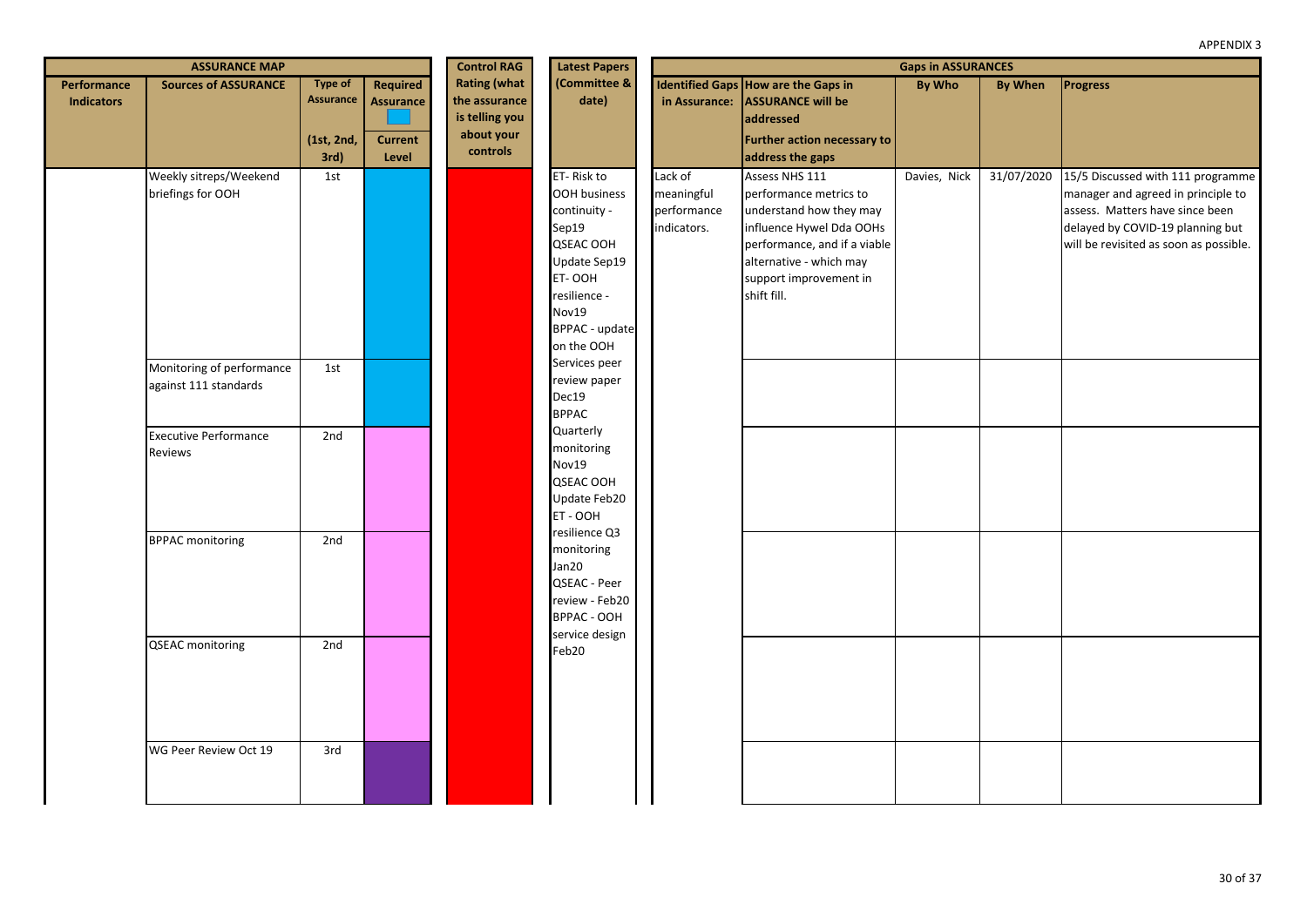<span id="page-30-0"></span>

| <b>Strategic</b> | The Health Board objectives for 2020/21 to be confirmed. | <b>Executive Director Owner:</b> | Carruthers, Andrew                                    | <b>Date of Review:</b> | $Mar-20$ |
|------------------|----------------------------------------------------------|----------------------------------|-------------------------------------------------------|------------------------|----------|
| Objective:       |                                                          |                                  |                                                       |                        |          |
|                  |                                                          | <b>Lead Committee:</b>           | Quality, Safety and Experience Assurance Date of Next |                        | Apr-20   |
|                  |                                                          |                                  | Committee                                             | <b>Review:</b>         |          |
|                  |                                                          |                                  |                                                       |                        |          |

| <b>Risk ID:</b> | 634 | <b>Principal Risk</b> There is a risk avoidable harm of maternity patients who require an                                                                                                                                                                                                                                                                                                                                                |
|-----------------|-----|------------------------------------------------------------------------------------------------------------------------------------------------------------------------------------------------------------------------------------------------------------------------------------------------------------------------------------------------------------------------------------------------------------------------------------------|
|                 |     | <b>Description:</b>   emergency c-section (category 1) at Bronglais General Hospital (BGH) outside<br>of normal working hours. This is caused by not being able to meet the<br>required standard of 'call to knife' within 30 minutes as there is no overnight<br>theatre provision located on site. This could lead to an impact/affect on<br>complications for mother and baby resulting in long term, irreversible health<br>effects. |
|                 |     | Does this risk link to any Directorate (operational) risks?                                                                                                                                                                                                                                                                                                                                                                              |

|                                       | <b>Risk Rating: (Likelihood x Impact)</b>                   |          | 25       |                                                                                                |                        |
|---------------------------------------|-------------------------------------------------------------|----------|----------|------------------------------------------------------------------------------------------------|------------------------|
| Domain:                               | Safety - Patient, Staff or<br>Public                        |          | 20<br>15 |                                                                                                | Current Risk<br>Score  |
|                                       | Inherent Risk Score (L x I):<br>Current Risk Score (L x I): |          |          |                                                                                                | - Target Risk<br>Score |
| Target Risk Score (L x I):            | $1 \times 5 = 5$                                            | $\Omega$ |          | Tolerance<br>Level                                                                             |                        |
| <b>Tolerable Risk:</b><br>6<br>Trend: |                                                             |          |          | $Sep-18$<br>01-Маг<br>01-Мау<br>01-Мы<br>01-Ко<br>01-Маг<br>01-Мау<br>$\sqrt{20}$<br>$01$ -Jan |                        |

There is currently a resident Operating Department Practitioner 24/7 at Bronglais Hospital alongside a resident anaesthetic and obstetric team. The theatre scrub currently work on an on-call basis from home, which must be within 20 minutes travelling distance from the site. There is the potential for outside factors to impede timely arrival on site which are outside the control of the team which is reflected in the likelihood score of 3. While there have been no breaches of the 30 minute target it remains a potential risk which could have significant consequences. The Bronglais unit is a obstetric unit with modified criteria for delivery, with mothers assessed as being at high risk of complications during labour requiring medical intervention, being managed though the Maternity Unit in Carmarthen.

#### **Rationale for TARGET Risk Score:**

The UHB is aspiring to reduce this risk to the minimum by establishing a resident primary theatre team 24/7 in Bronglais Hospital to mitigate against the potential for outside factors to impact upon the delivery of care.

| <b>Key CONTROLS Currently in Place:</b>                                                                                                                                                                                                                                                                                                                                                                      | <b>Gaps in CONTROLS</b>                                                                                                                                                   |                                                                                                                                      |                               |           |                                                                                                                                               |  |  |  |  |
|--------------------------------------------------------------------------------------------------------------------------------------------------------------------------------------------------------------------------------------------------------------------------------------------------------------------------------------------------------------------------------------------------------------|---------------------------------------------------------------------------------------------------------------------------------------------------------------------------|--------------------------------------------------------------------------------------------------------------------------------------|-------------------------------|-----------|-----------------------------------------------------------------------------------------------------------------------------------------------|--|--|--|--|
| (The existing controls and processes in place to manage the risk)                                                                                                                                                                                                                                                                                                                                            | <b>Identified Gaps in Controls: (Where</b><br>one or more of the key controls on<br>effective, or we do not have evidence controls gaps<br>that the controls are working) | How and when the Gap in control be<br>laddressed<br>which the organisation is relying is not Further action necessary to address the | By Who                        | By When   | <b>Progress</b>                                                                                                                               |  |  |  |  |
| Resident Operating Department Practitioners (OPD) Team                                                                                                                                                                                                                                                                                                                                                       | Not having 24/7 resident theatre<br>team.                                                                                                                                 | Establish funding for 24/7 resident theatre<br>team.                                                                                 | Teape, Joe<br>(Inactive User) | Completed | Funding approved by Executive<br>Team. Implemented new rota Oct19.                                                                            |  |  |  |  |
| 24/7 anaesthetic cover on site (obstetrician and consultant anaesthetist).                                                                                                                                                                                                                                                                                                                                   |                                                                                                                                                                           |                                                                                                                                      |                               |           |                                                                                                                                               |  |  |  |  |
| All families are informed by the Maternity Service at Bronglais Hospital<br>of the services available at the hospital and that they will be a Continual<br>Risk Assessment throughout pregnancy for the suitability of the Mother<br>to deliver at BGH. Maternity staff are trained to deal with emergencies,<br>with protocols in place for transfer out to appropriate centre is issues are<br>identified. |                                                                                                                                                                           | Advertise and appoint to expanded theatre<br>Team following agreement on funding.                                                    | Hire,<br>Stephanie            | Completed | Every vacancy is advertised although<br>applicants can be limited. Exploring<br>options for bulk shifts with on-<br>contract agencies agency. |  |  |  |  |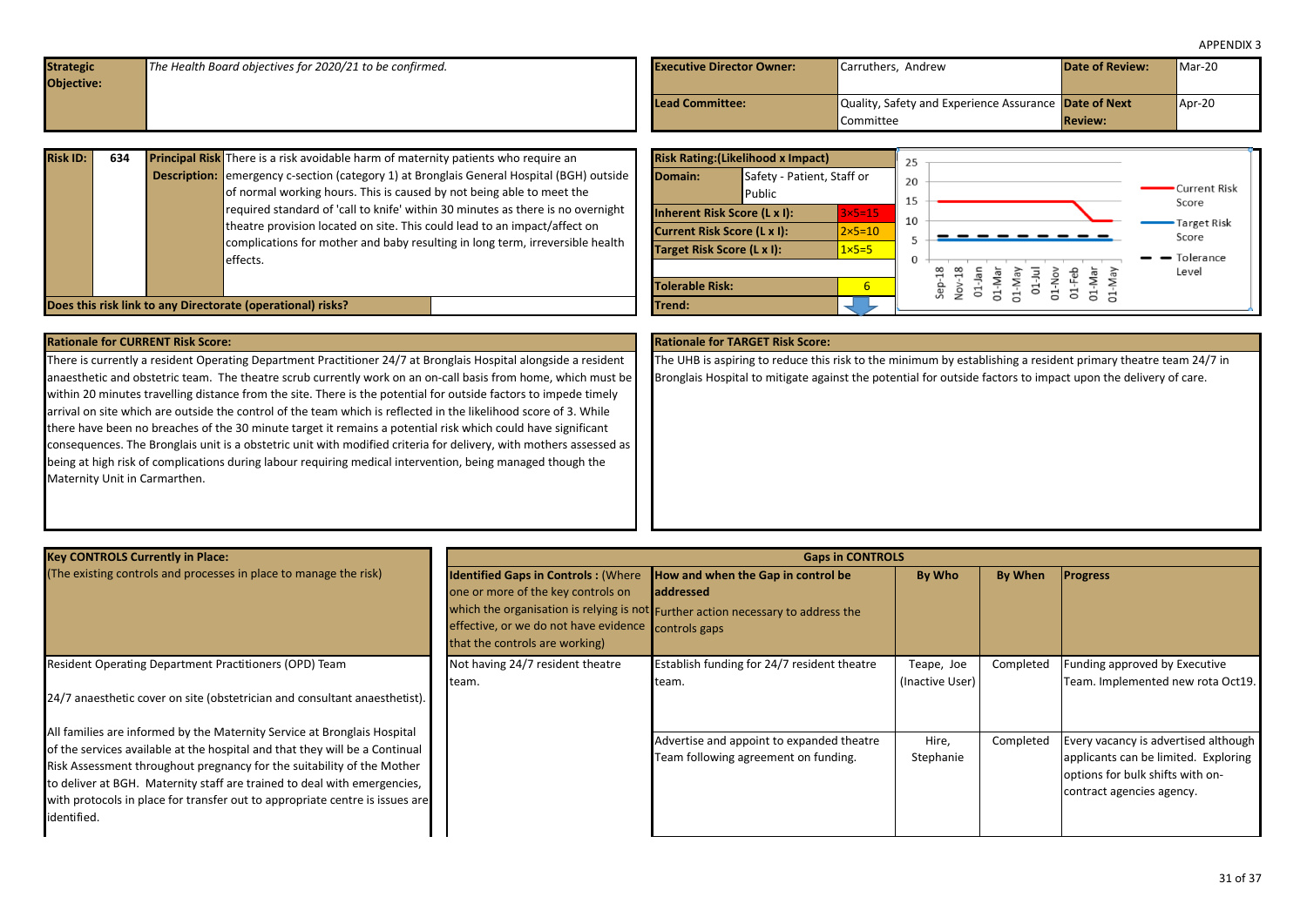| Principle of removal of on-call compensatory rest approved by Executive<br>Team. | Agreement with theatre teams (employee<br>relations) for removal of compensatory rest. | Barker, Karen<br>Carruthers, | 30/11/2018<br>30/04/2019               | OCP completed for SCRUB and Band<br>3 team. Resolution of the process to                                                                                               |
|----------------------------------------------------------------------------------|----------------------------------------------------------------------------------------|------------------------------|----------------------------------------|------------------------------------------------------------------------------------------------------------------------------------------------------------------------|
|                                                                                  | Formal 90 day OCP for Scrub and Band 3<br>circulatory staff to commence 16/01/19.      | Andrew                       | 14/06/2019<br>15/07/2019<br>31/03/2020 | remove compensatory rest days was<br>paused during the COVID-19 and will<br>form part of the Quarter 2 plan. Staff<br>and union representatives have been<br>informed. |
|                                                                                  | E-roster build to support the new resident on<br>call theatre team rota                | Barker, Karen                | Completed                              | Complete - e-roster is in place.                                                                                                                                       |
|                                                                                  | Develop a formal implementation plan for<br>the new staffing arrangements.             | Barker, Karen                | Completed                              | Establishment confirmed and work<br>patterns in place. Recruitment<br>ongoing.                                                                                         |

|                                                                                 | <b>ASSURANCE MAP</b>                                                                        |                                                          |                                                         | <b>Control RAG</b>                                                               | <b>Latest Papers</b>                                                  | <b>Gaps in ASSURANCES</b> |                                                                                                                                               |        |         |                 |  |
|---------------------------------------------------------------------------------|---------------------------------------------------------------------------------------------|----------------------------------------------------------|---------------------------------------------------------|----------------------------------------------------------------------------------|-----------------------------------------------------------------------|---------------------------|-----------------------------------------------------------------------------------------------------------------------------------------------|--------|---------|-----------------|--|
| Performance<br><b>Indicators</b>                                                | <b>Sources of ASSURANCE</b>                                                                 | <b>Type of</b><br><b>Assurance</b><br>(1st, 2nd,<br>3rd) | Required<br><b>Assurance</b><br><b>Current</b><br>Level | <b>Rating (what</b><br>the assurance<br>is telling you<br>about your<br>controls | (Committee &<br>date)                                                 |                           | Identified Gaps How are the Gaps in<br>in Assurance: ASSURANCE will be<br><b>addressed</b><br>Further action necessary to<br>address the gaps | By Who | By When | <b>Progress</b> |  |
| No of incidents<br>reported where<br>30 minute<br>response target is<br>missed. | <b>Maternity Services</b><br>governance systems review<br>of incident reports               | 1st                                                      |                                                         |                                                                                  | <b>Executive Team</b><br>- Jul 18<br><b>Executive Team</b><br>- Dec18 | None identified.          |                                                                                                                                               |        |         |                 |  |
|                                                                                 | Management audit of cases<br>presented to QSEAC                                             | 2nd                                                      |                                                         |                                                                                  | ARAC - Jun19                                                          |                           |                                                                                                                                               |        |         |                 |  |
|                                                                                 | Discussions with WG Chief<br>Nursing Officer & UHB<br><b>Medical &amp; Nursing Director</b> | 3rd                                                      |                                                         |                                                                                  |                                                                       |                           |                                                                                                                                               |        |         |                 |  |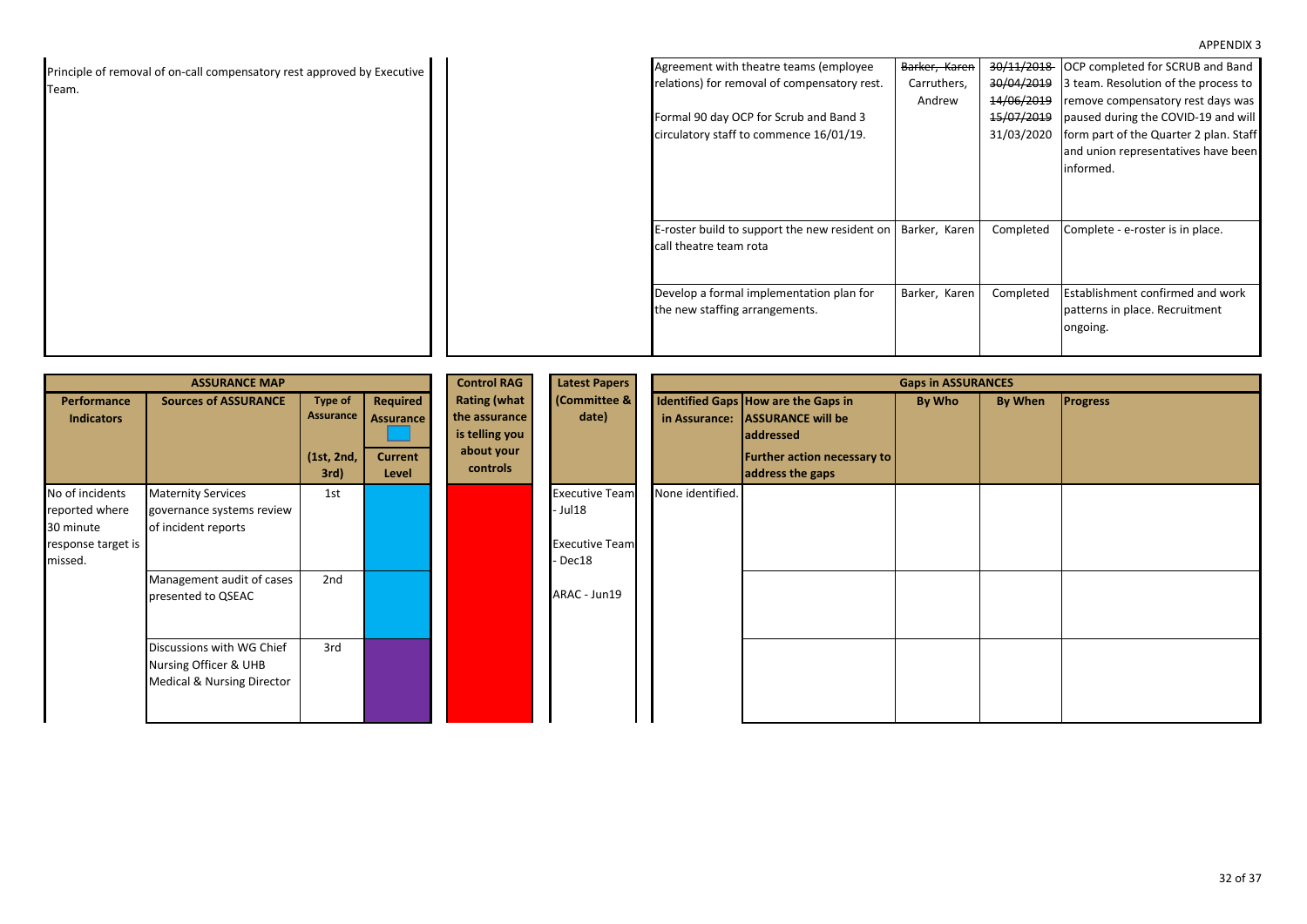<span id="page-32-0"></span>

| <b>Strategic</b><br>Objective: | The Health Board objectives for 2020/21 to be confirmed. | <b>Executive Director Owner:</b> | Jervis, Ros     | Date of Review:                                                    | $May-20$       |        |
|--------------------------------|----------------------------------------------------------|----------------------------------|-----------------|--------------------------------------------------------------------|----------------|--------|
|                                |                                                          |                                  | Lead Committee: | Quality, Safety and Experience Assurance Date of Next<br>Committee | <b>Review:</b> | Jul-20 |

| <b>Risk ID:</b> | 635 | <b>Principal Risk</b> There is a risk of a no-deal Brexit impacting on the business continuity of   | <b>Risk Rating:</b> |
|-----------------|-----|-----------------------------------------------------------------------------------------------------|---------------------|
|                 |     | <b>Description:</b> health care services. This is caused by a lack of clarity regarding UK position | Domain:             |
|                 |     | on Britain's exit from EU in relation to the trade agreements (the basis of the                     |                     |
|                 |     | future relationship with the EU and the foundations of the deal). This could                        | <b>Inherent Ris</b> |
|                 |     | lead to an impact/affect on the UHB being unable to continue to run services,                       | <b>Current Risl</b> |
|                 |     | patients being able to access appropriate and timely treatment, the UHB                             | <b>Target Risk</b>  |
|                 |     | being able to maintain safe and effective levels of staffing, financial loss and                    |                     |
|                 |     | adverse publicity/reduction in stakeholder confidence and increased mortality                       |                     |
|                 |     | and ill-health across our population.                                                               | Tolerable Ri        |
|                 |     |                                                                                                     |                     |
|                 |     |                                                                                                     |                     |



By reflecting of on-going work, and plans at local, regional and national levels, and recent resilience measures adopted by the organisation in response to COVID19 we have reduced the current score. The compounding effect of a Brexit no-deal scenario with winter plans, maintaining the Covid-19 response and the increasing concern regarding the fragility of the independent social care sector requires the likelihood to remain at 4 however the impact score has been reduced to 2 to reflect the additional resilience at a national, regional and local level due to COVID19

#### **Rationale for TARGET Risk Score:**

This will be affected by confirmation of Brexit outcome by UK Government. The UK government will commence the fourth round of trade talks with the EU from 01 June. However, the UK Government has repeatedly ruled out extending the transition period and will move to trading with the EU on World Trade Organisation rules from 2021 if no agreement is reached.

| <b>Key CONTROLS Currently in Place:</b>                                   |                                                     | <b>Gaps in CONTROLS</b>                                                          |              |                |                 |
|---------------------------------------------------------------------------|-----------------------------------------------------|----------------------------------------------------------------------------------|--------------|----------------|-----------------|
| (The existing controls and processes in place to manage the risk)         | <b>Identified Gaps in Controls: (Where</b>          | How and when the Gap in control be                                               | By Who       | <b>By When</b> | <b>Progress</b> |
|                                                                           | one or more of the key controls on                  | <b>laddressed</b>                                                                |              |                |                 |
|                                                                           |                                                     | which the organisation is relying is not Further action necessary to address the |              |                |                 |
|                                                                           | effective, or we do not have evidence controls gaps |                                                                                  |              |                |                 |
|                                                                           | that the controls are working)                      |                                                                                  |              |                |                 |
| Brexit Steering Group established to manage the consequences of           | Full understanding of potential                     | Scoping Exercise and liaison with other HBs                                      | Hussell, Sam | Completed      | Completed.      |
| Brexit and its interface with partners.                                   | impacts and implications for the UHB and WG.        |                                                                                  |              |                |                 |
| * Wider governance infrastructure in place - of note the Dyfed Powys LRF  | due to the unknown final outcome of                 |                                                                                  |              |                |                 |
| Brexit Group and Welsh Government led groups (currently stood down).      | Brexit.                                             |                                                                                  |              |                |                 |
| * Risk assessments and business continuity plans feed into a dynamic risk |                                                     | Completion of suite of risk assessment and                                       | Hussell, Sam | Completed      | Completed.      |
| summary document which continues to track on-going risks and controls     |                                                     | business continuity plans (BCPs) by service                                      |              |                |                 |
| assurance with business continuity.                                       |                                                     | leads to mitigate highest risks.                                                 |              |                |                 |
| * Scoping exercise undertaken within Workforce to identify EU nationals   |                                                     |                                                                                  |              |                |                 |
| and resolve data gaps in ESR. Workforce Brexit Plan developed.            |                                                     |                                                                                  |              |                |                 |
|                                                                           |                                                     |                                                                                  |              |                |                 |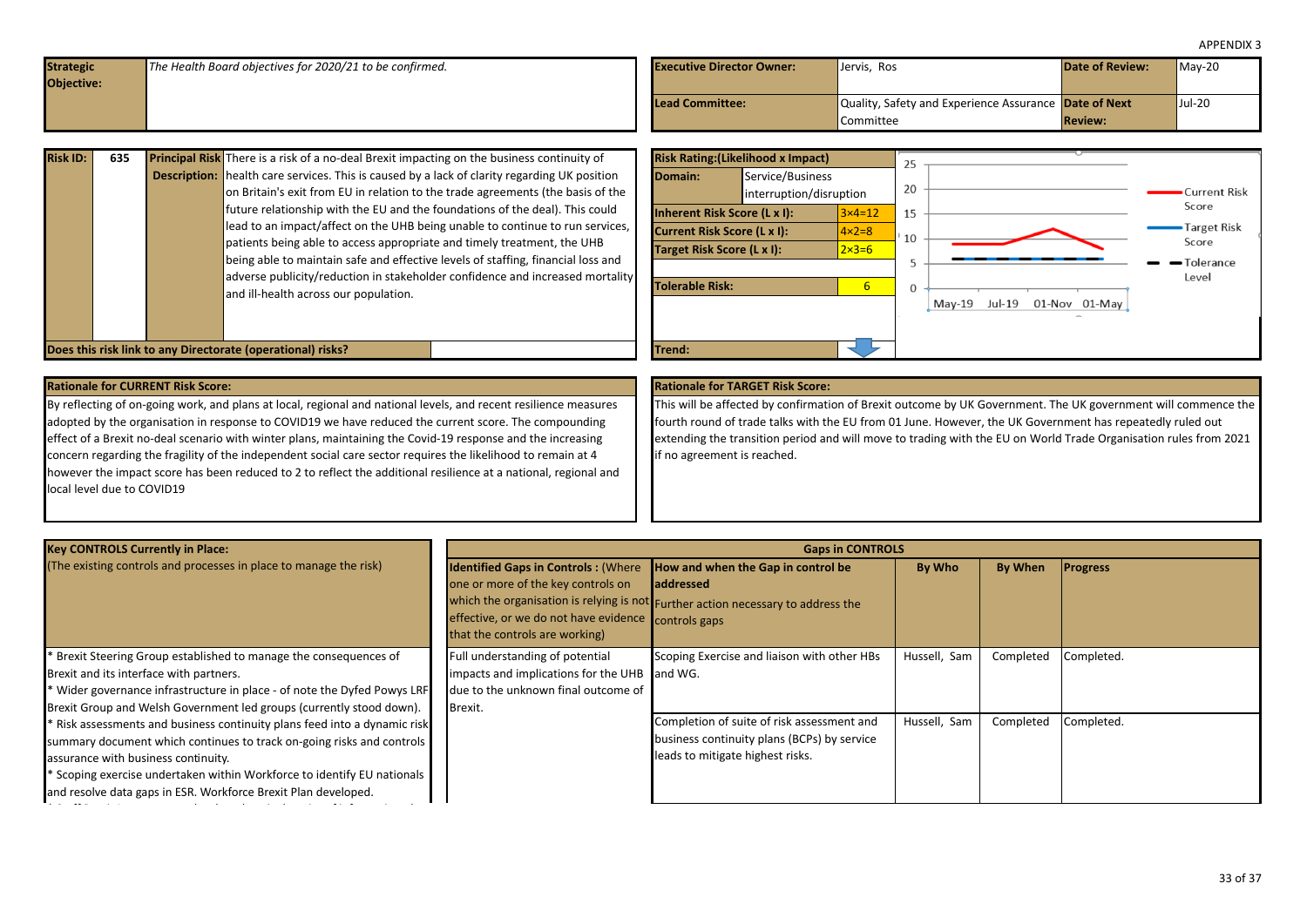| * Staff Brexit Intranet page developed as single point of information plus<br>a closed Facebook Group for EU staff.<br>* Sitrep process at local, regional and national level for reporting and<br>escalating impacts of consequences of Brexit (currently stood down).<br>* Staff bulletins issued to inform and raise awareness. | Completion of workforce scoping exercise<br>and resolution of ESR data gap.       | Gostling, Lisa | <del>30/06/2019</del><br>31/10/2019 | 31/01/2019 ESR Data Gap significantly reduced<br>with on-going campaign to complete.<br>Line managers being directly<br>approached to resolve data gaps<br>within their teams. |
|------------------------------------------------------------------------------------------------------------------------------------------------------------------------------------------------------------------------------------------------------------------------------------------------------------------------------------|-----------------------------------------------------------------------------------|----------------|-------------------------------------|--------------------------------------------------------------------------------------------------------------------------------------------------------------------------------|
|                                                                                                                                                                                                                                                                                                                                    | NHS Wales exercise planned for Jan19 to<br>rehearse Brexit no-deal contingencies. | Hussell, Sam   | Completed                           | Completed.                                                                                                                                                                     |

|                                  | <b>ASSURANCE MAP</b>                                                                                                                                  |                                                          |                                                                | <b>Control RAG</b>                                                               | <b>Latest Papers</b>  | <b>Gaps in ASSURANCES</b>                                                                                       |                                                                                                                                                                 |              |                                |                                                 |
|----------------------------------|-------------------------------------------------------------------------------------------------------------------------------------------------------|----------------------------------------------------------|----------------------------------------------------------------|----------------------------------------------------------------------------------|-----------------------|-----------------------------------------------------------------------------------------------------------------|-----------------------------------------------------------------------------------------------------------------------------------------------------------------|--------------|--------------------------------|-------------------------------------------------|
| Performance<br><b>Indicators</b> | <b>Sources of ASSURANCE</b>                                                                                                                           | <b>Type of</b><br><b>Assurance</b><br>(1st, 2nd,<br>3rd) | <b>Required</b><br><b>Assurance</b><br><b>Current</b><br>Level | <b>Rating (what</b><br>the assurance<br>is telling you<br>about your<br>controls | (Committee &<br>date) |                                                                                                                 | Identified Gaps How are the Gaps in<br>in Assurance: ASSURANCE will be<br>addressed<br><b>Further action necessary to</b><br>address the gaps                   | By Who       | <b>By When</b>                 | <b>Progress</b>                                 |
| None identified.                 | Response submitted on<br>19Nov18 to Andrew Goodall<br>letter of 05 October stating<br>approach to be taken by<br>Health Boards confirming<br>progress | 1st                                                      |                                                                |                                                                                  | No recent<br>papers.  | when risk is<br>fully<br>understood.                                                                            | Further sources Respond to WG letter of<br>to be identified 05/10/18 requesting further<br>information on the<br>approach taken by UHB and<br>progress to date. | Hussell, Sam | Completed                      | Response sent by 19/11/18.                      |
|                                  | Response submitted to<br>Wales Audit Office letter<br>notifying of intention to<br>undertake an initial baseline<br>of arrangements by<br>30Nov19     | 1st                                                      |                                                                |                                                                                  |                       | Respond to WAO request<br>for information to inform<br>their baseline assessment of<br>arrangements for Brexit. | Hussell, Sam                                                                                                                                                    | Completed    | Response provided by 30/11/18. |                                                 |
|                                  | <b>Emergency Planning Team</b><br>to review UHB no deal<br>Brexit arrangements and<br>associated BCPs                                                 | 1st                                                      |                                                                |                                                                                  |                       |                                                                                                                 | Respond to request for<br>written evidence of Brexit<br>preparations to Health,<br>Social Care and Sport<br>Committee, Welsh<br>Government                      | Hussell, Sam | Completed                      | Response submitted to CEO Office<br>20/06/2019. |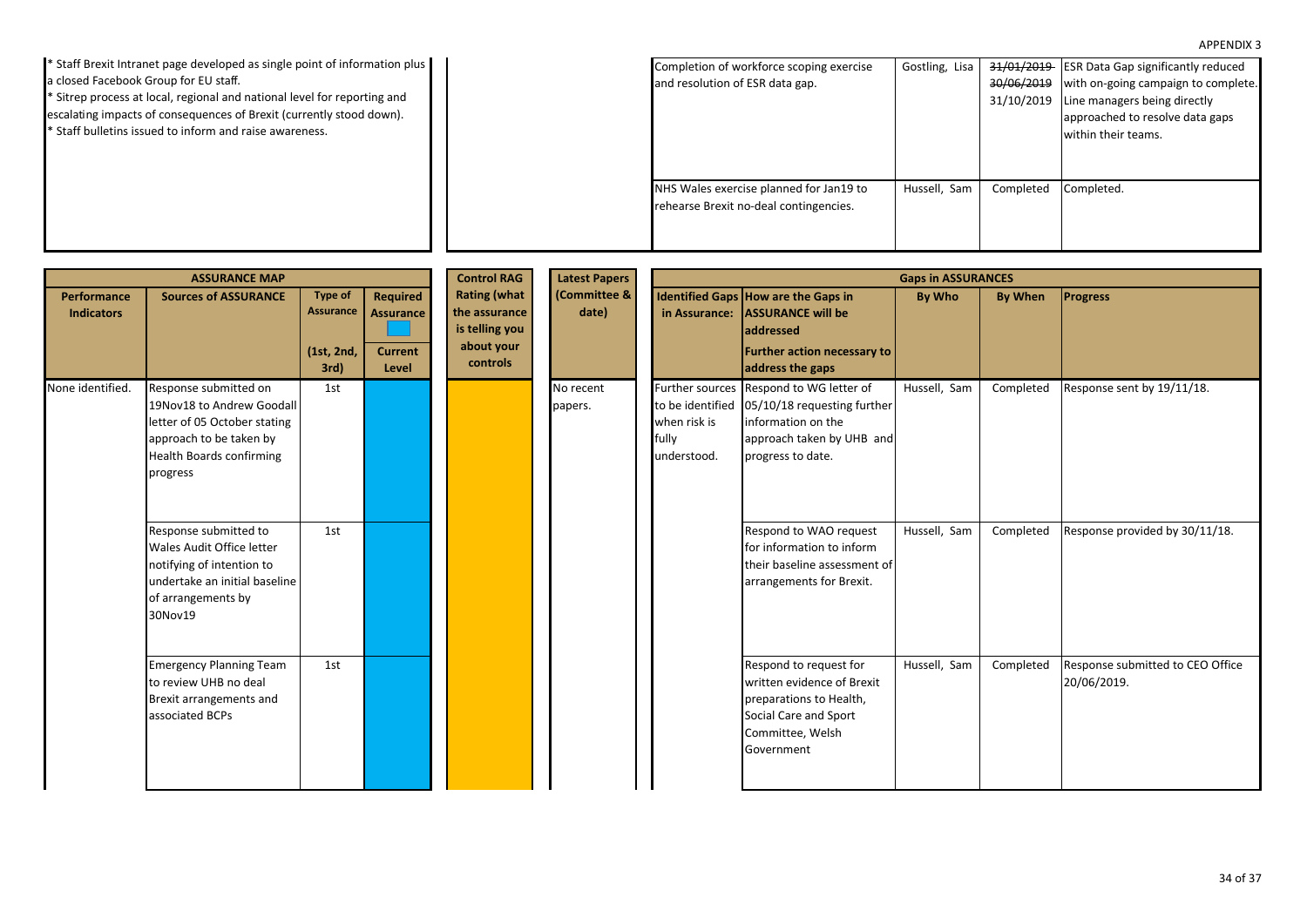| Executive oversight of Brexit | 2 <sub>nd</sub> |  |
|-------------------------------|-----------------|--|
| arrangements and BCPs         |                 |  |
|                               |                 |  |
|                               |                 |  |
|                               |                 |  |
|                               |                 |  |
| Review of Exercise planned    | 3rd             |  |
| for Jan19                     |                 |  |
|                               |                 |  |
| <b>WAO Review of Brexit</b>   | 3rd             |  |
| Preparedness                  |                 |  |
|                               |                 |  |
|                               |                 |  |

| 2nd |  |  |  | Respond to request from<br>Welsh NHS Confederation in<br>relation to providing<br>support to vulnerable<br>patients. | Hussell, Sam | Completed | Response sent 30/07/19. |
|-----|--|--|--|----------------------------------------------------------------------------------------------------------------------|--------------|-----------|-------------------------|
| 3rd |  |  |  |                                                                                                                      |              |           |                         |
| 3rd |  |  |  |                                                                                                                      |              |           |                         |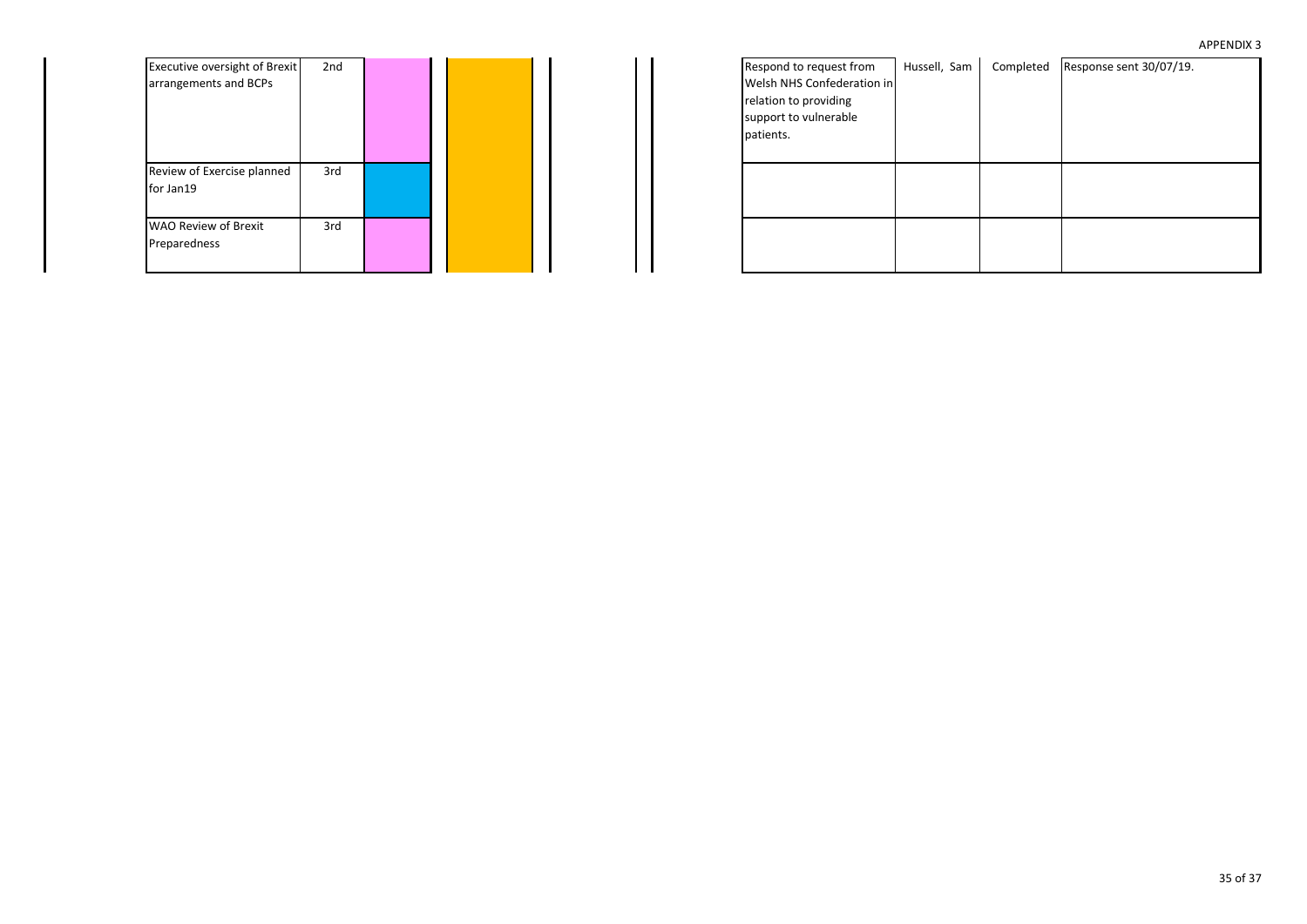<span id="page-35-0"></span>

| <b>Strategic</b> |     | The Health Board objectives for 2020/21 to be confirmed.                                          | <b>Executive Director Owner:</b>          | Moore. Steve                                                              | <b>Date of Review:</b> | $Mav-20$      |
|------------------|-----|---------------------------------------------------------------------------------------------------|-------------------------------------------|---------------------------------------------------------------------------|------------------------|---------------|
| Objective:       |     |                                                                                                   |                                           |                                                                           |                        |               |
|                  |     |                                                                                                   | Lead Committee:                           | Quality, Safety and Experience Assurance Date of Next<br><b>Committee</b> |                        | <b>Jun-20</b> |
|                  |     |                                                                                                   |                                           |                                                                           |                        |               |
| <b>Risk ID:</b>  | 853 | <b>Principal Risk</b> There is a risk that the UHB's response to COVID-19 will be insufficient to | <b>Risk Rating: (Likelihood x Impact)</b> | No trend information available.                                           |                        |               |

| <b>Risk ID:</b> | 853 |  | <b>Principal Risk</b> There is a risk that the UHB's response to COVID-19 will be insufficient to |                            | <b>Risk Rating: (Likelihood x Impact)</b> | No trend informati                          |                  |  |
|-----------------|-----|--|---------------------------------------------------------------------------------------------------|----------------------------|-------------------------------------------|---------------------------------------------|------------------|--|
|                 |     |  | <b>Description:</b> address peak in demand terms of bed space, workforce and                      |                            | Domain:                                   | Safety - Patient, Staff or<br><b>Public</b> |                  |  |
|                 |     |  | equipment/consumables. This is caused by an increased demand for services                         |                            |                                           |                                             |                  |  |
|                 |     |  | above the level secured. This could lead to an impact/affect on difficult                         |                            | Inherent Risk Score (L x I):              |                                             | $3\times 5=15$   |  |
|                 |     |  | triaging decisions for our clinicians, poor quality and safety for patients and an                |                            | Current Risk Score (L x I):               |                                             | $1\times 5=5$    |  |
|                 |     |  | inability to accommodate every patient that needs us.                                             | Target Risk Score (L x I): |                                           |                                             | $1 \times 5 = 5$ |  |
|                 |     |  |                                                                                                   |                            |                                           |                                             |                  |  |
|                 |     |  |                                                                                                   |                            | Tolerable Risk:                           |                                             |                  |  |
|                 |     |  | Does this risk link to any Directorate (operational) risks?                                       |                            | <b>Trend:</b>                             |                                             | N/A              |  |

| <b>Rationale for CURRENT Risk Score:</b>                                                                          | <b>Rationale for TARGET Risk Score:</b> |
|-------------------------------------------------------------------------------------------------------------------|-----------------------------------------|
| Likelihood is based on a balanced view of all the limiting factors related to an unprecedented expansion of the   | Target score has been met.              |
| UHB's bed base versus some improvement in modelling forecasts which reduce the initial peak. Impact               |                                         |
| recognises the significant clinical risk of the risk becomes reality. At present, based on estimated COVID demand |                                         |
| and the planning undertaken to respond to COVID-19, the likelihood of this risk has been reduced from 3 to 1.     |                                         |
|                                                                                                                   |                                         |
|                                                                                                                   |                                         |

| <b>Key CONTROLS Currently in Place:</b>                                                                                                                               | <b>Gaps in CONTROLS</b>                                                                                                                                                   |                                                                                                                                             |        |         |                 |  |  |  |
|-----------------------------------------------------------------------------------------------------------------------------------------------------------------------|---------------------------------------------------------------------------------------------------------------------------------------------------------------------------|---------------------------------------------------------------------------------------------------------------------------------------------|--------|---------|-----------------|--|--|--|
| (The existing controls and processes in place to manage the risk)                                                                                                     | <b>Identified Gaps in Controls: (Where</b><br>one or more of the key controls on<br>effective, or we do not have evidence controls gaps<br>that the controls are working) | How and when the Gap in control be<br><b>laddressed</b><br>which the organisation is relying is not Further action necessary to address the | By Who | By When | <b>Progress</b> |  |  |  |
| A strong Command & Control structure has been implemented and<br>judged fit for purpose by our assigned Military Liaison Officer.                                     | Inability to control lift of lockdown<br>measures.                                                                                                                        | No further actions as target score has been<br>met.                                                                                         |        |         |                 |  |  |  |
| Planning numbers have been clearly communicated from Gold to Tactical<br>and Bronze groups at the earliest opportunity.                                               |                                                                                                                                                                           |                                                                                                                                             |        |         |                 |  |  |  |
| Tactical and Bronze groups responded quickly to the planning numbers<br>set out in the RWC -66% model thus maximising the chances of securing<br>the capacity needed. |                                                                                                                                                                           |                                                                                                                                             |        |         |                 |  |  |  |
| Clinical debate continues to attempt to address the areas of most<br>concern such as ventilator support.                                                              |                                                                                                                                                                           |                                                                                                                                             |        |         |                 |  |  |  |
| An Ethics Panel has been established to consider the challenges ahead<br>and provide guidance.                                                                        |                                                                                                                                                                           |                                                                                                                                             |        |         |                 |  |  |  |
| OCEAC will semisining DDF and anges of concern such as animals superior                                                                                               |                                                                                                                                                                           |                                                                                                                                             |        |         |                 |  |  |  |